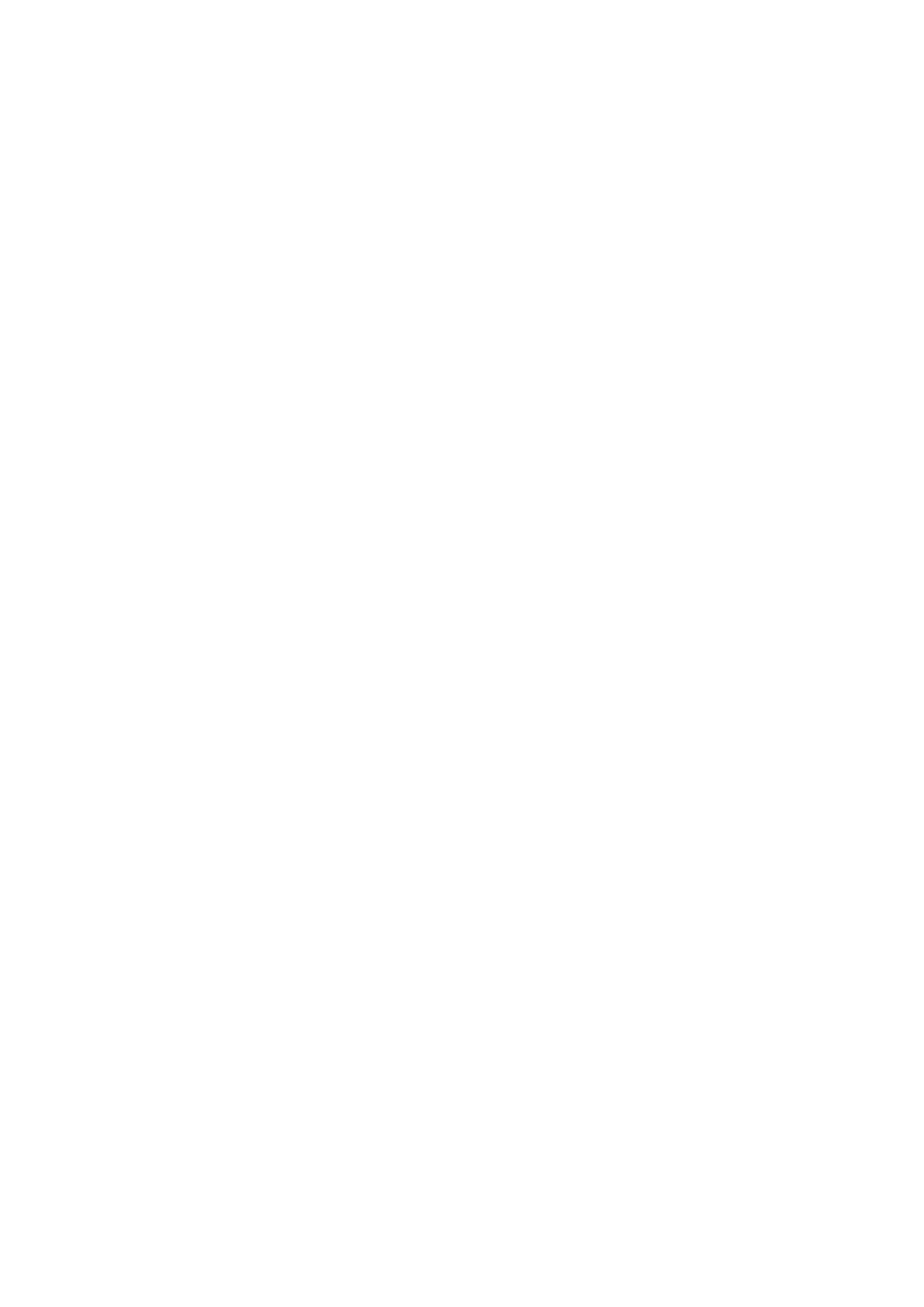

Ellan Vannin

## LANDLORD REGISTRATION (PRIVATE HOUSING) **ACT 2021**

## **Index**

|                                                                                                                                                        | <b>Section</b>                                                           |    |
|--------------------------------------------------------------------------------------------------------------------------------------------------------|--------------------------------------------------------------------------|----|
| <b>PART 1 - INTRODUCTORY</b><br><u> 1989 - Johann Stoff, deutscher Stoffen und der Stoffen und der Stoffen und der Stoffen und der Stoffen und der</u> |                                                                          | 7  |
| 1                                                                                                                                                      |                                                                          |    |
| 2                                                                                                                                                      |                                                                          |    |
| 3                                                                                                                                                      |                                                                          |    |
| 4                                                                                                                                                      |                                                                          |    |
| 5                                                                                                                                                      |                                                                          |    |
|                                                                                                                                                        | <b>PART 2 - THE REGISTER AND REGISTRATION</b>                            | 11 |
| 6                                                                                                                                                      | Register of relevant landlords and landlords' representatives 11         |    |
| 7                                                                                                                                                      |                                                                          |    |
| 8                                                                                                                                                      | Requirement for a relevant landlord's representative to be registered 13 |    |
| 9                                                                                                                                                      |                                                                          |    |
| 10                                                                                                                                                     |                                                                          |    |
| 11                                                                                                                                                     | Landlords registered under the voluntary registration scheme 16          |    |
| 12                                                                                                                                                     |                                                                          |    |
| 13                                                                                                                                                     |                                                                          |    |
| 14                                                                                                                                                     |                                                                          |    |
| 15                                                                                                                                                     |                                                                          |    |
| 16                                                                                                                                                     |                                                                          |    |
| 17                                                                                                                                                     |                                                                          |    |
| 18                                                                                                                                                     |                                                                          |    |
| 19                                                                                                                                                     |                                                                          |    |
| 20                                                                                                                                                     |                                                                          |    |
| 21                                                                                                                                                     |                                                                          |    |
| 22                                                                                                                                                     |                                                                          |    |
| 23                                                                                                                                                     |                                                                          |    |
| 24                                                                                                                                                     |                                                                          |    |
| 25                                                                                                                                                     |                                                                          |    |

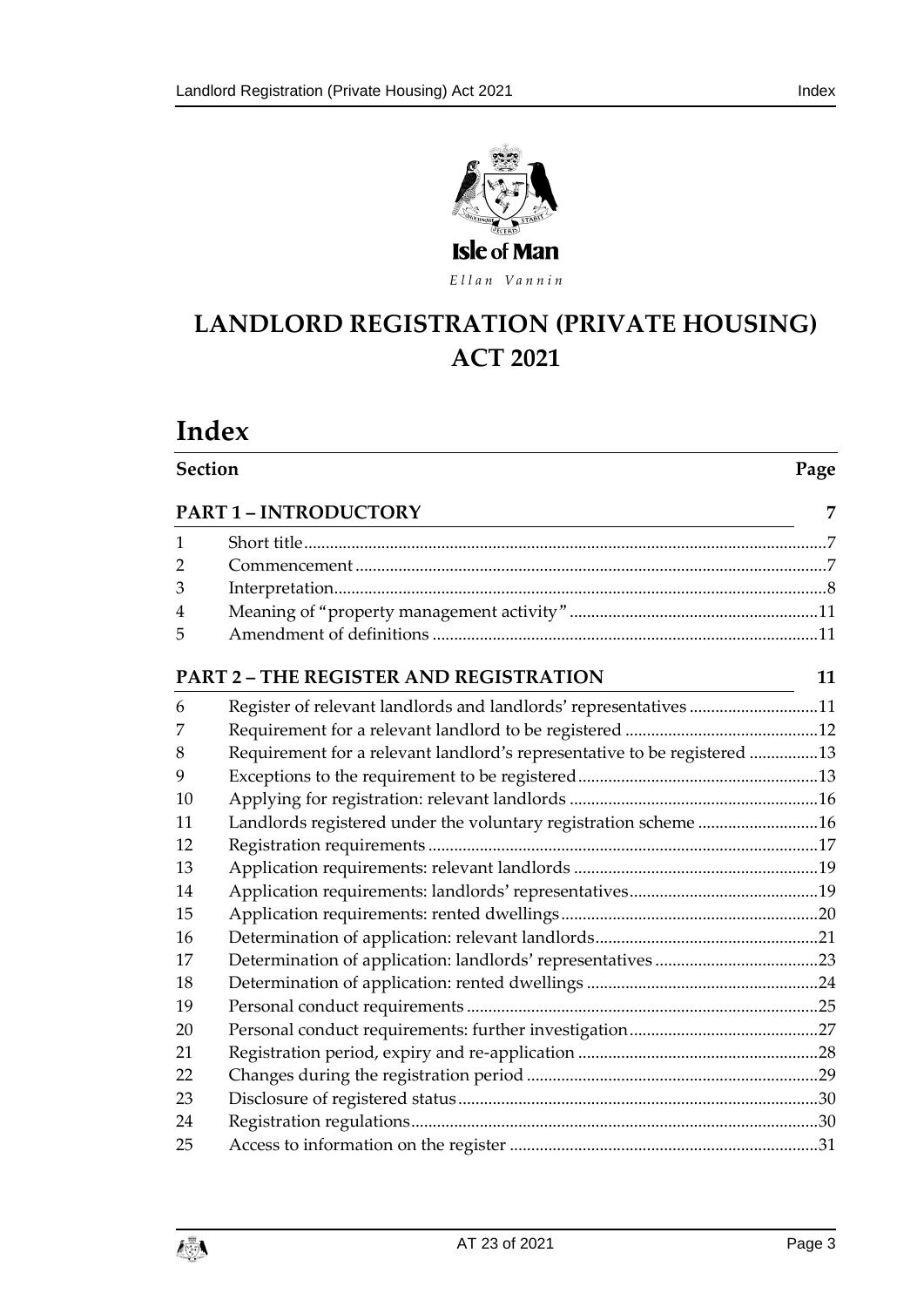| <b>PART 3 - MINIMUM STANDARDS</b> |                                                                            | 32 |  |
|-----------------------------------|----------------------------------------------------------------------------|----|--|
| 26                                |                                                                            |    |  |
| 27                                |                                                                            |    |  |
|                                   | <b>PART 4 - ENFORCEMENT</b>                                                |    |  |
|                                   | DIVISION 1: UNREGISTERED RELEVANT LANDLORDS                                |    |  |
| 28                                |                                                                            |    |  |
| 29                                |                                                                            |    |  |
| 30                                | Disqualification of a relevant landlord or landlord's representative  35   |    |  |
|                                   | DIVISION 2 - ENFORCEMENT OF MINIMUM STANDARDS                              | 36 |  |
| 31                                |                                                                            |    |  |
| 32                                |                                                                            |    |  |
| 33                                |                                                                            |    |  |
| 34                                |                                                                            |    |  |
| 35                                |                                                                            |    |  |
| 36                                |                                                                            |    |  |
| 37                                |                                                                            |    |  |
| 38                                |                                                                            |    |  |
|                                   | DIVISION 3 - BREACHES OF REGISTRATION REQUIREMENTS                         | 42 |  |
| 39                                |                                                                            |    |  |
| 40                                | Offences for breach of property management activity restrictions 42        |    |  |
| 41                                | Duty to notify of changes affecting registration requirements and          |    |  |
|                                   |                                                                            |    |  |
| 42                                | Action on breach of requirement to have a landlord's representative  44    |    |  |
| 43                                |                                                                            |    |  |
|                                   | DIVISION 4 - REVOCATION OF REGISTRATION                                    | 46 |  |
| 44                                |                                                                            |    |  |
| 45                                |                                                                            |    |  |
| 46                                |                                                                            |    |  |
| 47                                |                                                                            |    |  |
| 48                                |                                                                            |    |  |
|                                   | DIVISION 5 - OTHER ENFORCEMENT PROVISIONS                                  | 51 |  |
| 49                                |                                                                            |    |  |
| 50                                |                                                                            |    |  |
| 51                                |                                                                            |    |  |
| 52                                |                                                                            |    |  |
|                                   | <b>PART 5-APPEALS</b>                                                      | 53 |  |
| 53                                |                                                                            |    |  |
| 54                                | Application and appeal to the Commissioners: relevant landlords 54         |    |  |
| 55                                | Application and appeal to the Commissioners: landlords' representatives 55 |    |  |
| 56                                |                                                                            |    |  |
| 57                                |                                                                            |    |  |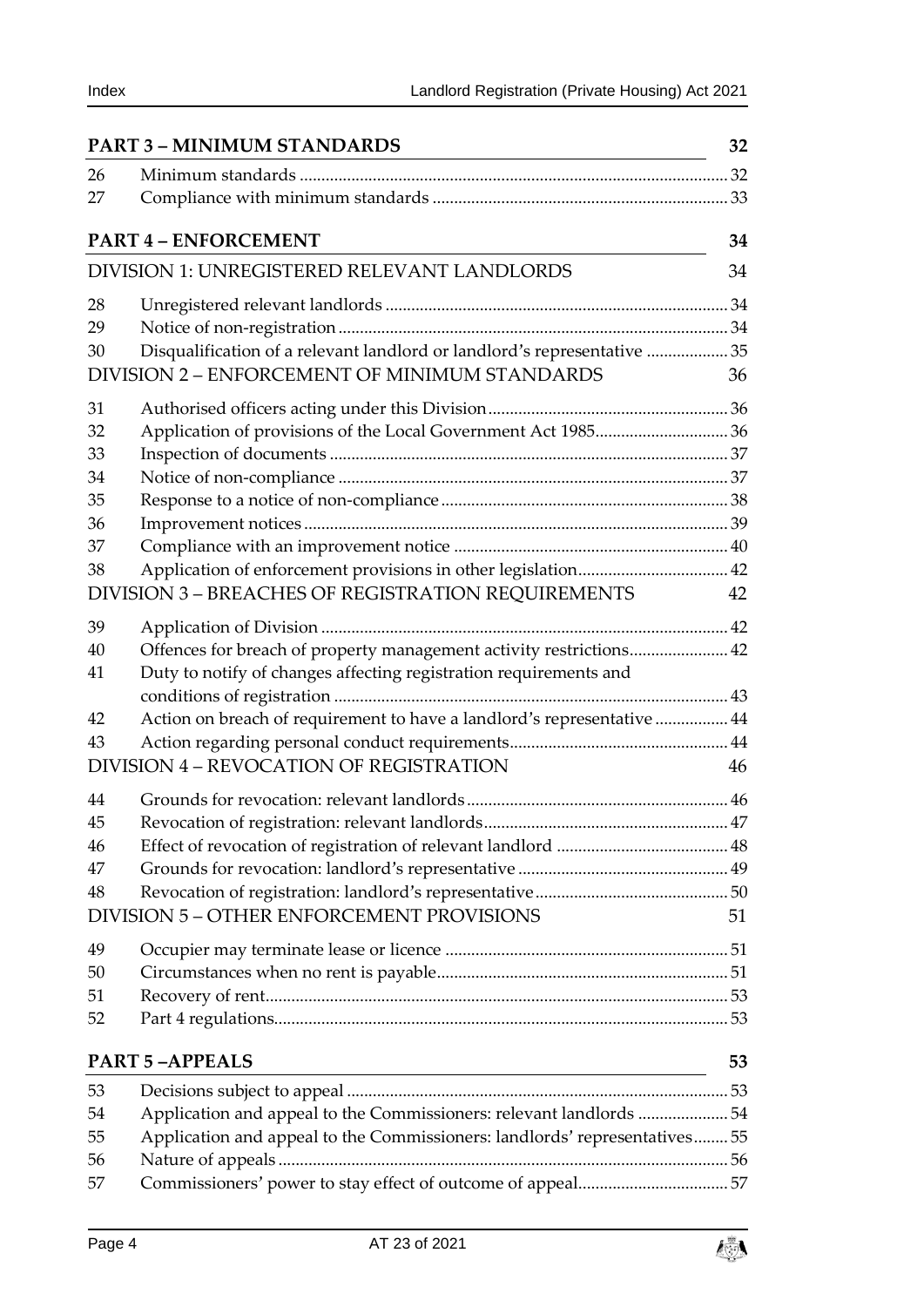### **PART 6 – [OCCUPANCY DEPOSIT REGULATION AND](#page-56-1)  [PROTECTION](#page-56-1) 57**

|                                | 1 IW LECTIVIY                                                                                                                                       | J 1 |
|--------------------------------|-----------------------------------------------------------------------------------------------------------------------------------------------------|-----|
| 58                             |                                                                                                                                                     |     |
| 59                             |                                                                                                                                                     |     |
| 60                             |                                                                                                                                                     |     |
| 61                             |                                                                                                                                                     |     |
|                                | <b>PART 7 - INFORMATION</b><br><u> 1980 - Johann Barn, mars ann an t-Amhain Aonaich an t-Aonaich an t-Aonaich ann an t-Aonaich ann an t-Aonaich</u> | 59  |
| 62                             |                                                                                                                                                     |     |
| 63                             |                                                                                                                                                     |     |
| 64                             |                                                                                                                                                     |     |
| <b>PART 8 - GENERAL</b>        | 62<br><u> 1980 - Johann Barn, mars ann an t-Amhain Aonaich an t-Aonaich an t-Aonaich ann an t-Aonaich ann an t-Aonaich</u>                          |     |
| 65                             |                                                                                                                                                     |     |
| 66                             |                                                                                                                                                     |     |
| 67                             |                                                                                                                                                     |     |
| 68                             |                                                                                                                                                     |     |
| 69                             |                                                                                                                                                     |     |
| 70                             |                                                                                                                                                     |     |
| 71                             |                                                                                                                                                     |     |
| 72                             |                                                                                                                                                     |     |
| 73                             |                                                                                                                                                     |     |
| 74                             |                                                                                                                                                     |     |
| 75                             |                                                                                                                                                     |     |
| <b>SCHEDULE</b>                |                                                                                                                                                     |     |
| <b>CONTENT OF THE REGISTER</b> |                                                                                                                                                     |     |
|                                | <b>ENDNOTES</b>                                                                                                                                     | 71  |
| TABLE OF ENDNOTE REFERENCES    |                                                                                                                                                     | 71  |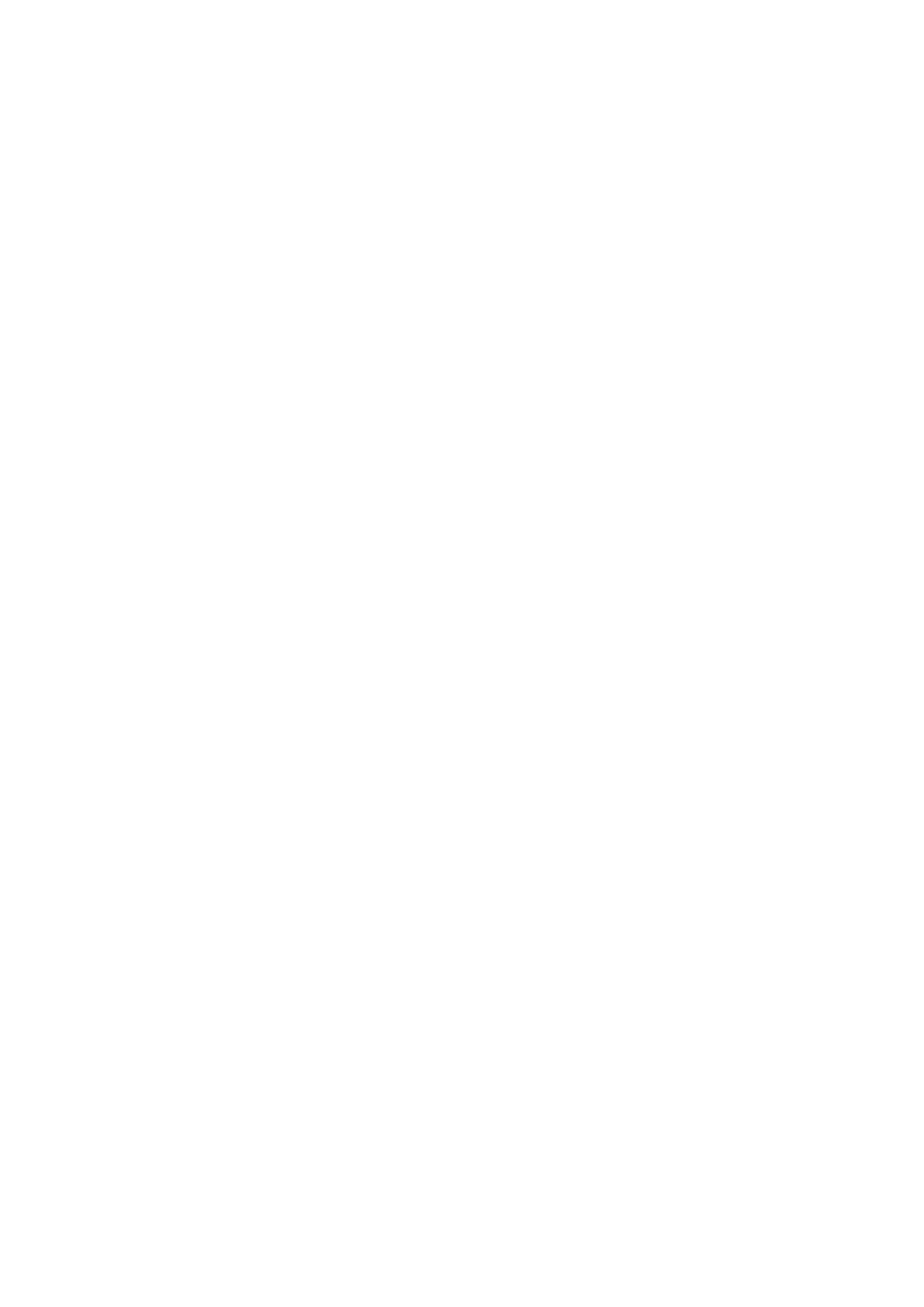

Ellan Vannin

## LANDLORD REGISTRATION (PRIVATE HOUSING) **ACT 2021**

*Signed in Tynwald: 20 July 2021 Received Royal Assent: 14 December 2021 Announced to Tynwald: 14 December 2021* 

**AN ACT** to provide for the registration of landlords and landlords' representatives of private rented dwellings; for the application and enforcement of standards for landlords, landlords' representatives and private rented dwellings; for the regulation and protection of occupancy deposits; for the monitoring of the private rented sector; and for connected purposes.

<span id="page-6-0"></span>**BE IT ENACTED** by the Queen's Most Excellent Majesty, by and with the advice and consent of the Council and Keys in Tynwald assembled, and by the authority of the same, as follows:—

## **PART 1 – INTRODUCTORY**

#### <span id="page-6-1"></span>**1 Short title**

The short title of this Act is the Landlord Registration (Private Housing) Act 2021.

#### <span id="page-6-3"></span><span id="page-6-2"></span>**2 Commencement**

- (1) This Act comes into operation on such day or days as the Department may by order appoint and different days may be appointed for different provisions and for different purposes.
- (2) An order under subsection (1) may include such consequential, incidental, supplemental, transitional, transitory or savings provisions as the Department considers necessary or expedient in connection with the coming into operation of any provision of this Act.

Tynwald procedure – laying only.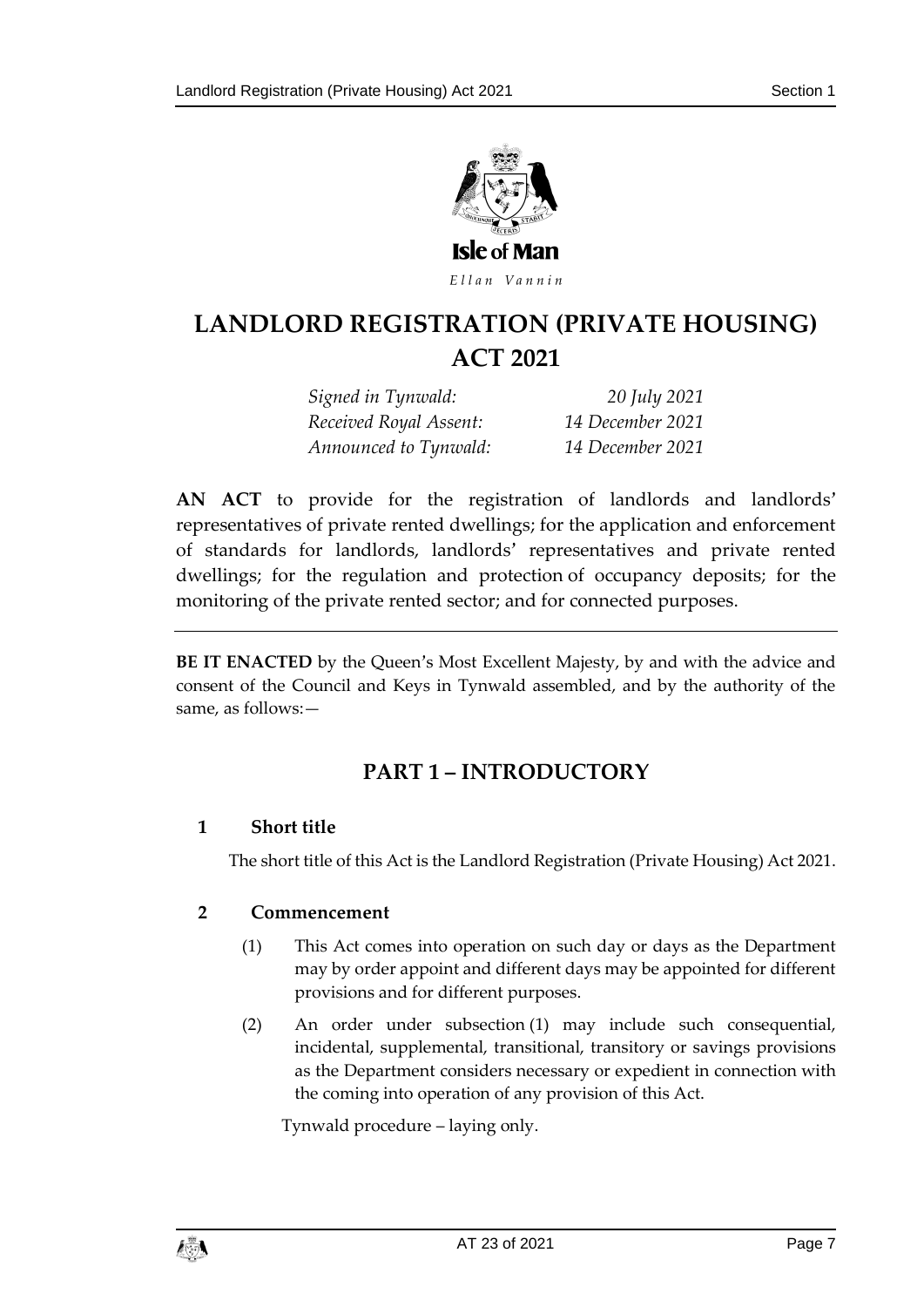#### <span id="page-7-0"></span>**3 Interpretation**

```
In this Act -
```
"**association**" means a partnership or other association of persons, whether or not it is incorporated or has legal personality;

"**authorised officer**" means an officer of —

- (a) the Department; or
- (b) the Department of Environment, Food and Agriculture,

authorised by the Department in writing to exercise the functions of authorised officers under this Act and an authorised officer so acting is acting in the name of, and on behalf of, the Department;

- "**the Commissioners**" means the Isle of Man Rent and Rating Appeal Commissioners constituted under section 1 of the *Rent and Rating Appeals Act 1986*;
- "**data protection legislation**" has the meaning given in regulation 5(1) of the GDPR and LED Implementing Regulations 2018<sup>1</sup> as they have effect from time to time;
- "**the Department**" means the Department of Infrastructure;
- "**dwelling**" means a building or part of a building, which is occupied or intended to be occupied as a separate dwelling, together with any yard, garden, outhouses and appurtenances belonging to it or usually enjoyed with it;
- "**key officer**", in the case of a relevant landlord or a landlord's representative that is an association undertaking any property management activity, means a person who is a director, secretary or other similar officer of the association or who is otherwise in the senior management of, or in control of, or has significant influence over, the association;
- "**landlord**" means a person who, under a lease or a licence, grants an occupier the right to occupy a private dwelling or part of a private dwelling for a term in exchange for the payment of rent;
- "**landlord's representative**" is a person who is nominated by a relevant landlord to act for the landlord in relation to a lease or licence to which a rented dwelling is subject in the performance of a property management activity;
- "**lease**" includes a tenancy, sub-lease or sub-tenancy and an agreement for a lease or tenancy, or sub-lease or sub-tenancy, whether or not in writing, but does not include a lease granting a leasehold estate for a term greater than 21 years, and a reference to a "**tenant**" is to be construed accordingly;
- "**leasehold estate**" has the meaning given in section 79 (interpretation) of the *Land Registration Act 1982*;

-



<sup>&</sup>lt;sup>1</sup> SD 2018/0145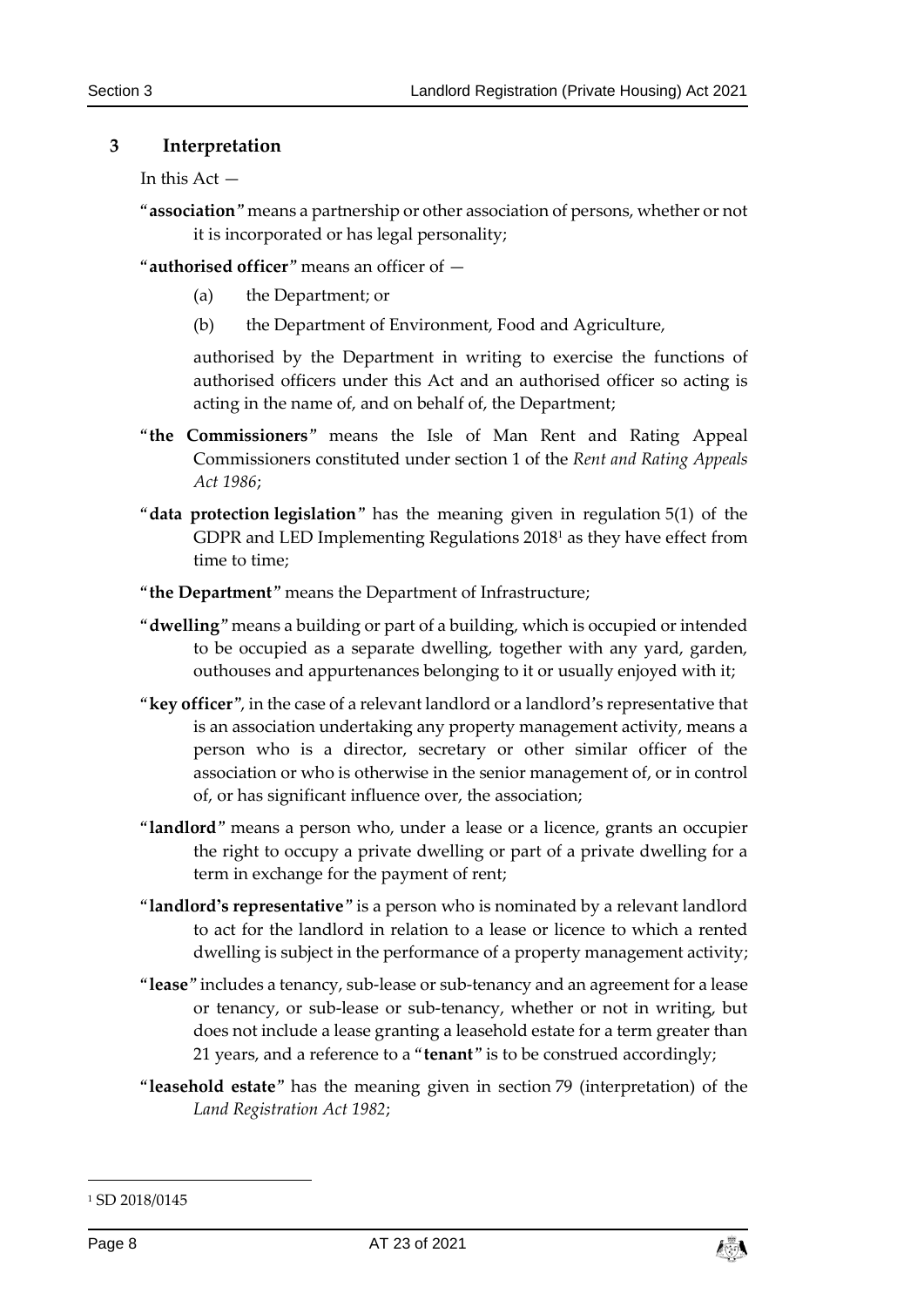- "**legal entity**" means a body corporate, firm or other body that is a legal person under the law by which it is governed;
- "**licence**" means a licence, whether or not in writing, to occupy a rented dwelling, and a reference to a "**licensee**" is to be construed accordingly;
- "**minimum standards**" means the minimum standards required of a relevant landlord, a landlord's representative and a rented dwelling set out in regulations made under section [26\(1\)](#page-31-2) (minimum standards), and a reference to the minimum standards in connection with a relevant landlord or a landlord's representative, or to the minimum standards in connection with a rented dwelling, means the minimum standards required of a relevant landlord, a landlord's representative or a rented dwelling (as the case may be) as specified in those regulations;
- "**notice of non-registration**" has the meaning given in section [29\(1\)](#page-33-4) (notice of non-registration);
- "**occupier**" means a person granted by a landlord the right to occupy a private dwelling or part of a private dwelling under a lease or licence in exchange for the payment of rent;
- "**personal conduct requirements**" are the standards of personal conduct that a relevant landlord is required to meet under section [12\(1\)\(](#page-16-1)c) (registration requirements) and that a landlord's representative is required to meet under section [17\(2\),](#page-22-1) as determined by the Department in accordance with section [19](#page-24-0) (personal conduct requirements) and [20](#page-26-0) (personal conduct requirements: further investigation);

"**private dwelling**" means a dwelling that is not —

- (a) a public sector dwelling; or
- (b) a dwelling for which a lease is granted by an approved housing association (within the meaning of the *Housing (Miscellaneous Provisions) Act 1976*), where the housing association has complied with terms and conditions imposed by, or arrangements made with, the Department under Part II of that Act;
- "**property management activity"** has the meaning given in section [4](#page-10-0) (meaning of "property management activity");
- "**public sector dwelling**" means a dwelling provided under a lease, licence or other agreement (whether or not the dwelling is managed or adapted for occupation by a particular class of person) by  $-$ 
	- (a) the Department;
	- (b) a local authority;
	- (c) local authorities acting jointly; or
	- (d) a local authority acting jointly with the Department,

as part of the statutory functions of the Department or the local authority with respect to the provision of housing accommodation;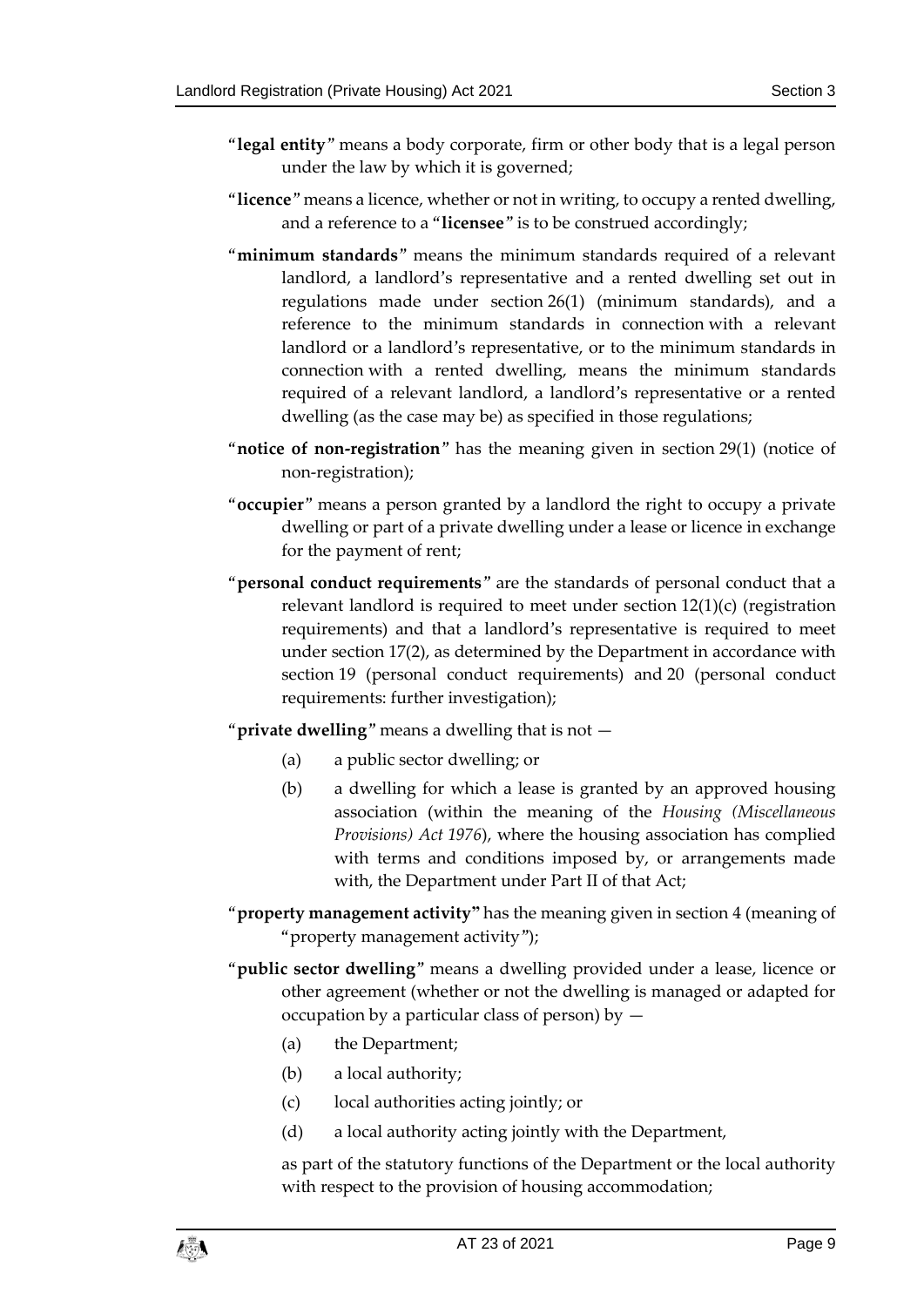- "**the register**" means the register established and maintained under section [6\(1\)](#page-10-4) (register of relevant landlords and landlords' representatives);
- "**registration period**" is to be construed in accordance with section [21](#page-27-0) (registration period, expiry and re-application);
- "**registration requirements**" means the requirements described in section [12](#page-16-0) (registration requirements);
- "**relevant landlord**" means a landlord of a rented dwelling who is registered, or required to be registered, under section [7\(1\)](#page-11-1) (requirement for a relevant landlord to be registered);
- "**rent**" means an amount payable by or on behalf of, or any other consideration due from, an occupier to a landlord under a lease or a licence for —
	- (a) the right to occupy a dwelling; and
	- (b) any service provided to the occupier by the landlord or on the landlord's behalf in connection with the occupier's occupancy of the dwelling other than the provision of the right to occupy in paragraph (a);
- "**rented dwelling**" means a private dwelling or a part of a private dwelling that an occupier has a right to occupy for a term in exchange for the payment of rent under a lease or licence granted by a landlord;
- "**resident**" in relation to a relevant landlord or a landlord's representative means —
	- (a) in the case of an individual, the individual owning, leasing or occupying a dwelling in the Island as the individual's only or principal residence;
	- (b) in the case of a legal entity or association, the legal entity or association having —
		- (i) a registered office or established place of business in the Island; and
		- (ii) at least one of its key officers who is an individual and a resident within the meaning of paragraph (a);

"**scheme administrator**" means —

- (a) the person with whom arrangements are made under section [59\(2\)](#page-57-2) (occupancy deposit protection schemes) to administer and maintain a scheme made under section [59\(1\);](#page-57-3) or
- (b) if no such arrangements have been made, the Department; and
- "**unregistered relevant landlord**" means a relevant landlord acting in contravention of section [7\(1\)](#page-11-1) (requirement for a relevant landlord to be registered).

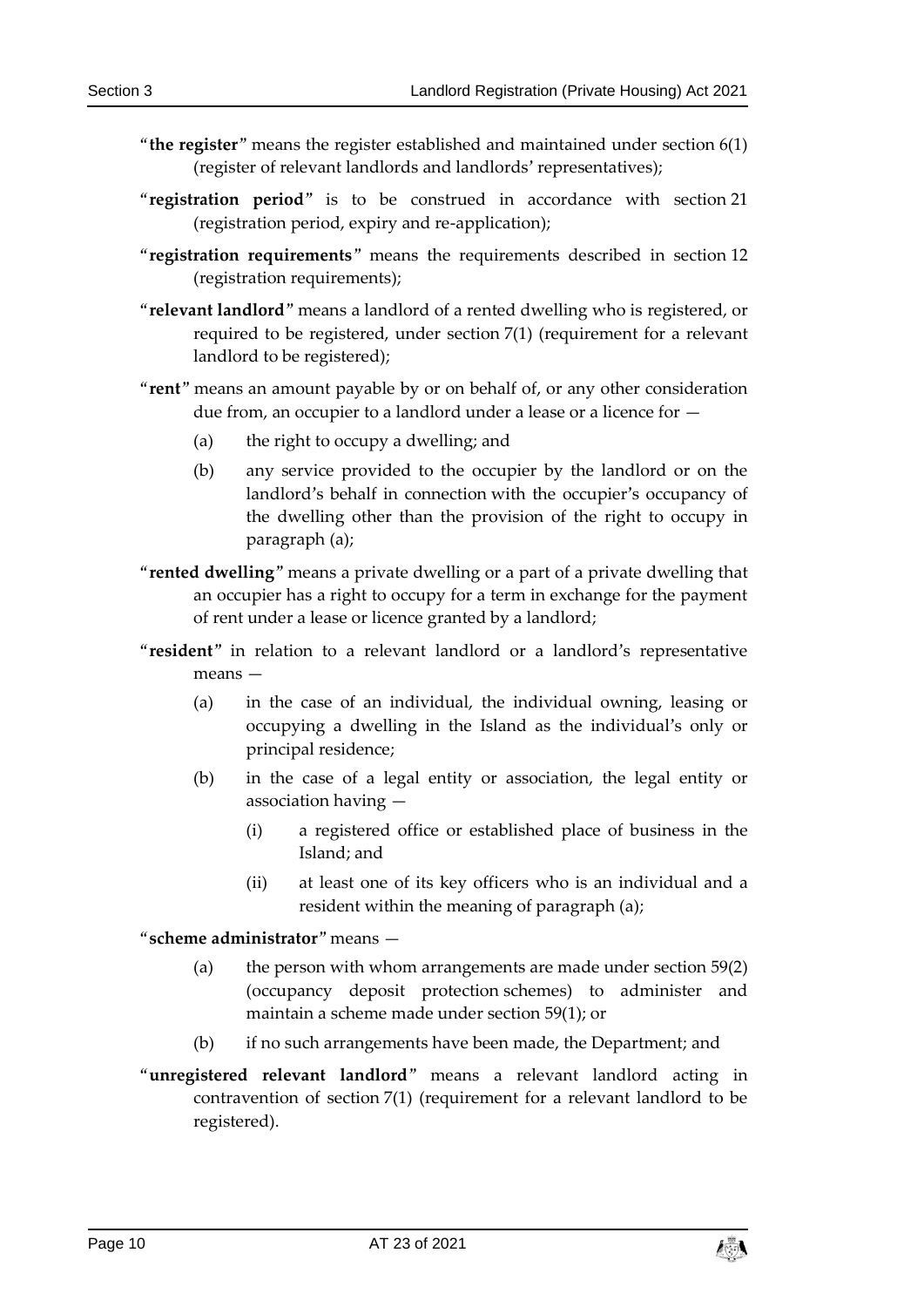#### <span id="page-10-0"></span>**4 Meaning of "property management activity"**

- (1) A "property management activity**"** is an activity described in subsection (2) which is undertaken—
	- (a) in connection with an occupier's occupancy or intended occupancy of a rented dwelling; and
	- (b) in circumstances where the activity requires direct contact with the occupier or a member of the occupier's household.
- (2) A property management activity includes any of the following activities —
	- (a) arranging and conducting viewings with a prospective occupier;
	- (b) establishing the suitability of a prospective occupier by, amongst other things, the collection of information regarding the prospective occupier;
	- (c) preparing, or arranging the preparation of, the lease or licence;
	- (d) arranging for the signing of the lease or licence;
	- (e) preparing, or arranging the preparation of, any inventory or schedule of condition in respect of the rented dwelling;
	- (f) collecting rent or other payments in respect of the rented dwelling;
	- (g) being the principal point of contact for the occupier in relation to matters arising in relation to the lease or licence;
	- (h) making arrangements with a person to carry out repairs or maintenance with respect to the rented dwelling;
	- (i) making arrangements with the occupier to secure access to the rented dwelling for any purpose;
	- (j) checking the contents or condition of the rented dwelling, or arranging for them to be checked; and
	- (k) serving notice to terminate the lease or licence.

#### <span id="page-10-1"></span>**5 Amendment of definitions**

The Department may by order amend section [3](#page-7-0) (interpretation) or [4](#page-10-0) (meaning of "property management activity").

<span id="page-10-2"></span>Tynwald procedure — approval required.

## **PART 2 – THE REGISTER AND REGISTRATION**

#### <span id="page-10-4"></span><span id="page-10-3"></span>**6 Register of relevant landlords and landlords' representatives**

- (1) The Department must establish and maintain a register containing entries relating to —
	- (a) relevant landlords registered under this Act; and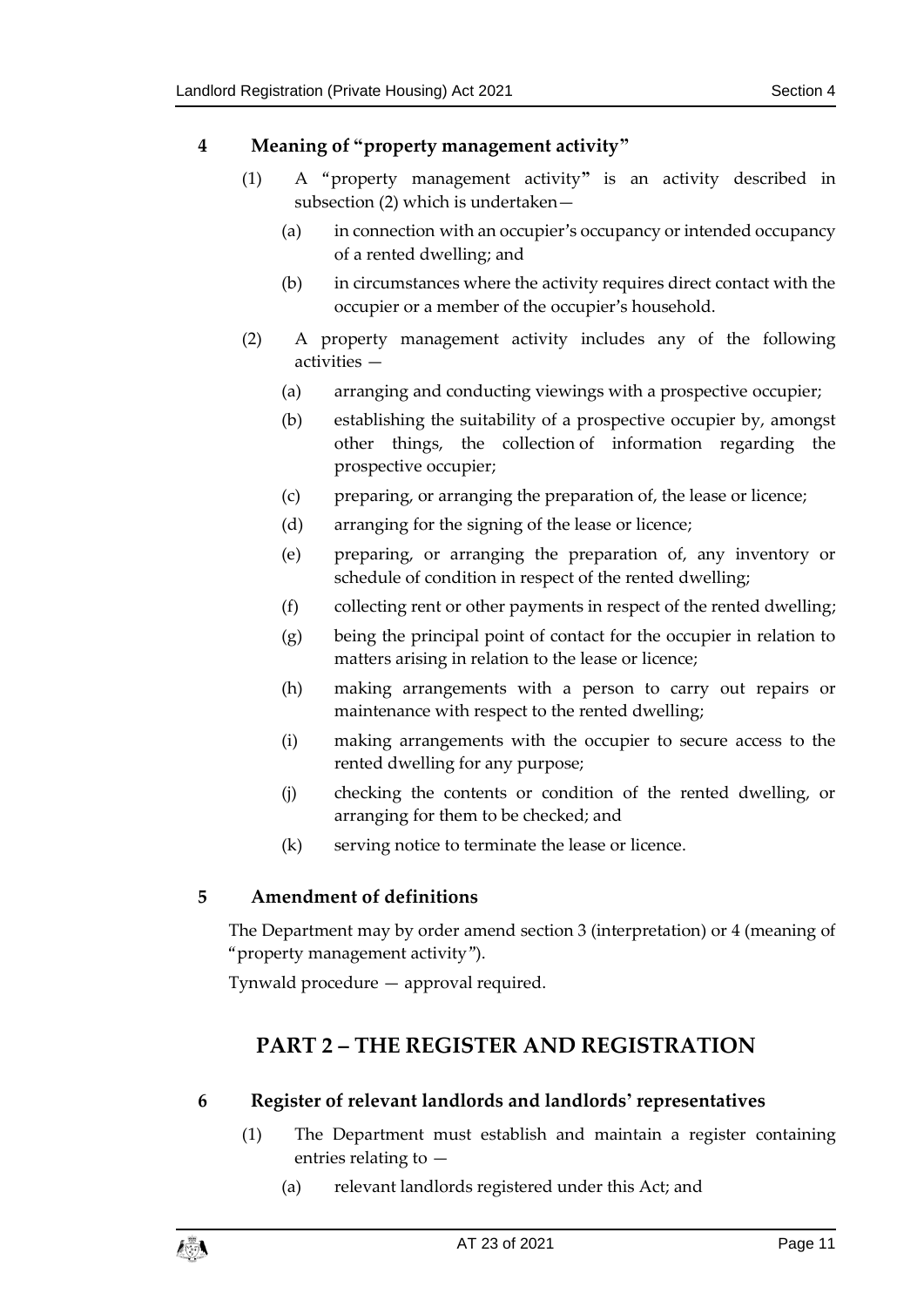- (b) landlords' representatives registered under this Act.
- <span id="page-11-3"></span>(2) The register must contain the information specified in Part A of the Schedule and may contain any or all of the information specified in Part B of the Schedule.
- (3) A register entry for a particular relevant landlord or a landlord's representative must be kept for 6 years after the registration has expired, after which it must be deleted from the register as soon as practicable.
- (4) The Department must keep the register in electronic form, where practicable, and may keep it in any other manner the Department considers appropriate.
- (5) The Department may by order amend the Schedule.

Tynwald procedure — approval required.

#### <span id="page-11-1"></span><span id="page-11-0"></span>**7 Requirement for a relevant landlord to be registered**

- (1) A landlord of a rented dwelling must
	- (a) be registered with the Department; and
	- (b) be registered in respect of the rented dwelling,

in accordance with this Part unless an exception in section [9](#page-12-1) (exceptions to the requirement to be registered) applies.

<span id="page-11-4"></span>(2) A relevant landlord who, without reasonable excuse, contravenes subsection (1) commits an offence.

Maximum penalty (summary)  $-a$  fine of 4 times level 5 on the standard scale.

- <span id="page-11-2"></span>(3) A relevant landlord does not contravene subsection  $(1)$  –
	- (a) during the period permitted to the relevant landlord to apply to register under section [10\(1\)](#page-15-2) or [10\(3\)](#page-15-3) (applying for registration: relevant landlords);
	- (b) during the period between the expiry of an existing registration and the determination of an application for a new registration made as described in section [21\(5\)](#page-27-1) (registration period, expiry and re-application), where such an application has been properly made;
	- (c) with respect to an additional rented dwelling as described in section [15\(8\)](#page-19-1) (application requirements: rented dwellings), during the period permitted to the relevant landlord to apply to register that dwelling under section [15\(9\);](#page-20-1) or
	- (d) if the relevant landlord
		- (i) has applied to the Department for the registration under section [10\(1\)](#page-15-2) or [10\(3\),](#page-15-3) or section [15\(8\),](#page-19-1) within the period permitted; and
		- (ii) the application has been properly made,

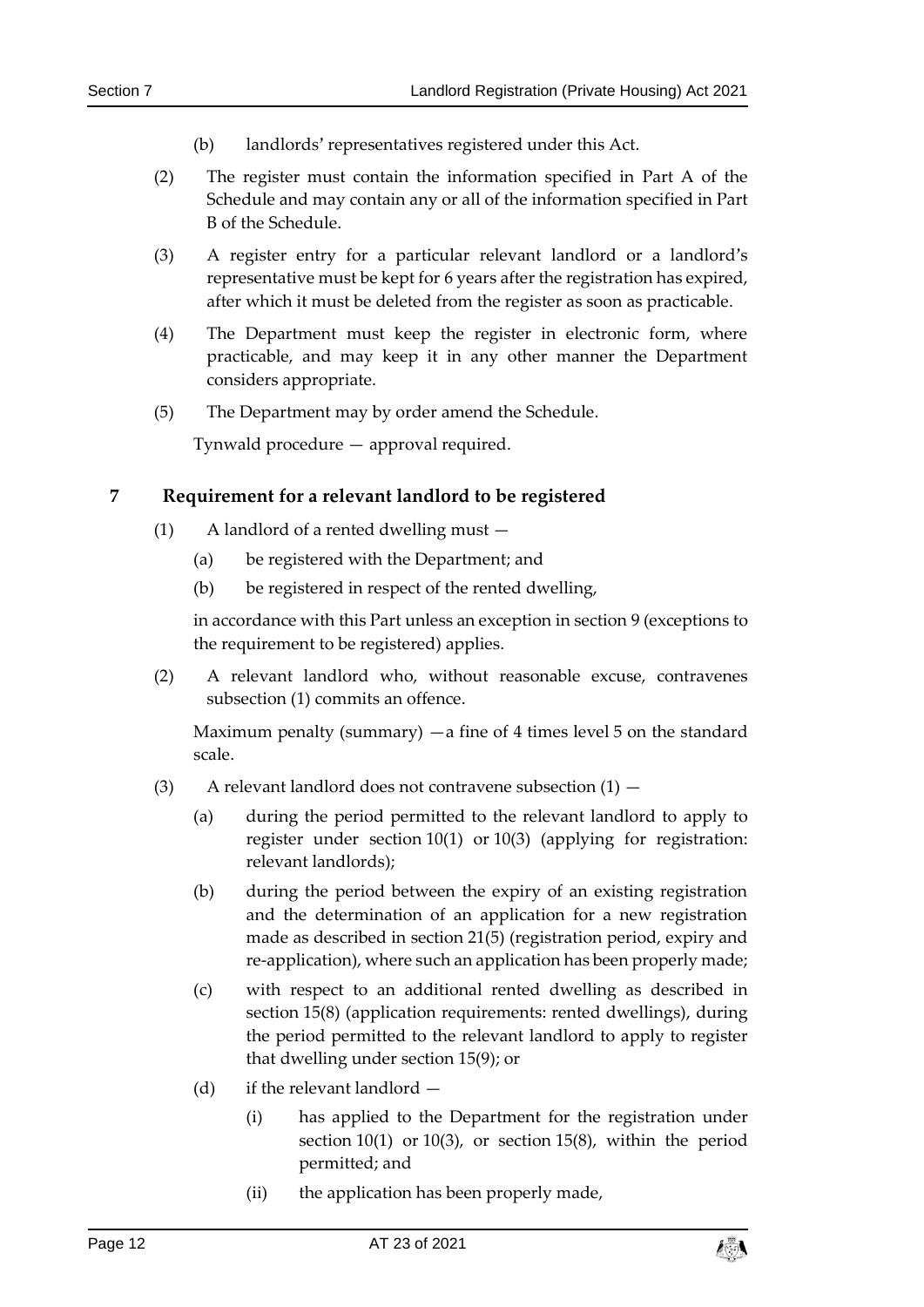during the period the application is being determined.

(4) For the purposes of subsection (3)(b) and (d), in the event that the application is refused, the application is determined on the date on which the refusal notice takes effect (see sections [16\(9\)](#page-21-0) (determination of application: relevant landlords) and [18\(9\)](#page-24-1) (determination of application: rented dwellings)).

#### <span id="page-12-0"></span>**8 Requirement for a relevant landlord's representative to be registered**

- (1) A person must not act as a landlord's representative in respect of a rented dwelling unless the person is —
	- (a) registered with the Department as a landlord's representative; and
	- (b) registered in respect of the rented dwelling,

in accordance with this Part, unless an exception under section [9\(12\)\(](#page-14-0)b) (exceptions to the requirement to be registered) applies.

<span id="page-12-2"></span>(2) A landlord's representative who, without reasonable excuse, contravenes subsection (1) commits an offence.

Maximum penalty (summary)  $-a$  fine of 4 times level 5 on the standard scale.

#### <span id="page-12-1"></span>**9 Exceptions to the requirement to be registered**

- (1) A landlord is not a relevant landlord in respect of a rented dwelling if the rented dwelling is or forms part of  $-$ 
	- (a) residential accommodation provided by an employer for an employee if —
		- (i) it is necessary for the proper performance of the employee's duties that the employee should reside in the accommodation; or
		- (ii) the accommodation is provided for the better performance of the duties of the employment and the employment is a type of employment where it is customary for employers to provide residential accommodation for employees;
	- (b) an agricultural holding under section 1 (meaning of agricultural holding) of the *Agricultural Holdings Act 1969*;
	- (c) premises under a tenancy to which the *Tenancy of Business Premises Act 1971* applies; or
	- (d) land under a farm business tenancy within the meaning of section 1 (meaning of "farm business tenancy") of the *Agricultural Tenancies Act 2008*.
- (2) A landlord is not a relevant landlord in respect of a rented dwelling if the rented dwelling —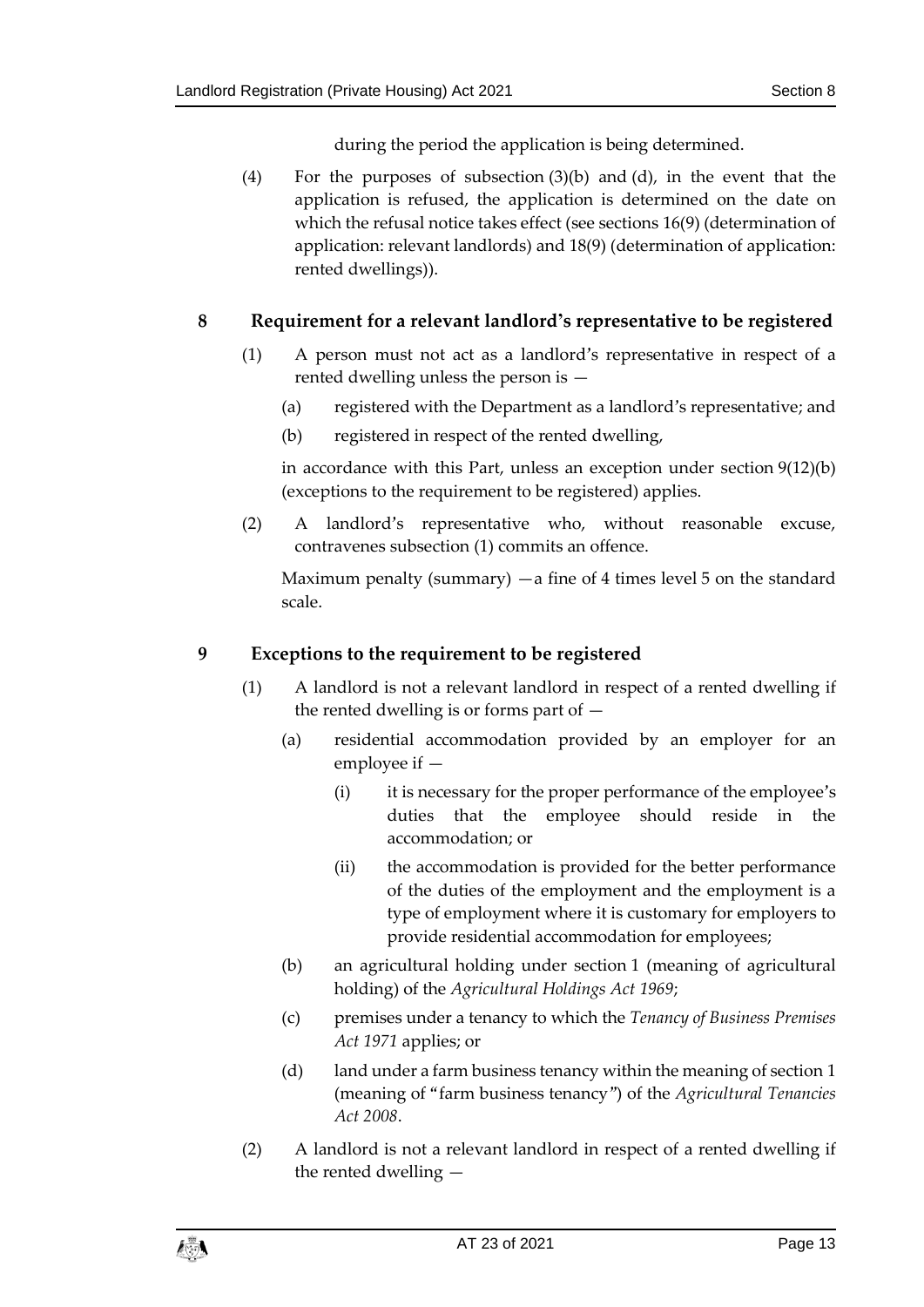- (a) is or forms part of tourist premises registered under the *Tourist Act 1975*; and
- (b) is occupied by a person who
	- (i) has been granted occupancy of the rented dwelling under a lease or licence for a period not exceeding 6 months of continuous occupation; and
	- (ii) has not occupied that dwelling for an aggregate continuous period exceeding 6 months.
- (3) A landlord is not a relevant landlord in respect of a rented dwelling if
	- (a) the landlord is an individual and every occupier of the rented dwelling is a close relative of the landlord; or
	- (b) the shared accommodation exception applies.
- (4) The shared accommodation exception applies in the following circumstances —
	- (a) the terms of the lease or licence granted by the landlord to an occupier provide for the occupier to share any accommodation with the landlord;
	- (b) immediately before the lease or licence described in paragraph (a) is made the landlord occupies as the landlord's only or principal home a dwelling which includes all or part of the shared accommodation; and
	- (c) a lease or licence of the accommodation shared with the landlord is granted to no more than 2 occupiers.
- (5) The shared accommodation exception applies only while the landlord continues to occupy the dwelling referred to in subsection (4) as the landlord's only or principal home.
- (6) A landlord is not a relevant landlord in respect of a rented dwelling for so long as the landlord diligently continues to pursue the recovery of possession of that dwelling if the landlord takes steps to recover possession of the rented dwelling within a period of 28 days beginning with the date on which the landlord's interest in the rented dwelling is assigned to the landlord.
- (7) The following are not relevant landlords
	- (a) the Treasury as holder of *bona vacantia* property;
	- (b) a person acting as a personal representative of a deceased landlord with respect to a rented dwelling, for a period not exceeding 6 months beginning with the date of the death of the landlord;
	- (c) a person acting as a liquidator with respect to a rented dwelling, for a period not exceeding 6 months beginning with the date of the person's appointment as liquidator;

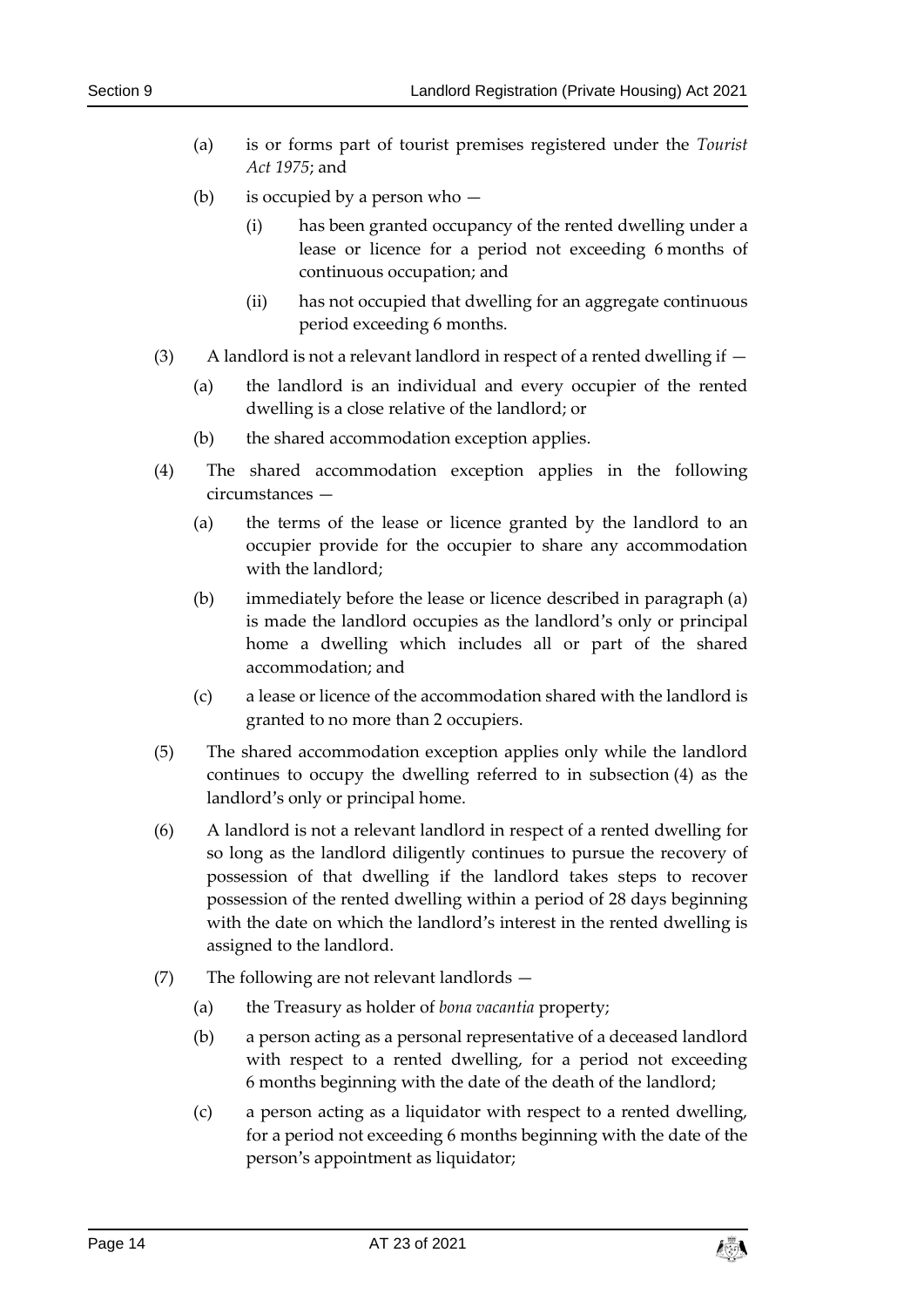- (d) a secured creditor who acquires lawful possession of a rented dwelling, for a period not exceeding 6 months beginning with the date on which possession is acquired.
- (8) In this section, "a close relative of the landlord" means  $-$ 
	- (a) a spouse or civil partner of the landlord;
	- (b) a person living with the landlord, or in a relationship with the landlord, which has the characteristics of a spouse or civil partner relationship;
	- (c) a parent, grandparent, great grandparent, child, grandchild or great grandchild of the landlord;
	- (d) a sister, brother, uncle, aunt, nephew or niece of the landlord.
- (9) For the purposes of subsection  $(8)$ 
	- (a) a relationship of the half blood is to be treated as a relationship of the whole blood;
	- (b) a relationship by marriage or civil partnership is to be treated as a relationship by blood;
	- (c) a stepchild of a person is to be treated as the person's child; and
	- (d) a person brought up or treated by another person as if the person were the child of the other person is to be treated as that person's child.
- (10) In this section
	- (a) a "liquidator" means
		- (i) a liquidator, provisional liquidator or receiver of a legal entity or association; or
		- (ii) a trustee in bankruptcy; and
	- (b) "employment" means any employment—
		- (i) under a contract of service or as an office-holder; or
		- (ii) under an apprenticeship,

and the terms "employer" and "employee" have corresponding meanings.

- (11) Nothing in this Act shall prevent a landlord's representative from undertaking property management activities on behalf of a landlord who is not a relevant landlord by virtue of this section.
- <span id="page-14-0"></span>(12) The Department may by order amend this section —
	- (a) to add or remove a person who is or is not a relevant landlord in respect of a rented dwelling; or
	- (b) to provide for an exception to the requirement for a relevant landlord's representative to be registered.

Tynwald procedure — approval required.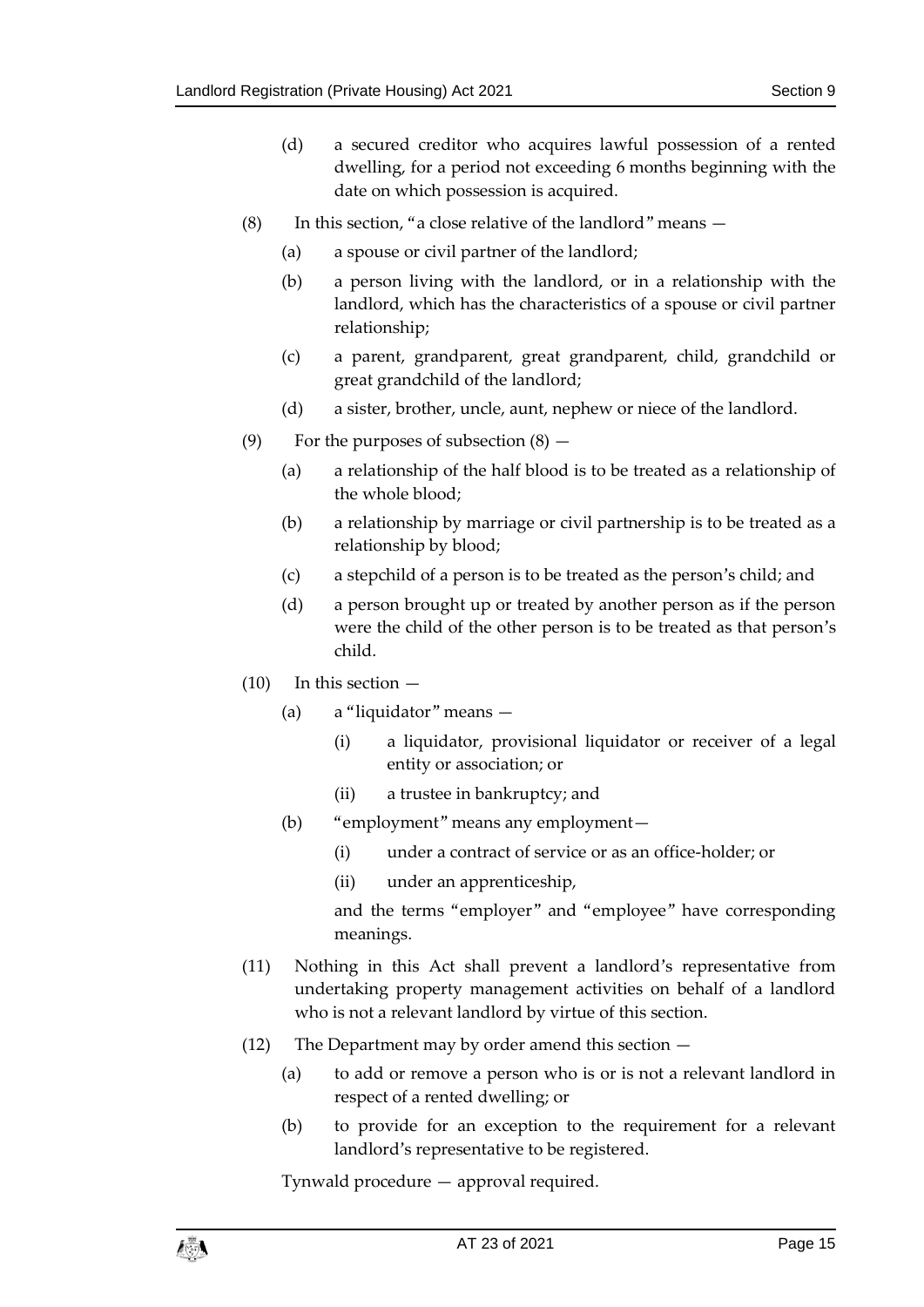#### <span id="page-15-2"></span><span id="page-15-0"></span>**10 Applying for registration: relevant landlords**

- (1) For a person who is a relevant landlord on the coming into operation of section [7\(1\)](#page-11-1) (requirement for a relevant landlord to be registered), for the purposes of section [7\(3\)\(](#page-11-2)a) and [7\(3\)\(](#page-11-2)d) the period permitted for the making of an application —
	- (a) for registration as a registered relevant landlord; and
	- (b) for registration in respect of each rented dwelling for which the person is a relevant landlord,

is 6 months beginning with the date on which section [7\(1\)](#page-11-1) comes into operation, unless section [11](#page-15-1) (landlords registered under the voluntary registration scheme) applies.

- (2) Subsection (3) applies to a person who becomes a relevant landlord after section [7\(1\)](#page-11-1) comes into operation and who is not making an application —
	- (a) for a registration which has already been refused under section [16](#page-20-0) (determination of application: relevant landlords) or [18](#page-23-0) (determination of application: rented dwellings);
	- (b) for a registration following receipt of a notice issued under section [28](#page-33-2) (unregistered relevant landlords) or [29](#page-33-3) (notice of nonregistration); or
	- (c) in respect of a registration already revoked to which section [46](#page-47-0) (effect of revocation of registration of relevant landlord) applies.
- <span id="page-15-3"></span>(3) In the case of a person to whom this subsection applies, for the purposes of section [7\(3\)\(](#page-11-2)a) or [7\(3\)\(](#page-11-2)d) the period permitted for the making of an application —
	- (a) for registration as a registered relevant landlord; and
	- (b) for registration in respect of each rented dwelling for which the person acts as a relevant landlord,

is 3 months beginning with the date on which the person becomes a relevant landlord.

(4) Subsection (3) is subject to section [15\(8\)](#page-19-1) and [15\(9\)](#page-20-1) (application requirements: rented dwellings).

#### <span id="page-15-1"></span>**11 Landlords registered under the voluntary registration scheme**

- (1) This section applies to a relevant landlord who, immediately before the coming into operation of section [7\(1\)](#page-11-1) (requirement for a relevant landlord to be registered), is registered with the Department under the voluntary registration scheme.
- (2) Where this section applies
	- (a) a relevant landlord will be treated as registered under this Act; and

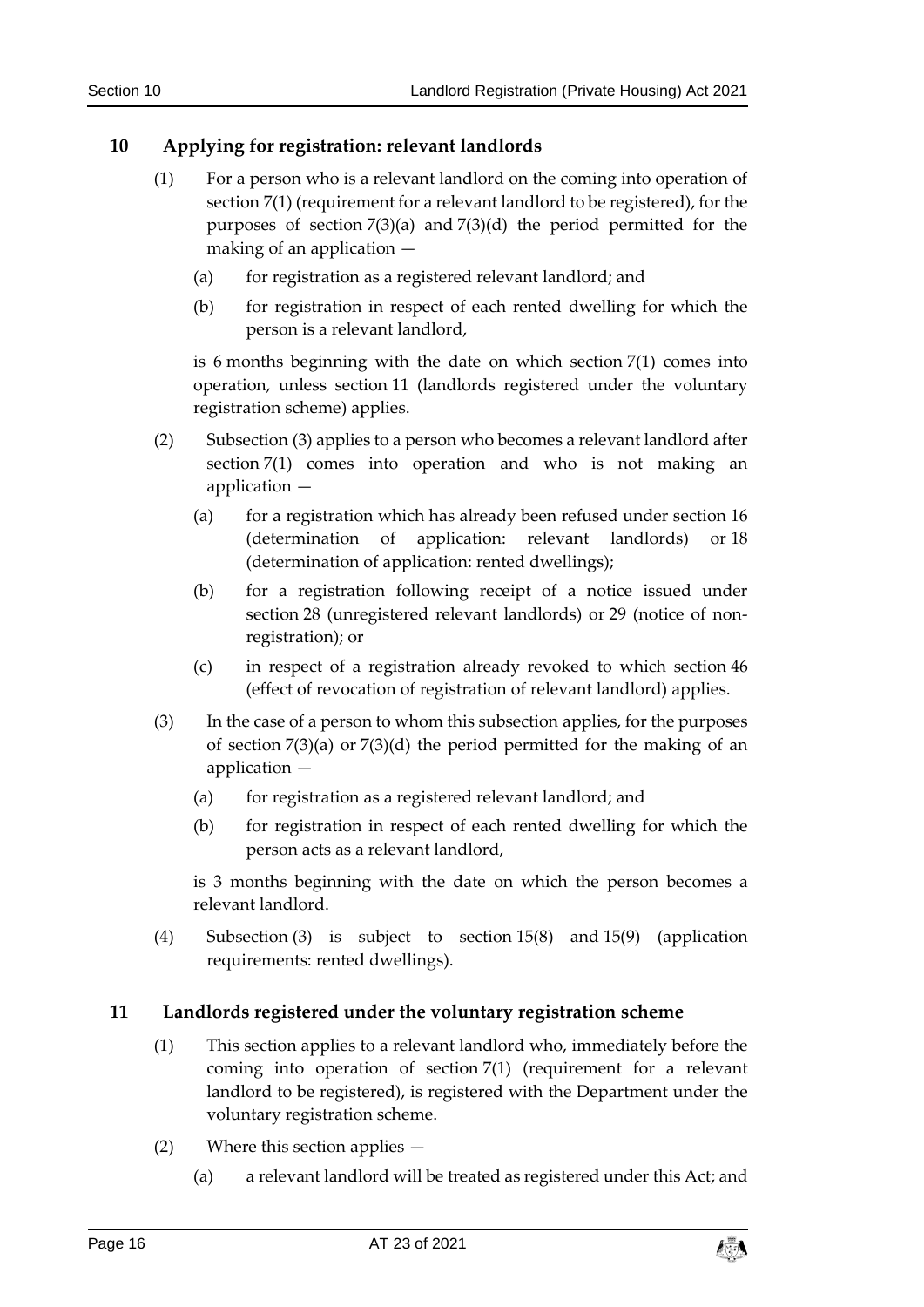(b) the rented dwellings for which the landlord is registered under the voluntary registration scheme will be treated as registered under this Act,

immediately on the coming into operation of section [7\(1\).](#page-11-1)

- (3) To continue to be registered as described in subsection (2), a relevant landlord must, within 6 months of the coming into operation of section  $7(1)$ ,  $-$ 
	- (a) make the declaration described in section [13\(3\)](#page-18-2) (application requirements: relevant landlords); and
	- (b) make the declaration described in section [15\(7\)](#page-19-2) (application requirements: rented dwellings) in respect of the rented dwelling for which the landlord is registered under the voluntary registration scheme.
- <span id="page-16-2"></span>(4) If the relevant landlord complies with subsection (3), the relevant landlord will continue to be registered as described in subsection (2) until the date of expiry that would have applied under the voluntary registration scheme had section [7\(1\)](#page-11-1) not come into operation.
- (5) If the relevant landlord does not comply with subsection (3), the registration of the landlord will expire at the end of the 6 month period mentioned in that subsection.
- (6) Section [21\(5\)](#page-27-1) (registration, period, expiry and re-application) applies with respect to an application for a registration of a person registered under this section.
- (7) A relevant landlord registered under subsection (2) will be registered under this Act under the same unique registration number as granted under the voluntary registration scheme.
- (8) The voluntary registration scheme is revoked immediately on the coming into operation of section [7\(1\).](#page-11-1)
- (9) In this section, the "voluntary registration scheme" means the voluntary scheme for the registration of landlords of private dwellings introduced by the Department in 2013.

#### <span id="page-16-1"></span><span id="page-16-0"></span>**12 Registration requirements**

- (1) The following are the requirements for registration of a relevant landlord —
	- (a) the relevant landlord must comply with the minimum standards;
	- (b) except in so far as section [11](#page-15-1) (landlords registered under the voluntary registration scheme) applies, the application requirements in section [13](#page-18-0) (application requirements: relevant landlords) must be satisfied;
	- (c) with respect to the personal conduct requirements —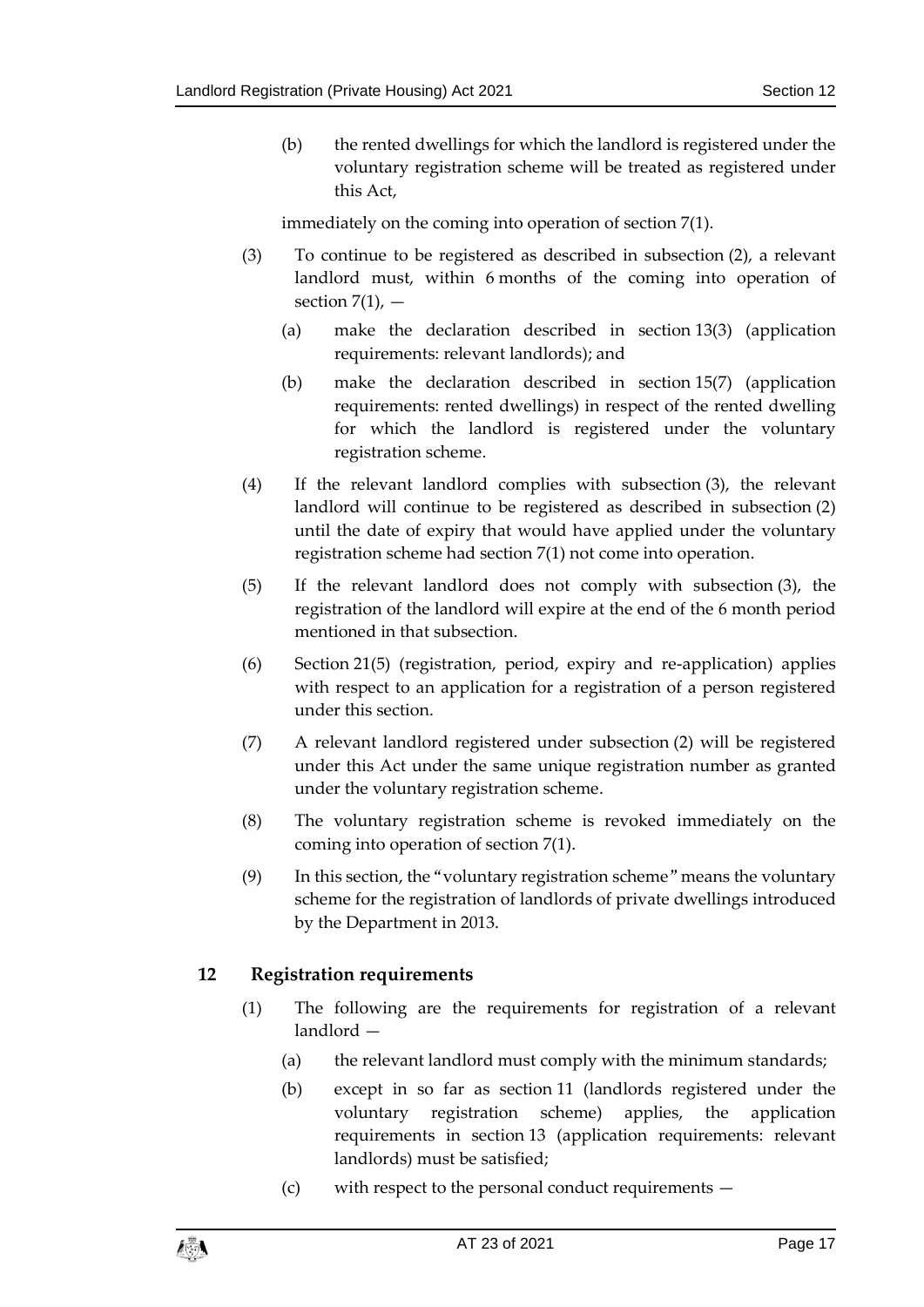- (i) the Department must be satisfied that the relevant landlord meets the personal conduct requirements; or
- (ii) if the Department is not satisfied that a relevant landlord meets the personal conduct requirements, the relevant landlord must nominate a landlord's representative to undertake all the property management activities on the relevant landlord's behalf;
- (d) if the relevant landlord is not a resident, the relevant landlord must nominate a landlord's representative to undertake all the property management activities on the relevant landlord's behalf; and
- (e) with respect to the nomination of a landlord's representative by a relevant landlord, if the Department is not satisfied that the person nominated is registered as required under section [8](#page-12-0) (requirement for a relevant landlord's representative to be registered), the landlord must nominate a different landlord's representative who the Department is satisfied is so registered.
- <span id="page-17-1"></span>(2) The following are requirements for registration of a landlord's representative —
	- (a) the person must be a resident;
	- (b) the person must comply with the minimum standards;
	- (c) the Department must be satisfied that the person meets the personal conduct requirements;
	- (d) the application requirements in section [14](#page-18-1) (application requirements: landlords' representatives) must be satisfied.
- <span id="page-17-0"></span>(3) The following are the registration requirements in respect of a rented dwelling —
	- (a) the relevant landlord must ensure that a rented dwelling for which registration is required complies with the minimum standards; and
	- (b) except in so far as section [11](#page-15-1) (landlords registered under the voluntary registration scheme) applies, the relevant landlord must ensure that the application requirements in section [15](#page-19-0) (application requirements: rented dwellings) are satisfied.
- (4) The requirements
	- (a) described in subsection  $(1)(a)$ ,  $(c)$ ,  $(d)$  and  $(e)$  apply throughout the duration of the registration of a relevant landlord;
	- (b) described in subsection (2)(a), (b) and (c) apply throughout the duration of the registration of a landlord's representative; and
	- (c) described in subsection (3)(a) applies throughout the duration of the registration of a rented dwelling.

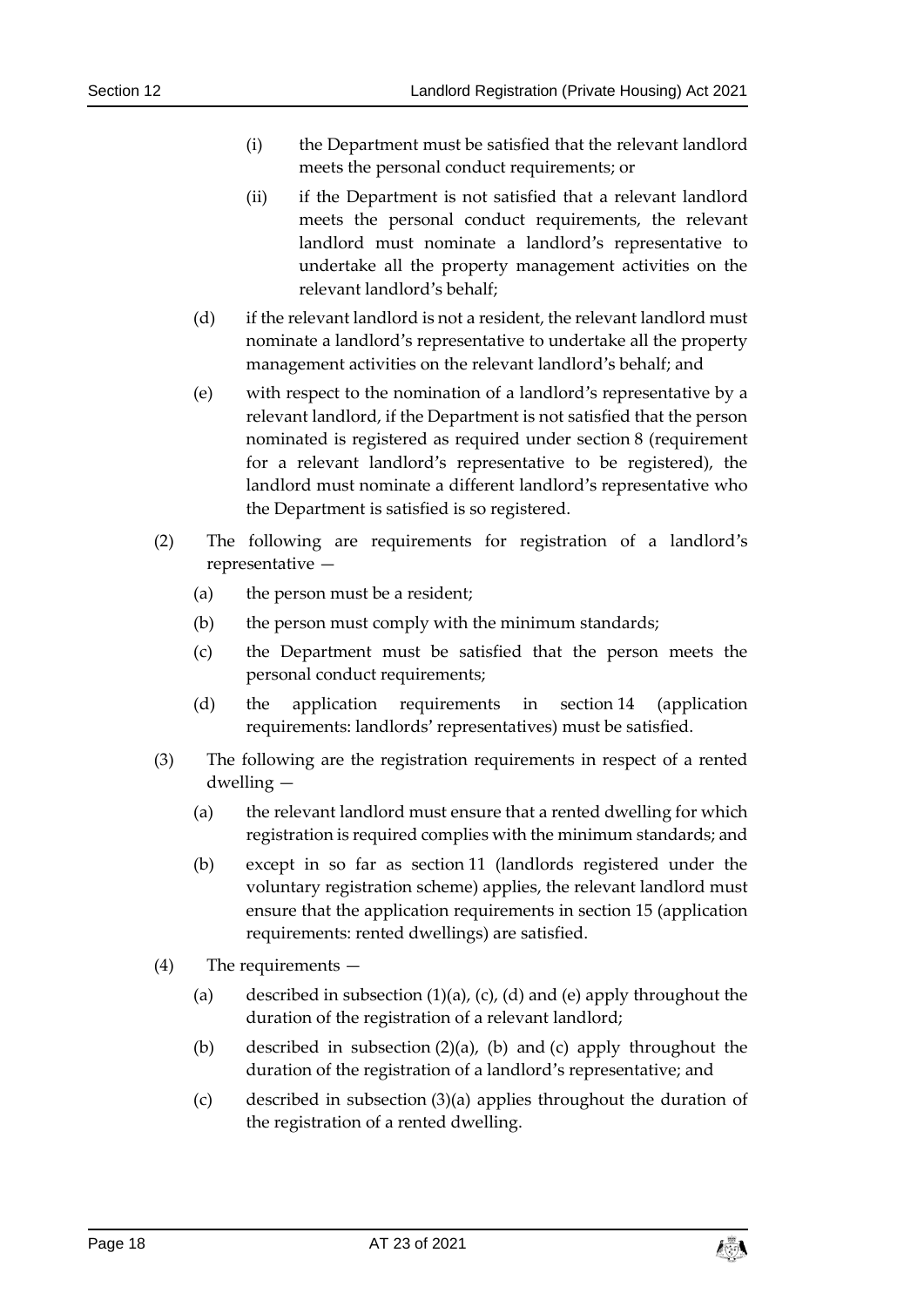#### <span id="page-18-0"></span>**13 Application requirements: relevant landlords**

- (1) This section applies to an application for the registration of a relevant landlord.
- (2) An application must
	- (a) include the information; and
	- (b) be accompanied by any documents and fee,

specified in regulations made by the Department under section [24](#page-29-1) (registration regulations).

- <span id="page-18-2"></span>(3) An application must be accompanied by a declaration by the relevant landlord that —
	- (a) the relevant landlord complies with the minimum standards for a relevant landlord; and
	- (b) the information provided in and with the application is true and accurate to the best of the relevant landlord's knowledge and belief.
- (4) If a relevant landlord is not a resident, the application must also include the nomination of a landlord's representative to undertake all the property management activities on the landlord's behalf.
- <span id="page-18-3"></span>(5) Where a relevant landlord has nominated a landlord's representative, whether to satisfy the requirements in subsection (4) or otherwise, the application must include —
	- (a) any information concerning the landlord's representative as required by regulations made under section [24;](#page-29-1) and
	- (b) a declaration by the landlord's representative that
		- (i) the landlord's representative acts, or will act, for the relevant landlord with respect to the particular rented dwelling or dwellings that are the subject of the related application under section [15](#page-19-0) (application requirements: rented dwellings); and
		- (ii) the information provided by the landlord's representative under paragraph (a) is true and accurate to the best of the landlord's representative's knowledge and belief.

#### <span id="page-18-1"></span>**14 Application requirements: landlords' representatives**

- (1) This section applies to an application for the registration of a person as a landlord's representative.
- (2) An application must
	- (a) include the information; and
	- (b) be accompanied by any documents and fee,

specified in regulations made by the Department under section [24](#page-29-1) (registration regulations).

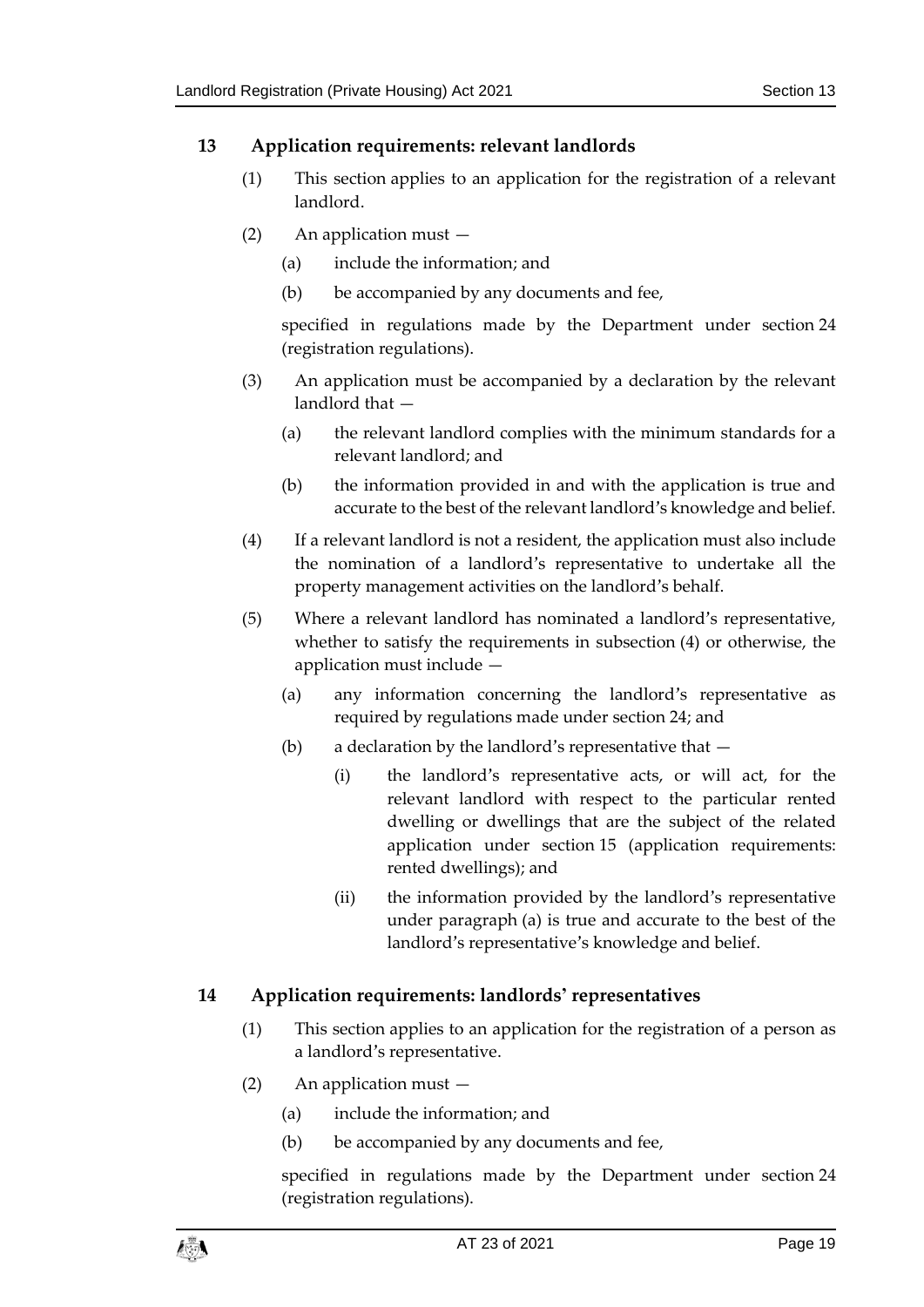- (3) An application must be accompanied by a declaration by the person that —
	- (a) the person complies with the minimum standards for a landlord's representative; and
	- (b) the information provided in and with the application is true and accurate to the best of the person's knowledge and belief.

#### <span id="page-19-0"></span>**15 Application requirements: rented dwellings**

- (1) This section applies to an application for registration in respect of a rented dwelling.
- (2) A rented dwelling may not be registered unless
	- (a) the relevant landlord is registered under section [16](#page-20-0) (determination of application: relevant landlords); and
	- (b) in the case where any aspect of the landlord's property management activities with regard to the dwelling are to be undertaken by a landlord's representative, the landlord's representative is registered under section [17](#page-22-0) (determination of application: landlords' representatives).
- (3) An application for registration in respect of a rented dwelling may be made by the landlord's representative on behalf of the relevant landlord.
- (4) A relevant landlord, or the landlord's representative, must at the same time as the relevant landlord makes an application for registration under section [13](#page-18-0) (application requirements: relevant landlords), make an application under this section for registration in respect of each rented dwelling for which the relevant landlord is at that time a relevant landlord.
- (5) A rented dwelling that has been registered under this section forms a part of the registration of the relevant landlord of that dwelling.
- (6) The application must
	- (a) include the information; and
	- (b) be accompanied by any documents and fee,

specified in regulations made by the Department under section [24](#page-29-1) (registration regulations).

- <span id="page-19-2"></span>(7) An application must be accompanied by a declaration by the relevant landlord or the landlord's representative, as the case may be, that each rented dwelling for which registration is required complies with the minimum standards.
- <span id="page-19-1"></span>(8) An application may be made under this section for registration of an additional rented dwelling of a relevant landlord who is already registered in respect of another rented dwelling.

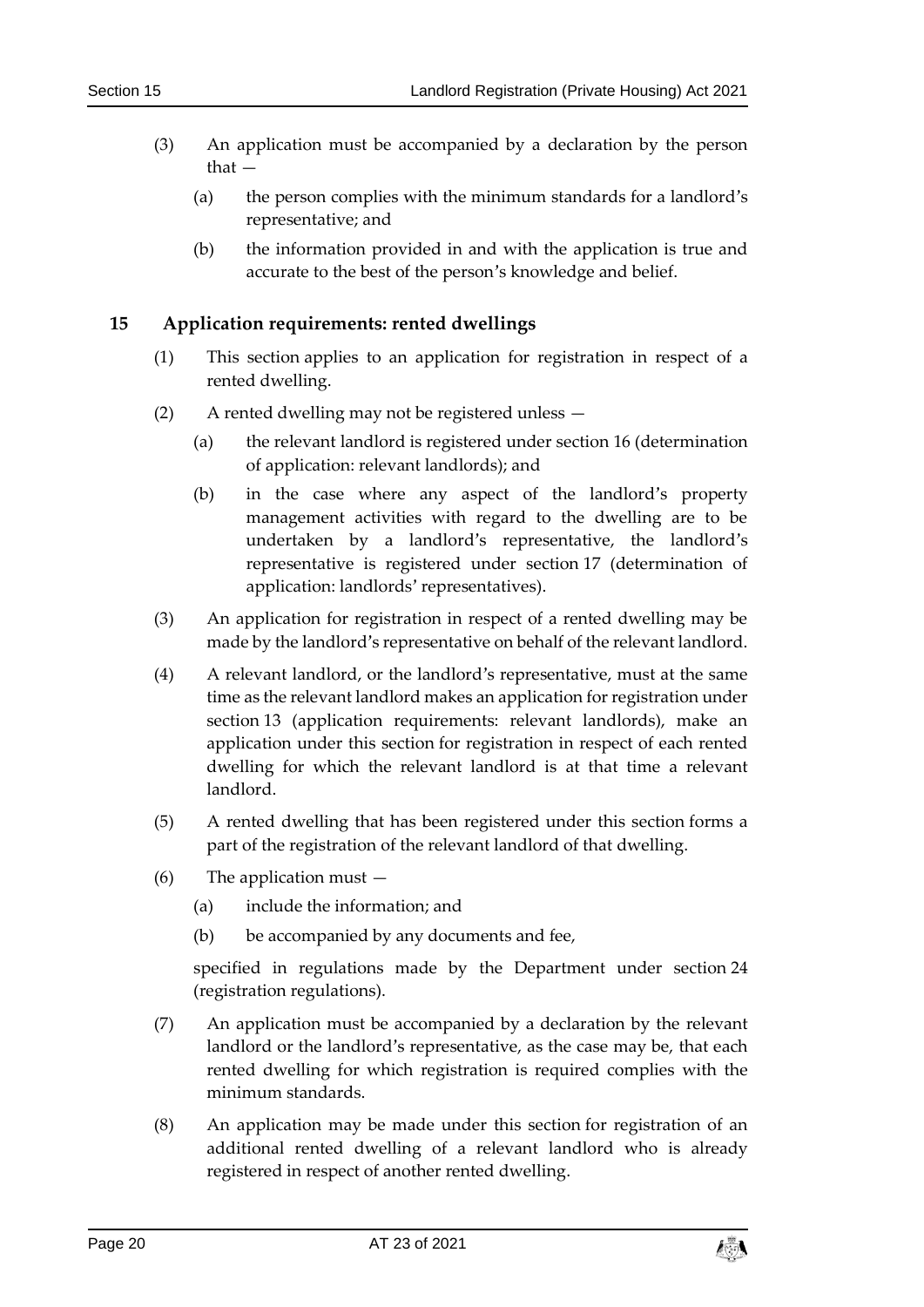- <span id="page-20-1"></span>(9) An application to which subsection (8) applies must be made within 30 days of the relevant landlord becoming a relevant landlord in respect of the rented dwelling to which the application relates.
- (10) If a landlord's representative is acting in respect of a rented dwelling for which an application is made under subsection (8), the application must —
	- (a) include the information concerning the landlord's representative required by regulations made under section [24;](#page-29-1) and
	- (b) be accompanied by the declaration required under section  $13(5)(b)$  $13(5)(b)$ (application requirements: relevant landlords) in respect of the rented dwelling or dwellings that are the subject of the application.

#### <span id="page-20-0"></span>**16 Determination of application: relevant landlords**

- (1) The Department must consider each application for registration properly made under section [13](#page-18-0) (application requirements: relevant landlords) and determine whether to grant the registration in accordance with this section.
- (2) The Department may refuse to register a relevant landlord if it has reasonable grounds to consider that any of the registration requirements in section [12\(1\)](#page-16-1) (registration requirements) are not met or are not likely to be met during the registration period.
- (3) The Department must not register a relevant landlord if
	- (a) on reasonable grounds it is not satisfied that the relevant landlord meets the personal conduct requirements; or
	- (b) the relevant landlord is not a resident,

unless the conditions in subsection (4) are complied with.

- <span id="page-20-2"></span>(4) The conditions mentioned in subsection (3) are that —
	- (a) the relevant landlord has nominated a landlord's representative;
	- (b) the landlord's representative agrees to undertake all the property management activities with respect to the rented dwelling or dwellings of the relevant landlord for which the landlord's representative has been nominated; and
	- (c) the landlord's representative has made the declaration required by section [13\(5\)\(](#page-18-3)b).
- (5) The Department may grant registration to a relevant landlord, or to the landlord's representative on behalf of the landlord, subject to such other reasonable conditions as it considers appropriate to ensure that registration requirements in section [12\(1\)](#page-16-1) are satisfied.
- (6) If it grants registration, the Department must
	- (a) allocate to the registered relevant landlord a unique registration number;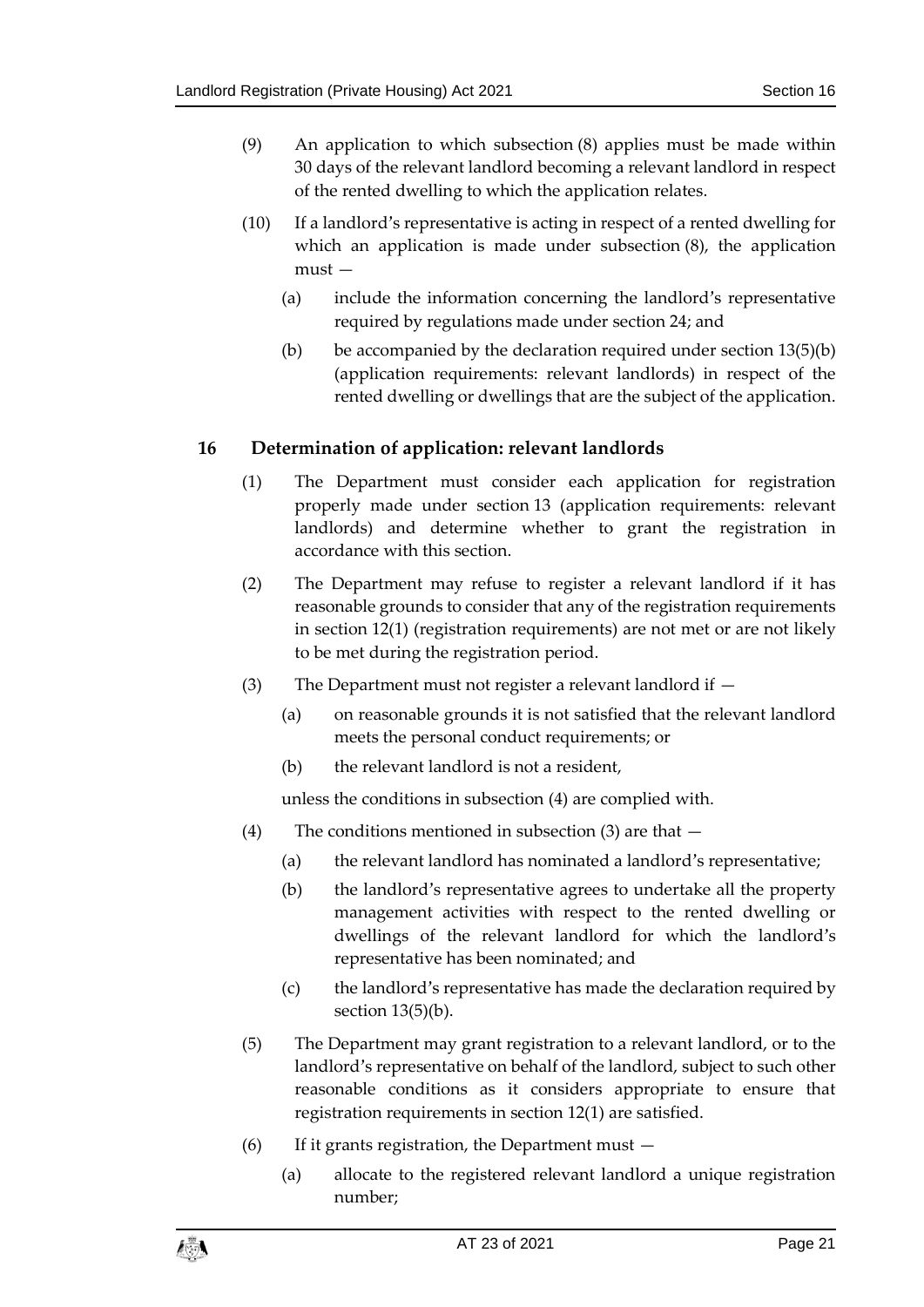- (b) enter on the register the information required (as applicable) under the section [6\(2\)](#page-11-3) (register of relevant landlords and landlords' representatives); and
- (c) give notice to the relevant landlord and the landlord's representative (if any) of  $-$ 
	- (i) the registration;
	- (ii) the registration number;
	- (iii) the conditions attaching to the registration (if any); and
	- (iv) if the registration has been granted in the circumstances described in subsection (3)(a) or (b), or subject to conditions under subsection (5), of the relevant landlord's right to appeal under Part 5 against the decision to grant registration on those terms.
- (7) Before refusing an application for registration, the Department must
	- (a) give notice to the relevant landlord, and to the person the relevant landlord intends to be the landlord's representative (if any), of its intention to refuse registration and the reasons for the intended refusal;
	- (b) consider any representations made by the relevant landlord and, if applicable, the landlord's representative received by the Department before the end of the period of 30 days beginning with the date on which the landlord and the landlord's representative (if any) were notified under this subsection; and
	- (c) consider any such representations received in accordance with paragraph (b) within the period of 30 days from receipt of the representations.
- (8) If the Department refuses an application for registration, it must give notice to the relevant landlord and the landlord's representative (if any $)$  —
	- (a) that the application has been refused and the reasons for the refusal;
	- (b) the effect of being a relevant landlord that is not registered;
	- (c) when the decision to refuse registration takes effect; and
	- (d) of the landlord's right to appeal, or the landlord's representative's right to appeal, as the case may be, against the decision under Part 5.
- <span id="page-21-0"></span>(9) Subject to the Commissioners staying the decision under section [54\(4\)](#page-53-1) (application and appeal to the Commissioners: relevant landlords), a decision by the Department to refuse a registration under this section takes effect on the expiry of the period permitted to a relevant landlord or the landlord's representative to make an appeal to the Commissioners in respect of the decision.

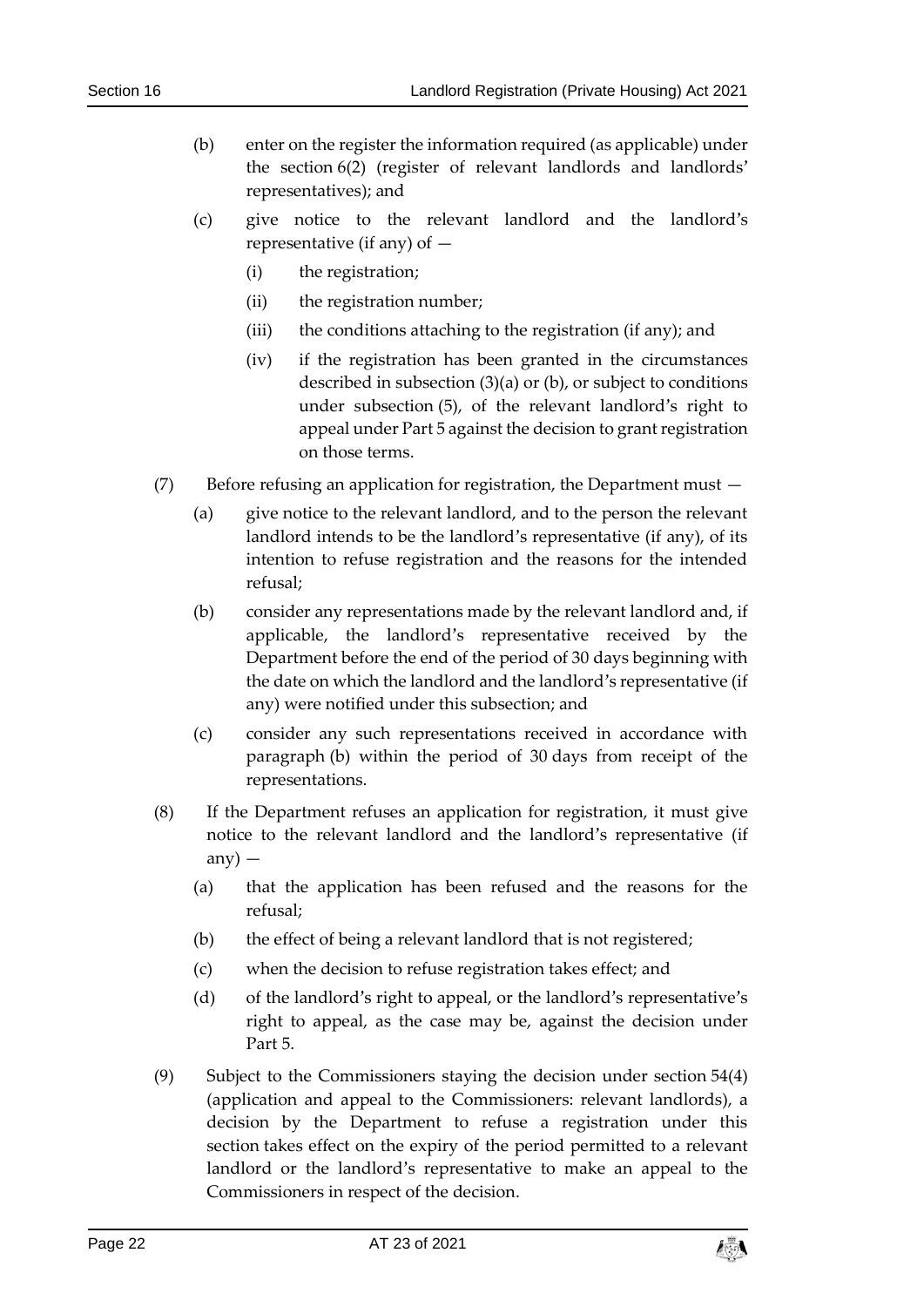- (10) The Department must give a copy of a notice of a grant or refusal of registration under this section to an occupier of a rented dwelling to which the grant or refusal relates.
- (11) Failure to provide the notice under this section to the landlord's representative invalidates the notice but failure to provide a copy of it to an occupier does not affect the validity of the notice.

#### <span id="page-22-0"></span>**17 Determination of application: landlords' representatives**

- (1) The Department must consider each application for registration properly made under section [14](#page-18-1) (application requirements: landlords' representatives) and determine whether to grant the registration in accordance with this section.
- <span id="page-22-1"></span>(2) The Department may refuse to register a person as a landlord's representative if, on reasonable grounds, it is not satisfied that the person meets the personal conduct requirements.
- <span id="page-22-2"></span>(3) The Department may grant registration as a landlord's representative to a person subject to such reasonable conditions as it considers appropriate.
- (4) If it grants registration to a person under subsection (3) the Department must —
	- (a) allocate to the person a unique registration number;
	- (b) enter on the register the information required (as applicable) under the section [6\(2\)](#page-11-3) (register of relevant landlords and landlords' representatives); and
	- (c) give notice to the landlord's representative of  $-$ 
		- (i) the registration;
		- (ii) the registration number;
		- (iii) the conditions attaching to the registration (if any); and
		- (iv) if the registration has been granted subject to conditions under subsection (3), of the person's right to appeal under Part 5 against the decision to grant registration on those terms.
- (5) Before refusing an application for registration, the Department must
	- (a) give notice to the person of its intention to refuse registration and the reasons for the intended refusal;
	- (b) consider any representations made by the person and received by the Department before the end of the period of 30 days beginning with the date on which the person was notified under this subsection; and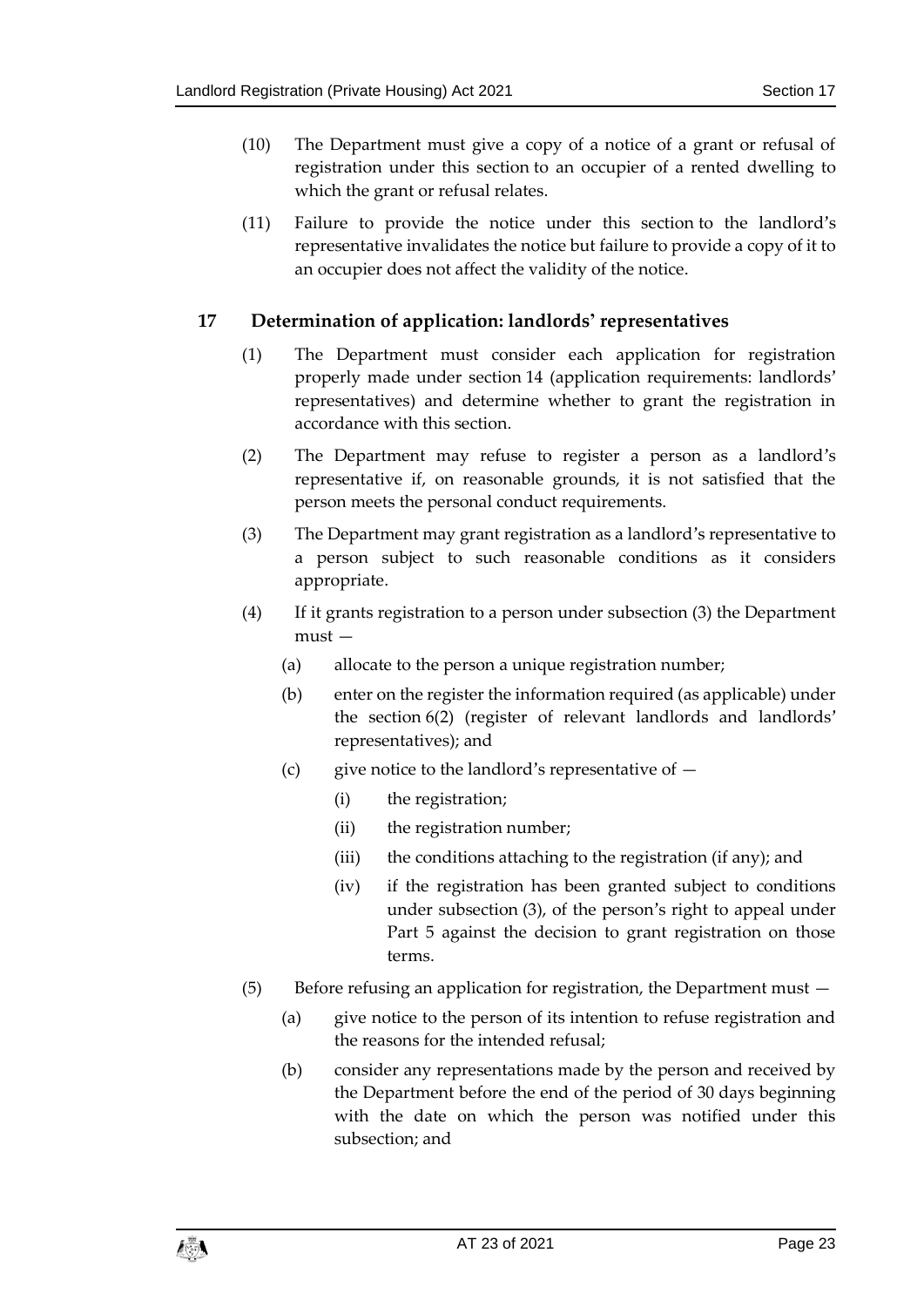- (c) consider any representations received in accordance with paragraph (b) within the period of 30 days from receipt of the representations.
- (6) If the Department refuses an application for registration, it must give notice to the person —
	- (a) that the application has been refused and the reasons for the refusal; and
	- (b) of the person's right to appeal against the decision under Part 5.

#### <span id="page-23-0"></span>**18 Determination of application: rented dwellings**

- (1) The Department must consider an application for registration properly made under section [15](#page-19-0) (application requirements: rented dwellings) in respect of each rented dwelling to which the application relates and determine whether to grant the registration in accordance with this section.
- (2) The Department may refuse to register a rented dwelling if the Department has reasonable grounds to consider that the rented dwelling does not comply, or may reasonably be expected not to continue to comply during the registration period, with the minimum standards.
- (3) The Department may grant registration for a rented dwelling subject to such conditions as it considers reasonably appropriate to ensure that registration requirements in section [12\(3\)](#page-17-0) (registration requirements) are satisfied.
- (4) If the Department grants registration for a rented dwelling, it must
	- (a) enter on the register the applicable information required in respect of the rented dwelling under section [6\(2\)](#page-11-3) (register of relevant landlords and landlords' representatives); and
	- (b) give notice to the relevant landlord, the landlord's representative (if any) and the occupier (if any) of a rented dwelling specified in the application of —
		- (i) the grant of registration;
		- (ii) any conditions attaching to the registration; and
		- (iii) if the registration has been granted subject to conditions under subsection (3), of the relevant landlord's, and the landlord's representative's, right to appeal under Part 5 against the decision to impose a condition.
- (5) Before refusing an application for a registration under this section, the Department must —
	- (a) give notice to the relevant landlord and to the person the relevant landlord intends to be the landlord's representative (if any) of its

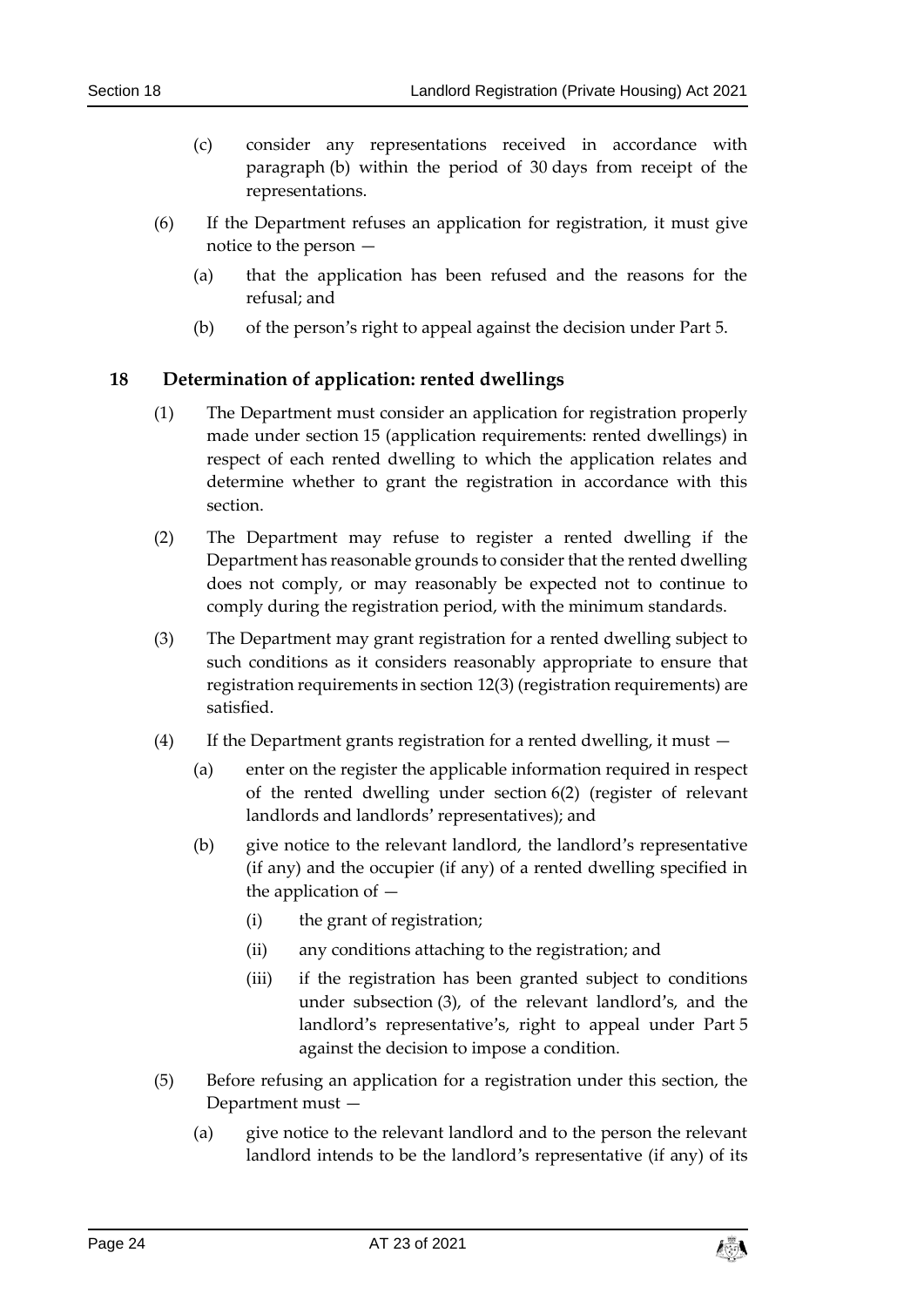intention to refuse registration and the reasons for the intended refusal;

- (b) consider any representations made by the relevant landlord or landlord's representative (if any) received by the Department before the end of the period of 30 days beginning with the date on which the person was notified under this subsection; and
- (c) consider any such representations received in accordance with paragraph (b) within the period of 30 days from receipt of the representations.
- <span id="page-24-2"></span>(6) If the Department refuses an application for registration in respect of a rented dwelling, it must give notice to the relevant landlord and to the landlord's representative, if any, —
	- (a) that the application has been refused and the reasons why;
	- (b) when the decision to refuse registration takes effect;
	- (c) the effect of being an unregistered relevant landlord for the rented dwelling; and
	- (d) of the relevant landlord's and any landlord's representative's right to appeal against the decision under Part 5.
- (7) A copy of the notice in subsection (6) must be provided to any occupier of the rented dwelling.
- (8) Failure to provide the notice under this section to the landlord's representative invalidates the notice but failure to provide a copy of it to any occupier does not affect the validity of the notice
- <span id="page-24-1"></span>(9) Subject to the Commissioners staying the decision under section [54\(4\)](#page-53-1) (application and appeal to the Commissioners: relevant landlords), or under section 55(4) (application and appeal to the Commissioners: landlords' representatives), a decision by the Department to refuse a registration under this section takes effect following the expiry of the period permitted to a relevant landlord to make an appeal to the Commissioners in respect of the decision.

#### <span id="page-24-0"></span>**19 Personal conduct requirements**

- (1) In deciding whether a person meets, or no longer meets, the personal conduct requirements, the Department must have regard to any evidence that it considers relevant in each case, including evidence —
	- (a) which shows that the person has been convicted of an offence involving fraud, dishonesty, violence, firearms or drugs, or any offence under the *Sexual Offences Act 1992*;
	- (b) which shows that the person has practised unlawful discrimination or harassment on the grounds of any characteristic which is a protected characteristic specified in section 5 (the protected characteristics) of the *Equality Act 2017*;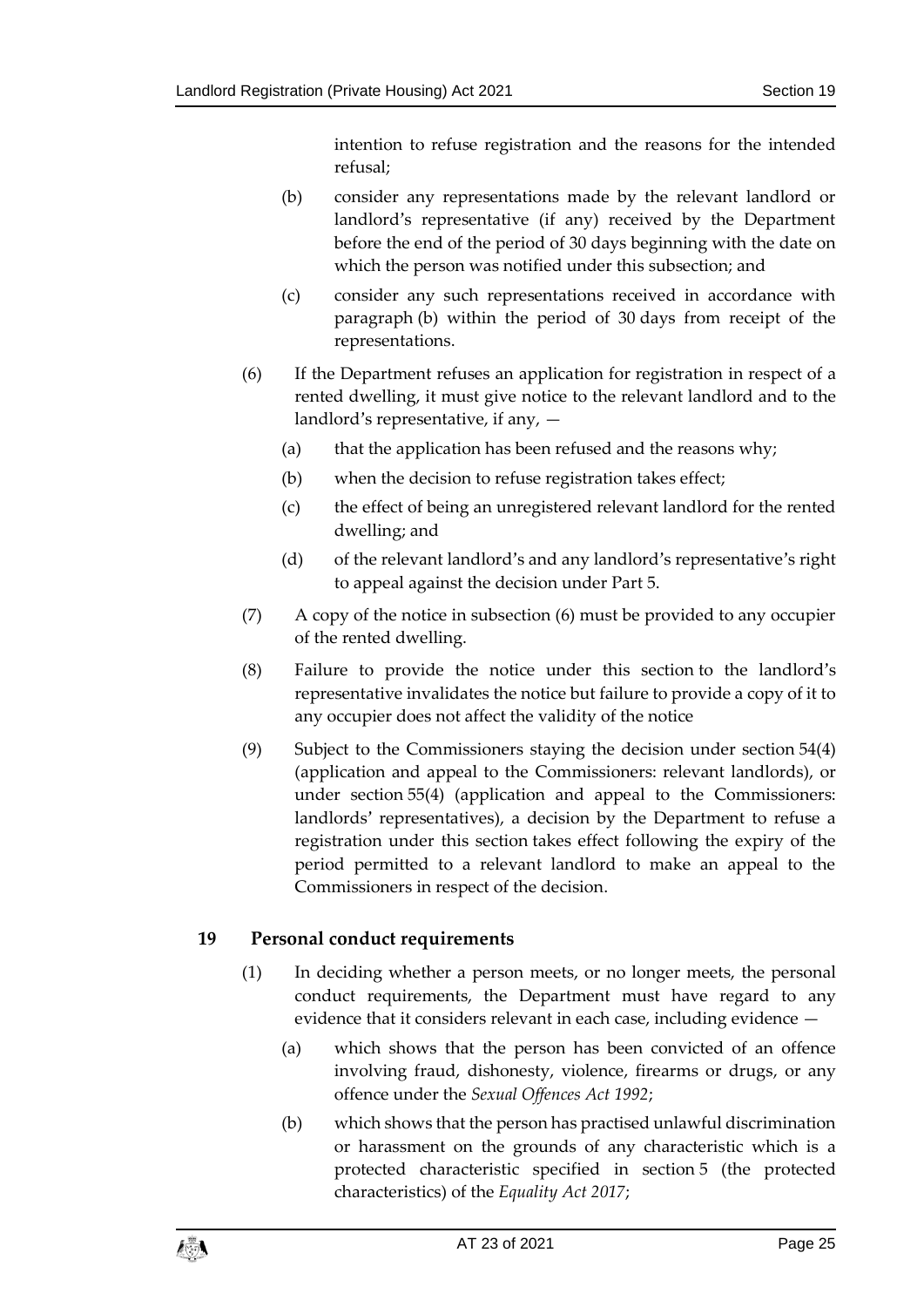- (c) which shows that the person has victimised another person contrary to the *Equality Act 2017*, in or in connection with the carrying on of any business;
- (d) which shows that the person has contravened any provision of, or been convicted of an offence under, the law relating to housing or landlord and tenant (including this Act) within the 3 years prior to making a declaration under section [13\(3\)](#page-18-2) or [13\(5\)](#page-18-3) (application requirements: relevant landlords), 14(3) (application requirements: landlords' representatives) or [15\(7\)](#page-19-2) (application requirements: rented dwellings); and
- (e) as to any conduct by the person outside the Island which would, if it had taken place in the Island, be conduct falling within any one of paragraphs (a) to (d).
- (2) Subsection (3) applies when the Department is  $-$ 
	- (a) deciding whether to refuse an application for registration under section 16(7) (determination of application: relevant landlords) or 17(5) (determination of application: landlords' representatives); or
	- (b) deciding whether or not it is satisfied that the personal conduct requirements are met by a relevant landlord or a landlord's representative, as the case may be, under section 43 (action regarding personal conduct requirements),

and the Department considers that the relevant landlord or the landlord's representative, as the case may be, does not meet the personal conduct requirements on the basis of evidence that the relevant landlord or the landlord's representative, as the case may be, has practised unlawful discrimination or harassment, as referred to in subsection (1)(b) or has victimised another person, as referred to in subsection (1)(c).

- (3) Before making a decision referred to in subsection (2)(a) or (b), the Department —
	- (a) must seek a determination from the Employment and Equality Tribunal constituted by section 103 of the *Equality Act 2017* ("EET") on whether the Tribunal is satisfied that the relevant landlord or the landlord's representative, as the case may be, has practised unlawful discrimination or harassment, as referred to in subsection (1)(b) or has victimised another person, as referred to in subsection  $(1)(c)$ ; and
	- (b) must not make a decision referred to in subsection (2)(a) or (b) solely on the basis of the relevant landlord or the landlord's representative, as the case may be, having practised unlawful discrimination or harassment, as referred to in subsection (1)(b) or having victimised another person, as referred to in subsection (1)(c) if the EET has determined that there is not sufficient evidence to show that the relevant landlord or the landlord's representative, as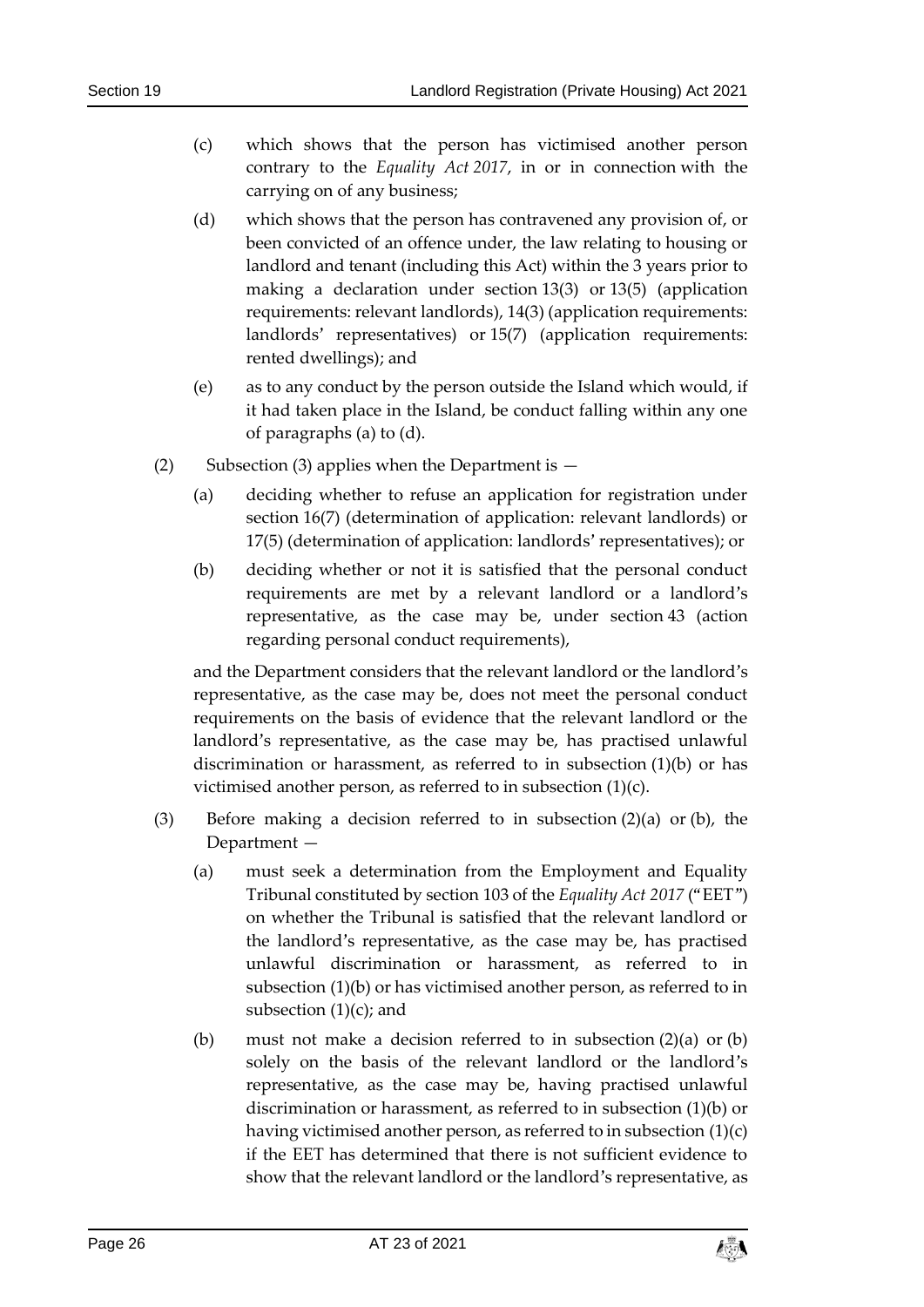the case may be, has practised unlawful discrimination or harassment or victimised another person.

- (4) Subsection (3)(a) does not apply if the EET has already determined that the landlord or the landlord's representative, as the case may be, has at any time practised unlawful discrimination or harassment, or victimised any person.
- (5) When seeking a determination of the EET under subsection (3)(a) the Department must provide the EET with —
	- (a) any evidence that the Department has that the relevant landlord or the landlord's representative, as the case may be, has practised unlawful discrimination or harassment or victimised another person; and
	- (b) any representations that have been made to the Department by the relevant landlord under section 16 or 43, or by the landlord's representative under section 17 or 43, as the case may be.
- (6) It is a function of the EET to make a determination under this section.
- (7) The EET may make EET rules under Paragraph 4 of Schedule 17 to the Equality Act 2017 for the purpose of carrying out its function under subsection (6).
- (8) If a relevant landlord or a landlord's representative is a legal entity or association, the Department must be satisfied that the personal conduct requirements are met by —
	- (a) the relevant landlord or landlord's representative (as the case may be); and
	- (b) the key officers of the relevant landlord or landlord's representative.
- (9) The Department may by order amend this section.

Tynwald procedure – approval required.

#### <span id="page-26-0"></span>**20 Personal conduct requirements: further investigation**

- (1) The Department may, in deciding for the purposes of section [19](#page-24-0) (personal conduct requirements) whether a person meets, or no longer meets, the personal conduct requirements, require the person to provide to the Department a criminal record certificate as specified by the Department.
- (2) The Department may only require a criminal record certificate under subsection (1) if it has reasonable grounds to suspect that any information provided by the person in relation to the registration requirements mentioned in section [12\(1\)\(](#page-16-1)c) or [12\(2\)](#page-17-1) (registration requirements) is, or has become, inaccurate.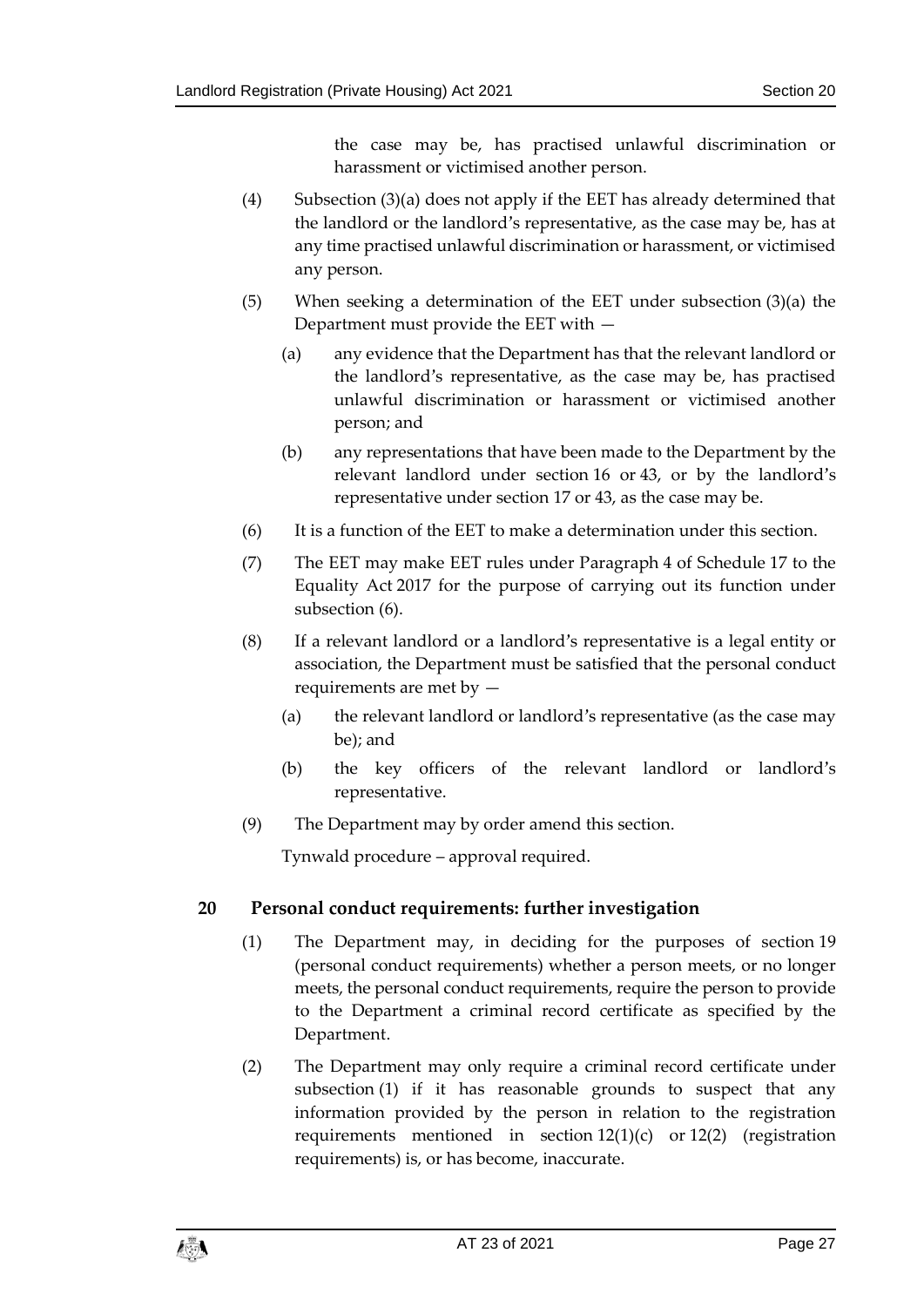(3) In this section, "criminal record certificate" means a certificate obtained from the Disclosure and Barring Service established under section 87 of the Protection of Freedoms Act 2012 (of Parliament), or an equivalent service approved by the Government for this purpose, containing details of the person's criminal record.

#### <span id="page-27-0"></span>**21 Registration period, expiry and re-application**

- (1) Except as provided for in section [11\(4\)](#page-16-2) (landlords registered under the voluntary registration scheme), a grant of registration of a relevant landlord or of a landlord's representative is for a period of 5 years beginning with the date on which it was granted (the "registration period").
- (2) The period of registration for a rented dwelling is the period remaining of the applicable relevant landlord's registration period at the time of the grant of registration for the relevant dwelling.
- (3) Despite subsection (2), if during the period of registration for a rented dwelling the relevant landlord notifies the Department that the landlord surrenders the registration of, or no longer has an interest in, the dwelling, registration in respect of that dwelling expires on the date of the notification.
- (4) A registration of a relevant landlord, and of all the rented dwellings which are part of that landlord's registration, expires at the end of the registration period.
- <span id="page-27-1"></span>(5) A relevant landlord or a landlord's representative may apply for a new registration during the 3 months before the date on which a current registration would otherwise expire.
- <span id="page-27-2"></span>(6) An application for a new registration as described in subsection (5) is made and determined in accordance with sections [13,](#page-18-0) [15,](#page-19-0) [16](#page-20-0) and [18](#page-23-0) (application requirements, determination of application) in the case of a relevant landlord and a rented dwelling, and in accordance with section [14](#page-18-1) (application requirements: landlords' representatives) and section 17 (determination of application (landlords representatives) in the case of a landlord's representative.
- (7) If an application for a new registration as described in subsection (5) is granted, the new registration is granted from the day after the date on which the previous registration period expired.
- (8) A registration of a relevant landlord (and in consequence any related registration of a rented dwelling) expires entirely and any application for registration that has not been determined is treated as having been withdrawn —
	- (a) in the case of a relevant landlord who is an individual, when the relevant landlord dies; or

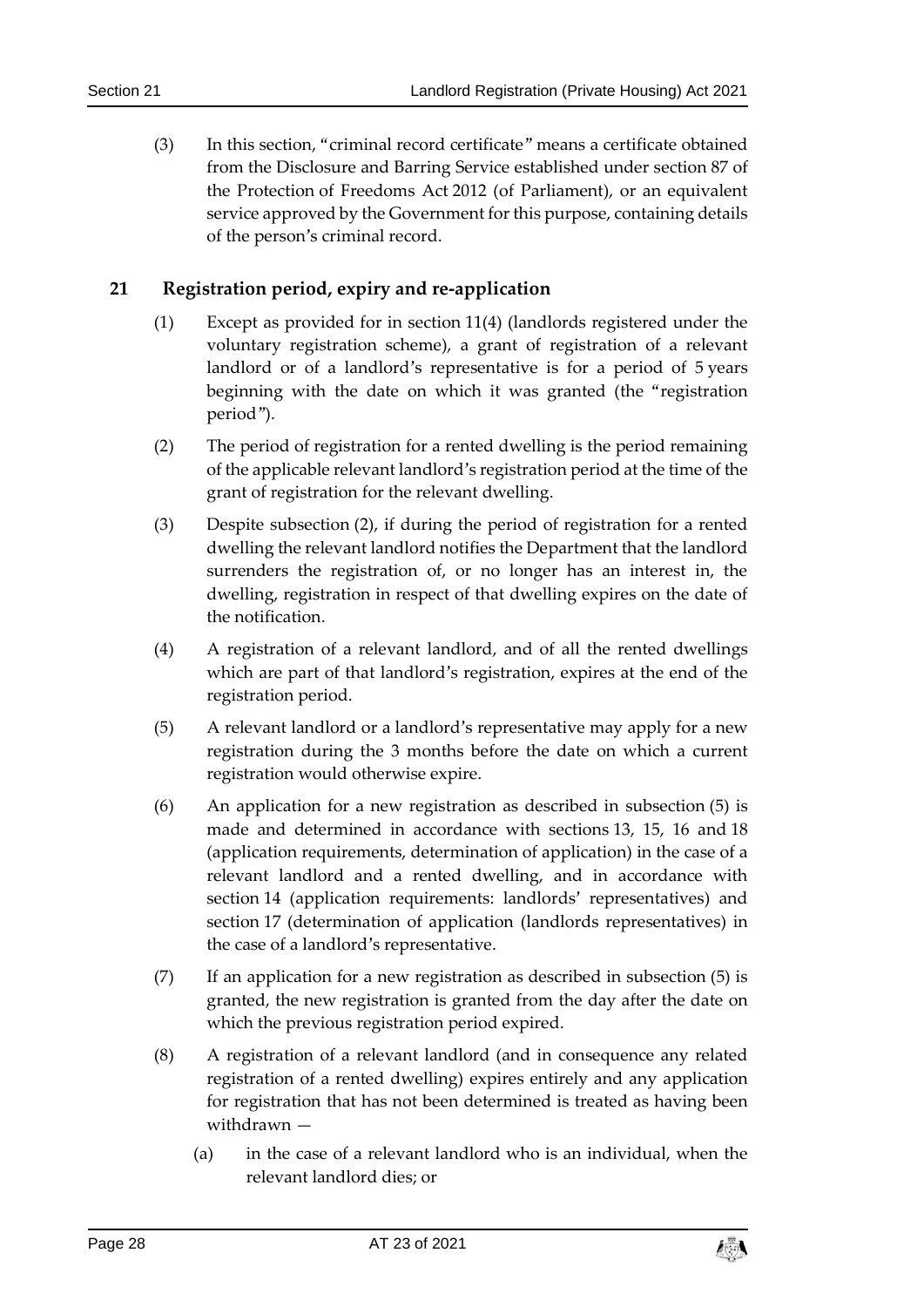- (b) in the case of a relevant landlord that is a legal entity or association, when the relevant landlord is dissolved or otherwise ceases to exist.
- (9) This section is subject to any revocation of registration under section [45](#page-46-0) (revocation of registration of relevant landlord), section [46](#page-47-0) (effect of revocation of registration of relevant landlord) and section 48 (revocation of registration: landlords' representative).
- (10) The Department may by order amend subsection (1) to specify a different registration period.

Tynwald procedure – approval required.

#### <span id="page-28-0"></span>**22 Changes during the registration period**

- (1) A registered relevant landlord, or the landlord's representative, on the relevant landlord's behalf, must give notice to the Department in writing of the following matters —
	- (a) a change to any of the registered details of the landlord specified in paragraph 1(a) to (c) of the Schedule, where this does not affect the relevant landlord's compliance with the registration requirements mentioned in section [12\(1\)\(](#page-16-1)d) (registration requirements);
	- (b) a change of the landlord's representative (if any);
	- (c) a change to any of the registered details of a rented dwelling specified in paragraph 4(a) to (c) of the Schedule;
	- (d) an assignment of the landlord's interest in a rented dwelling for which the landlord is registered or that the landlord wishes to surrender the registration of a rented dwelling;
	- (e) a nomination of a landlord's representative for a rented dwelling, where this is not a nomination —
		- (i) as a result of a notice received under section [42](#page-43-0) (action on breach of requirement to have a landlord's representative) or [43](#page-43-1) (action regarding personal conduct requirements); or
		- (ii) required to comply with the registration requirements in section [12\(1\)](#page-16-1) or a landlord's conditions of registration;
	- (f) that a landlord's representative has ceased to act for the relevant landlord, where this does not affect the relevant landlord's compliance with the registration requirements or the conditions of the registration.
- (2) A landlord's representative must give notice to the Department in writing of —
	- (a) a change to any of the registered details of the landlord's representative specified in paragraph 2(a) to (c) and 3(a) to (c) of the Schedule; or
	- (b) ceasing to act for the relevant landlord.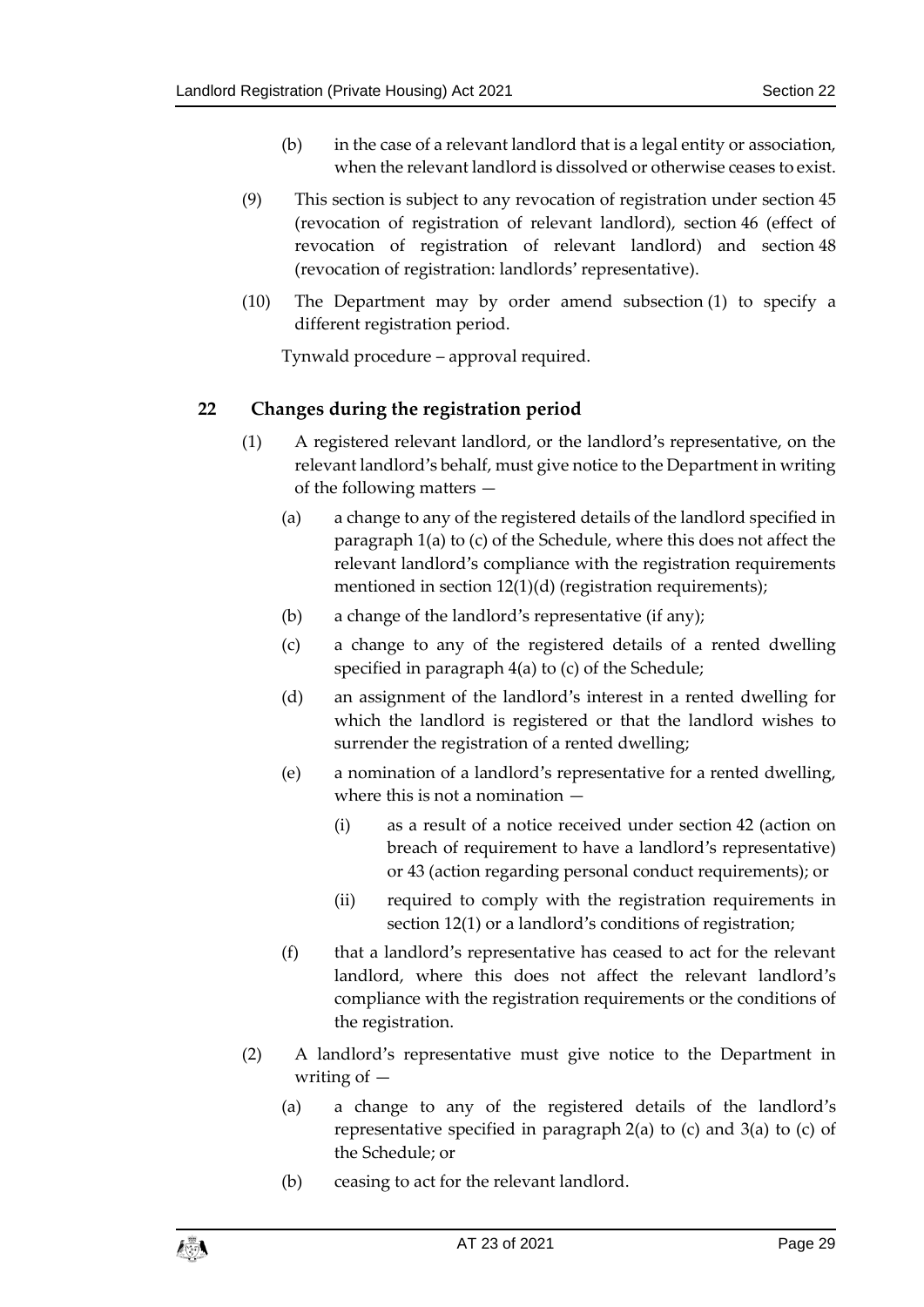- (3) A person must comply with the notice requirements in this section within one month beginning with the date the change occurred.
- (4) A notice under this section must be accompanied by the fee (if any) specified by the Department in regulations made under section [24\(2\)](#page-30-1) (registration regulations).
- (5) A notice under subsection (1)(e) must include the information, documents and declaration under section [13\(5\)\(](#page-18-3)a) and (b) (application requirements: relevant landlords).
- (6) A person who, without reasonable excuse, fails to comply with this section commits an offence.

Maximum penalty (summary)  $-$  a fine of level 4 on the standard scale.

(7) The Department may by order amend this section.

Tynwald procedure – approval required.

#### <span id="page-29-0"></span>**23 Disclosure of registered status**

- (1) A registered relevant landlord must, in all notices, advertisements or other documents issued by or on behalf of the landlord concerning the granting of a lease or licence for a rented dwelling or prospective rented dwelling, state —
	- (a) the fact that the landlord is registered;
	- (b) the landlord's registration number; and
	- (c) where applicable, the fact that the rented dwelling is registered as part of the relevant landlord's registration.
- (2) A landlord's representative must, in all notices, advertisements or other documents issued by or on behalf of a relevant landlord state —
	- (a) the fact that the landlord's representative is registered; and
	- (b) the landlord's representative's registration number.
- (3) A person who, without reasonable excuse, fails to comply with subsection (1) or (2) commits an offence.

Maximum penalty (summary)  $-$  a fine of level 3 on the standard scale.

#### <span id="page-29-1"></span>**24 Registration regulations**

- (1) The Department must make regulations specifying
	- (a) the information required from a relevant landlord on applying for a registration;
	- (b) the information required from a landlord's representative in connection with an application for a registration; and
	- (c) any documents that must accompany an application for a registration.

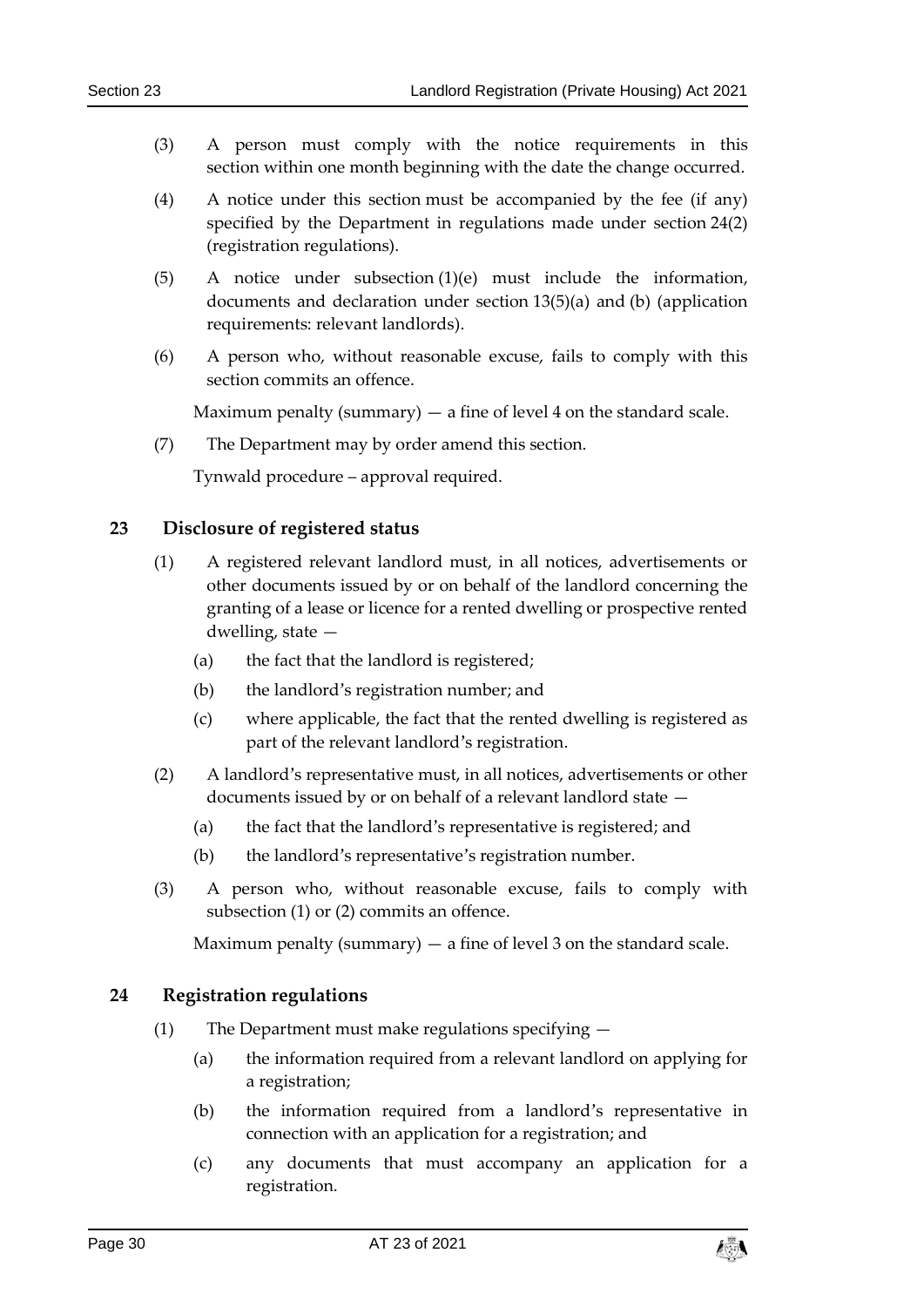Tynwald procedure – approval required.

- <span id="page-30-1"></span>(2) The Department may make regulations specifying —
	- (a) the form in which an application for a registration must be made;
	- (b) any procedures to be followed with respect to an application for a registration;
	- (c) the form of, and any additional information to be included in, a notice issued under section [16](#page-20-0) (determination of application: relevant landlords), [17](#page-22-0) (determination of application: landlords' representatives) or [18](#page-23-0) (determination of application: rented dwellings);
	- (d) the form of, any additional information to be included in, or any procedures to be followed in connection with, a notice under section [22](#page-28-0) (changes during the registration period) or the form in which the notice is to be given;
	- (e) any fee that is payable with respect to each relevant landlord or each rented dwelling of that landlord, or both —
		- (i) on the making of an application for registration; or
		- (ii) on an amendment of an entry on the register;
	- (f) any fee that is payable with respect to each application by a person to be registered as a landlord's representative —
		- (i) on the making of an application for registration; or
		- (ii) on an amendment of an entry on the register;
	- (g) any other matters the Department considers necessary or expedient to give effect to the proper functioning of the register and registration application procedures and requirements under this Part.

Tynwald procedure – approval required.

(3) The Department must publish any fees payable under regulations made under this section in any manner, including electronic form, where practicable, that it considers will bring the fees to the attention of those likely to be affected by them.

#### <span id="page-30-0"></span>**25 Access to information on the register**

- (1) A relevant landlord may, on request to the Department, be given access to all information on the register that concerns the landlord's entry on the register.
- (2) A landlord's representative may, on request to the Department, be given access to the following information held on the register —
	- (a) the landlord's representative's entry on the register;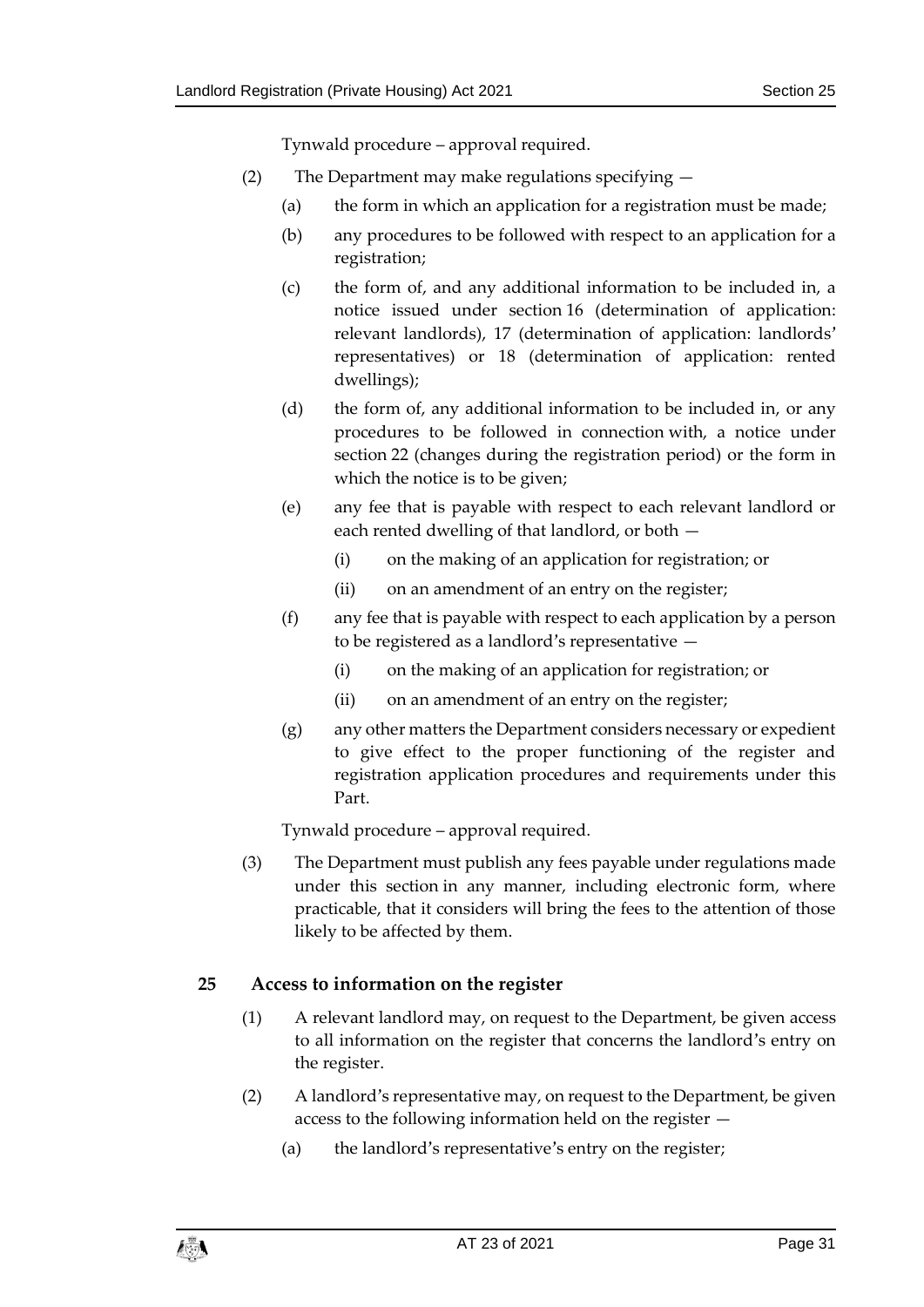- (b) information concerning a rented dwelling for which the landlord's representative acts as such; and
- (c) information concerning the registration of the landlord for whom the landlord's representative undertakes property management activities.
- (3) The Department may make regulations specifying
	- (a) any other information on the register which may be accessed and by which persons;
	- (b) the terms on which information will be provided;
	- (c) the form in which requests for access to information on the register may be made;
	- (d) the means by which the register may be searched;
	- (e) any exceptions to the provision of information and the circumstances in which a request for access to information on the register may be refused;
	- (f) any procedures for appealing against a refusal of a request for access to information on the register;
	- (g) any fees payable for the provision of access to the register; and
	- (h) the form of any provision of information following a request.

Tynwald procedure – approval required.

### **PART 3 – MINIMUM STANDARDS**

#### <span id="page-31-2"></span><span id="page-31-1"></span><span id="page-31-0"></span>**26 Minimum standards**

- (1) The Department must make regulations for the purposes of section [12](#page-16-0) (registration requirements), setting out the minimum standards required  $of -$ 
	- (a) a relevant landlord with respect to the management and operational matters involved in being a relevant landlord;
	- (b) a landlord's representative; and
	- (c) a rented dwelling with respect to the condition of the dwelling.

Tynwald procedure – approval required.

- (2) Regulations made under subsection (1) may include, but are not limited to, the following matters and may be made with respect to the building, or any parts of the building, which is a rented dwelling or of which a rented dwelling forms part —
	- (a) matters which concern the safety of a rented dwelling;
	- (b) matters which concern the condition of a rented dwelling;
	- (c) minimum requirements with respect to a lease or licence;

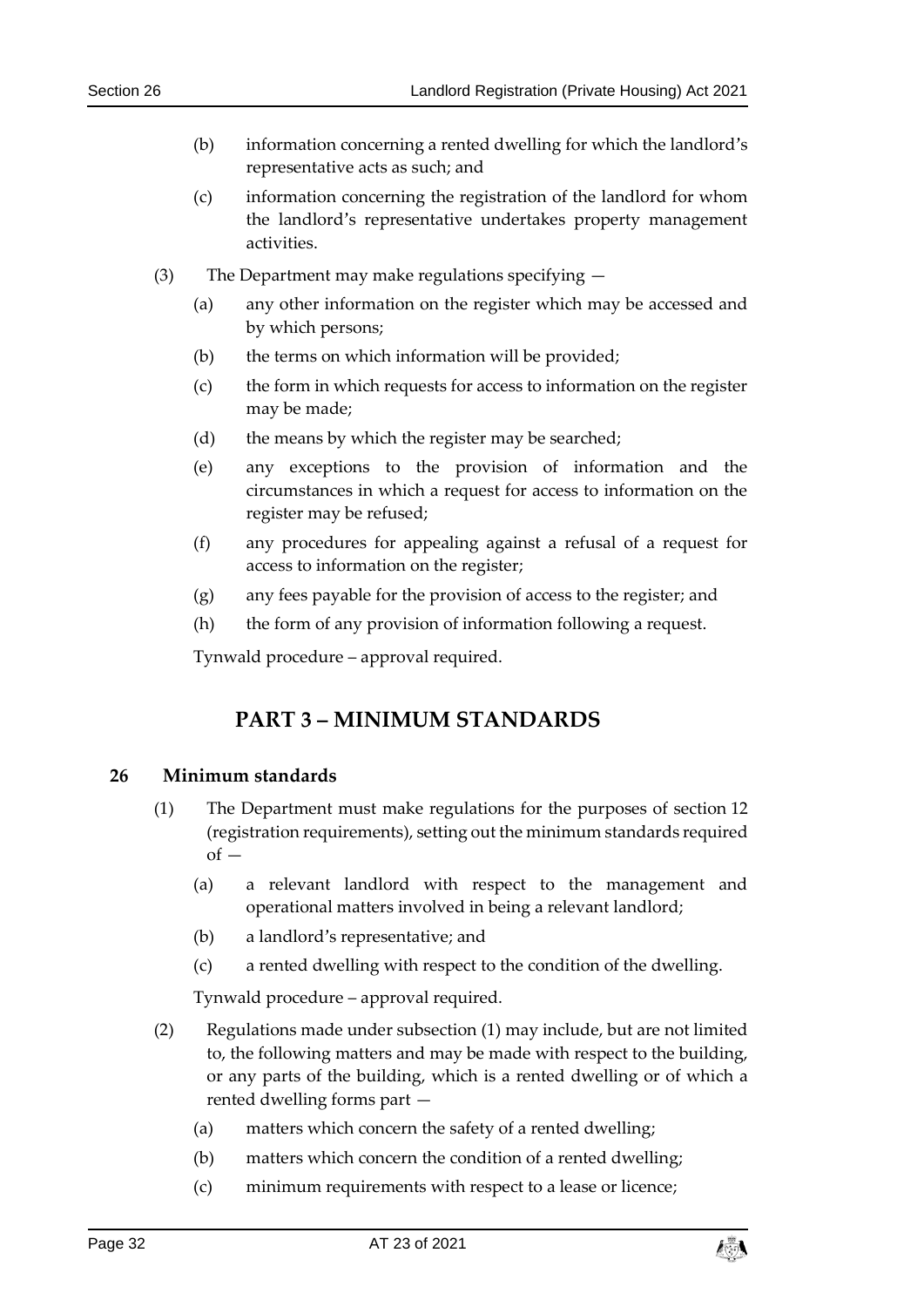- (d) the provision of documentation and the keeping of records by a relevant landlord;
- (e) the management by a relevant landlord of matters relating to maintenance and repair with respect to a rented dwelling; and
- (f) the condition and inspection of any appliances or equipment in a rented dwelling, or of any of its fixtures and fittings, which are the responsibility of the relevant landlord.
- (3) Regulations made under subsection (1) may provide that a reference in the regulations to Manx legislation or to UK legislation that applies to the Island, or to a provision of Manx legislation or UK legislation that applies to the Island, is to be construed as a reference to the legislation or provision as amended from time to time.
- (4) Despite any provision in the *Landlord and Tenant Act 1954* applying to a relevant landlord, regulations made under subsection (1) may provide for it to be a minimum standard of a relevant landlord that a lease granted by the landlord in respect of a rented dwelling must be in writing.
- (5) The minimum standards are additional to, and do not otherwise affect, any existing statutory provisions concerning —
	- (a) a landlord or a tenant; or
	- (b) safety or other standards for dwellings or any type of housing.
- (6) The Department must publish any regulations made under subsection (1) in electronic form, where practicable, and in such other manner that it considers necessary to bring them to the attention of those likely to be affected by them.

#### <span id="page-32-0"></span>**27 Compliance with minimum standards**

- (1) A relevant landlord complies with the minimum standards only if the landlord complies with all the management and safety minimum standards and complies substantially with all other minimum standards applicable to the relevant landlord.
- (2) A landlord's representative complies with the minimum standards only if the landlord's representative complies with all the management and safety minimum standards and complies substantially with all other minimum standards applicable to the landlord's representative.
- (3) A rented dwelling complies with the minimum standards only if it complies with all safety minimum standards and complies substantially with all other minimum standards to the extent that they apply to the dwelling.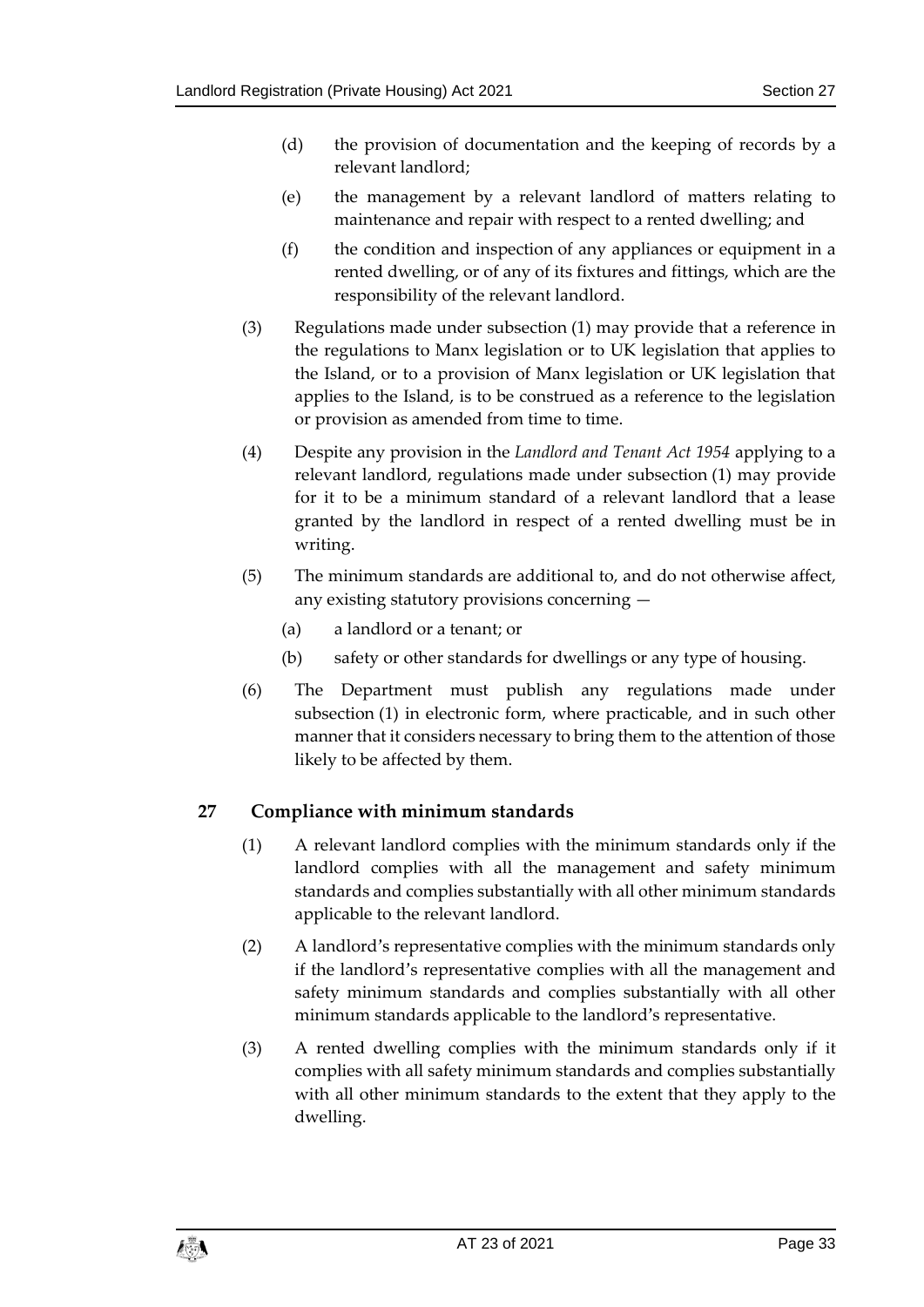## **PART 4 – ENFORCEMENT**

#### DIVISION 1: UNREGISTERED RELEVANT LANDLORDS

#### <span id="page-33-2"></span><span id="page-33-1"></span><span id="page-33-0"></span>**28 Unregistered relevant landlords**

If the Department has reasonable grounds to believe that a person is an unregistered relevant landlord, it may issue a notice to the person containing the following matters —

- (a) that it has reasonable grounds to believe that the person is an unregistered relevant landlord;
- (b) the basis of those grounds;
- (c) that the person may  $-$ 
	- (i) submit an application for a registration; or
	- (ii) make representations to the Department and provide any evidence or information in support of those representations on the question of whether the person is a relevant landlord,

within 30 days of the date on which the person was notified;

- (d) that if the person is an unregistered relevant landlord the person is committing an offence;
- (e) that if the Department is satisfied that the person is an unregistered relevant landlord, the Department may issue a notice of nonregistration to —
	- (i) the person; and
	- (ii) the occupier of a rented dwelling in respect of which the person is an unregistered relevant landlord; and
- (f) the consequences of the issue of a notice of non-registration.

#### <span id="page-33-4"></span><span id="page-33-3"></span>**29 Notice of non-registration**

- (1) The Department may issue a notice (a "notice of non-registration") to a person if —
	- (a) it has issued a notice to the person under section [28](#page-33-2) (unregistered relevant landlords);
	- (b) the person has not submitted an application for the registration specified in the notice within the period referred to in section [28\(](#page-33-2)c);
	- (c) the Department has considered any representations made by the person in respect of the notice or the period for making representations in respect of the notice has expired; and
	- (d) the Department is satisfied that the person is an unregistered relevant landlord.

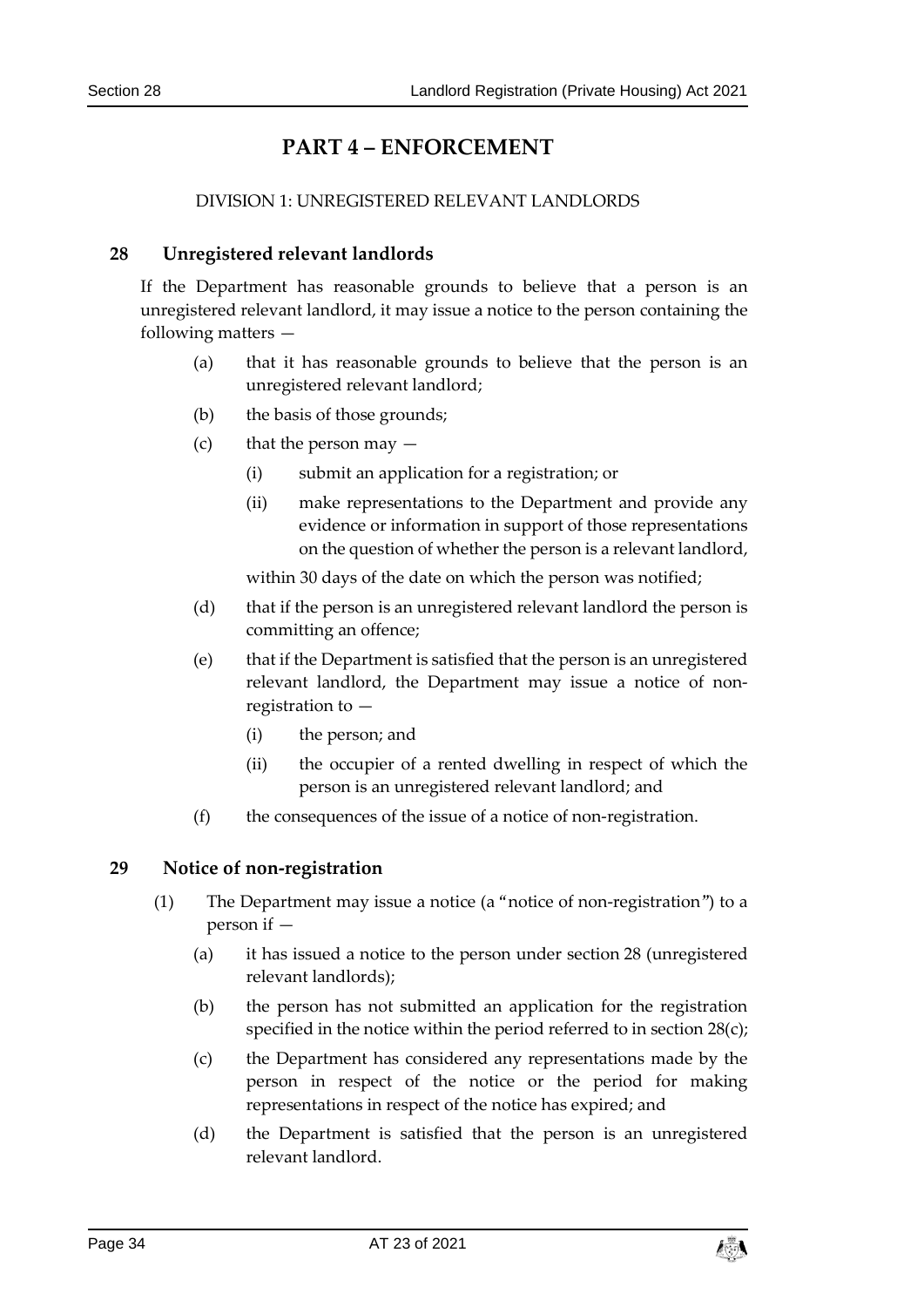- (2) A notice of non-registration must advise the recipient of the notice of the following matters —
	- (a) that the Department is satisfied that the recipient is an unregistered relevant landlord in respect of a specified rented dwelling;
	- (b) the effect of being an unregistered relevant landlord for the rented dwelling;
	- (c) the date on which the notice takes effect;
	- (d) that the recipient must cease to act as an unregistered relevant landlord by seeking to be registered or by ceasing to be a relevant landlord;
	- (e) the rights of an occupier under section [49](#page-50-1) (occupier may terminate lease or licence); and
	- (f) the right of the recipient to appeal, under Part 5, against the decision to issue the notice.
- (3) A copy of a notice of non-registration must be provided to the occupier of a rented dwelling to which the notice relates, with an explanation of the notice, its effects and how it affects the occupier, but failure to provide a copy of a notice under this subsection does not affect the validity of the notice.
- (4) A copy of a notice of non-registration must be provided to the landlord's representative (if any) acting for a relevant landlord in respect of the rented dwelling to which the notice relates, and failure to provide a copy of a notice under this subsection invalidates the notice.
- (5) A notice of non-registration takes effect on the date following the expiry of the period permitted for the making of an appeal against the notice under Part 5.
- (6) Subsection (5) is subject to section [54\(4\)](#page-53-1) (application and appeal to the Commissioners: relevant landlords).

#### <span id="page-34-0"></span>**30 Disqualification of a relevant landlord or landlord's representative**

- (1) This section applies if a court convicts a person of an offence under
	- (a) section [7\(2\)](#page-11-4) (requirement for a relevant landlord to be registered);
	- (b) section [8\(2\)](#page-12-2) (requirement for a relevant landlord's representative to be registered);
	- (c) section [37\(7\)](#page-40-0) or [37\(9\)\(](#page-40-1)compliance with an improvement notice); or
	- (d) section [40\(1\)](#page-41-4) or (2) (offences for breach of property management activity restrictions).
- <span id="page-34-1"></span>(2) The court may (in addition to imposing a penalty under a section referred to in subsection (1)) by order disqualify the convicted person from applying for any registration under this Act for a period not exceeding 5 years.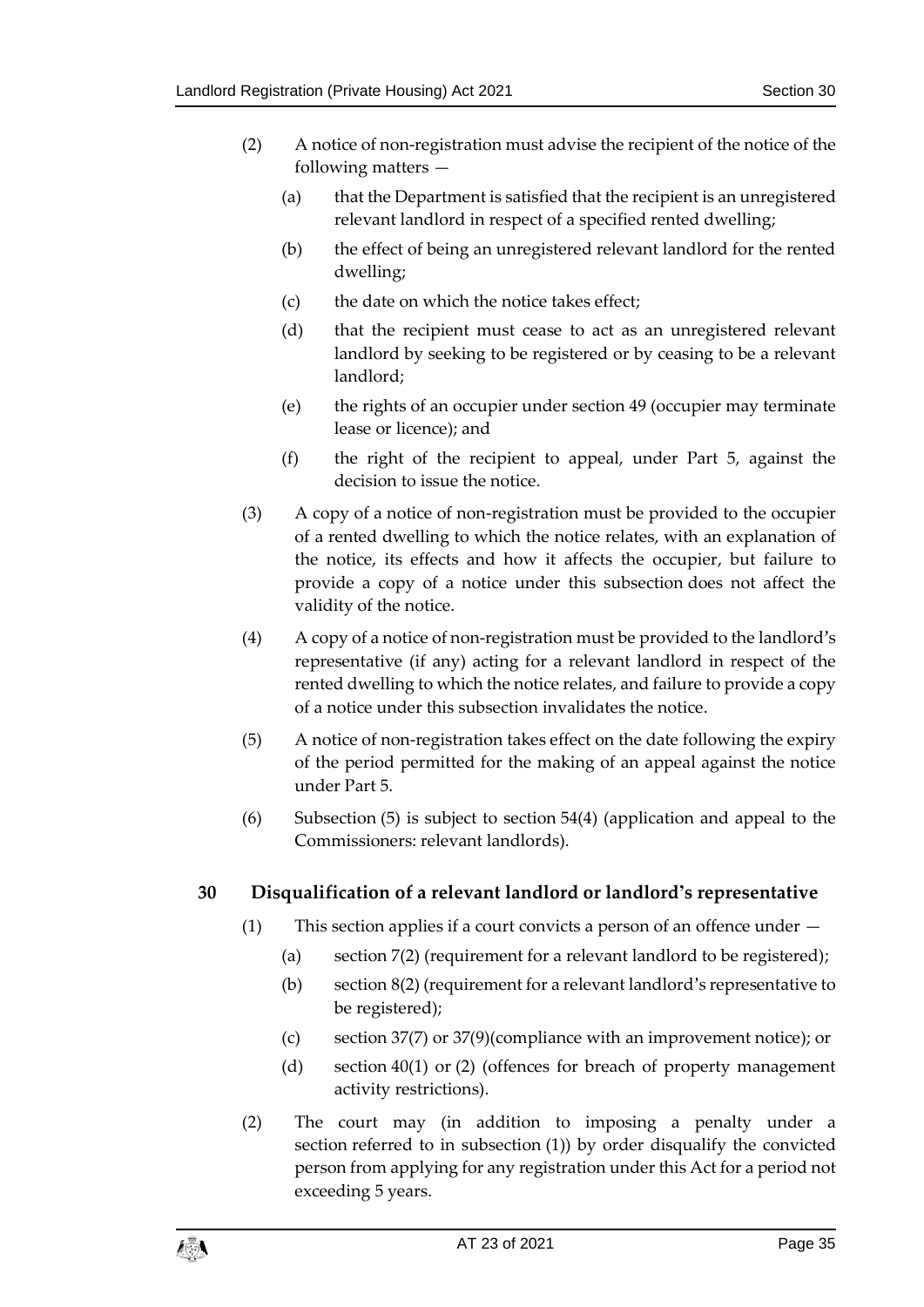- (3) A person may appeal against an order made under subsection (2) in the same manner as the convicted person may appeal against sentence.
- (4) If a person makes an appeal under subsection  $(3)$  -
	- (a) notice of the appeal must be provided to the Department; and
	- (b) the Department must be permitted to make submissions to the court regarding the appeal before the appeal is determined.
- (5) The court may stay the effect of an order made under subsection (2) pending the outcome of an appeal.
- (6) On an application by a person disqualified by an order under subsection (2), the court may by order revoke the order with effect from a date that the court may specify, provided that the court is satisfied that there has been a change of circumstances justifying the revocation of the order.
- <span id="page-35-0"></span>(7) If the court makes an order under subsection (2) or subsection (6), a copy of the order must be provided by the court to the Department.

DIVISION 2 – ENFORCEMENT OF MINIMUM STANDARDS

#### <span id="page-35-1"></span>**31 Authorised officers acting under this Division**

When an authorised officer acting under this Division -

- (a) issues a notice;
- (b) takes enforcement action; or
- (c) receives any response to enforcement action,

the authorised officer must provide the Department with a copy of the notice issued, a record of the action taken and any response received.

#### <span id="page-35-2"></span>**32 Application of provisions of the Local Government Act 1985**

- (1) Sections 37 (power to obtain particulars of owners, etc of land), 53 (appearance by local authorities) and 55 (evidence of minutes, etc) of the *Local Government Act 1985* apply for the purposes of this Division —
	- (a) as if a reference in those sections to a local authority were a reference to the Department; and
	- (b) as if an authorised officer were an officer of the Department.
- (2) Sections 38 (power to execute works on behalf of owners, etc), 46 (recovery of expenses), 47 (recovery of expenses where owner cannot be found) and 49 (recovery of establishment charges) of the *Local Government Act 1985* apply for the purposes of this Division —
	- (a) as if a reference in those sections to a local authority were a reference to the Department; and

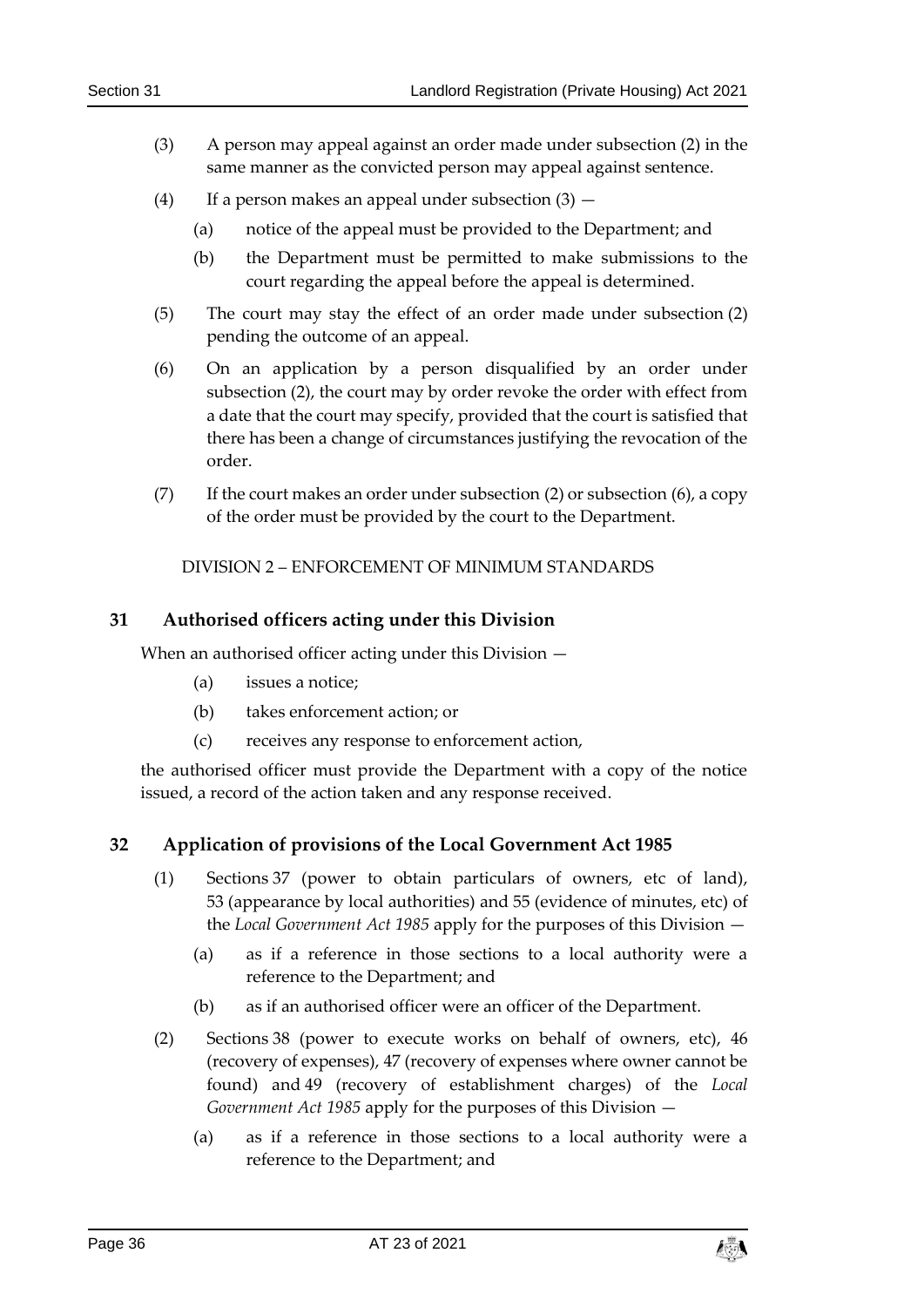- (b) as if the words "or occupier", wherever occurring in those sections, were omitted.
- (3) Section 57 (power to require occupier to permit works to be executed by owner) of the *Local Government Act 1985* applies for the purposes of this Division in respect of the enforcement of the minimum standards of a rented dwelling as if a reference in that section —
	- (a) to a local authority were a reference to the Department;
	- (b) to an owner were a reference to a relevant landlord; and
	- (c) to any enactment were a reference to this Division.

#### <span id="page-36-0"></span>**33 Inspection of documents**

An authorised officer may, by giving a notice under section [63](#page-59-0) (power to obtain documents and information), require a relevant landlord, or the landlord's representative, to produce documents or other information that is necessary to evidence —

- (a) that the relevant landlord or the landlord's representative complies with the minimum standards; or
- (b) that the rented dwelling complies with the minimum standards.

#### <span id="page-36-3"></span><span id="page-36-1"></span>**34 Notice of non-compliance**

- (1) An authorised officer may issue a notice of non-compliance to the relevant landlord, or to the landlord's representative, if any, if the authorised officer —
	- (a) considers that a relevant landlord, the landlord's representative, if any or a rented dwelling does not comply with one or more of the applicable minimum standards; and
	- (b) is unable to agree the remedial action required, or the period for such action to be taken, with the relevant landlord or the landlord's representative, as the case may be.
- <span id="page-36-2"></span>(2) A notice of non-compliance must include —
	- (a) the name of the relevant landlord and the name of the landlord's representative (if any);
	- (b) the address of the rented dwelling (if applicable);
	- (c) an explanation why the authorised officer considers that the relevant landlord, the landlord's representative, if any or rented dwelling does not comply with the minimum standards;
	- (d) an invitation to the relevant landlord, or the landlord's representative, as the case may be, to respond to the notice, within a stated period after the notice is given, by  $-$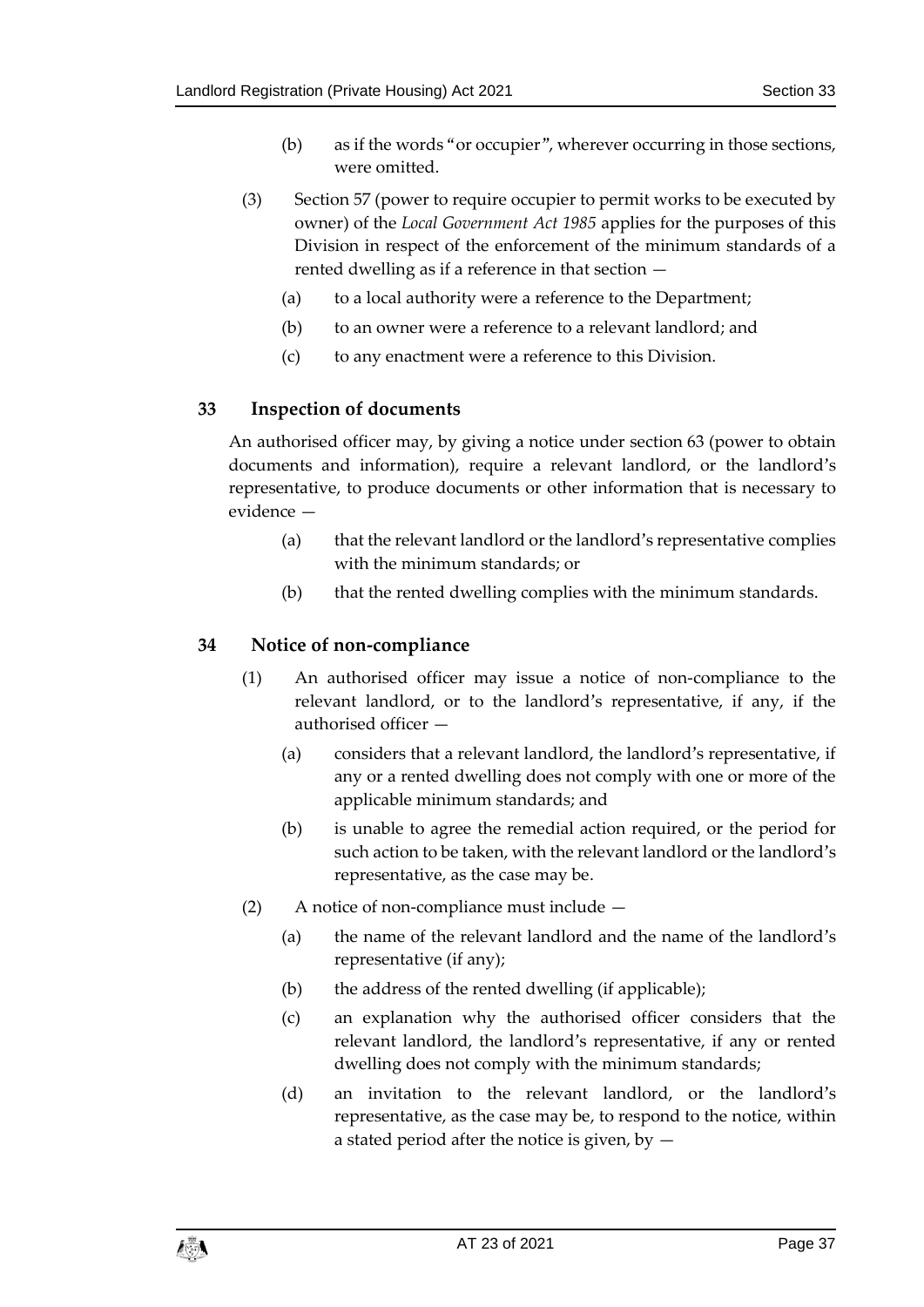- (i) making a submission explaining why the landlord or the landlord's representative, as the case may be, does not consider remedial action is required; or
- (ii) proposing action to remedy the non-compliance and the period within which the action can reasonably be taken;
- (e) a statement that, if the relevant landlord, or the landlord's representative, as the case may be —
	- (i) does not respond to the notice;
	- (ii) does not make a submission or a proposal under paragraph (d); or
	- (iii) if a proposal that the authorised officer considers is satisfactory is made, does not carry out the remedial action proposed within the period agreed with the authorised officer,

the authorised officer may issue an improvement notice under section [36](#page-38-0) (improvement notices); and

- (f) an explanation of the consequences of failing to comply with the minimum standards.
- (3) The authorised officer must give a copy of a notice of non-compliance to —
	- (a) an occupier affected by the notice;
	- (b) the landlord's representative, where a landlord's representative is acting for the relevant landlord or in respect of a rented dwelling to which the notice relates; and
	- (c) the relevant landlord, where the notice under subsection (1) is to a landlord's representative.
- (4) Failure to provide a copy of the notice under this subsection to the landlord's representative, or to the relevant landlord, as the case may be, invalidates the notice but failure to provide such a copy to the occupier does not affect the validity of the notice.

#### <span id="page-37-0"></span>**35 Response to a notice of non-compliance**

- (1) An authorised officer must consider any response to a notice of noncompliance from a relevant landlord or the landlord's representative, as the case may be, and may consider any response from an occupier affected by the notice.
- (2) The authorised officer
	- (a) may decide that it is satisfied that the remedial action has been completed to the satisfaction of the Department;
	- (b) may accept the landlord's or, if applicable, the landlord's representative's submissions or proposed remedial action and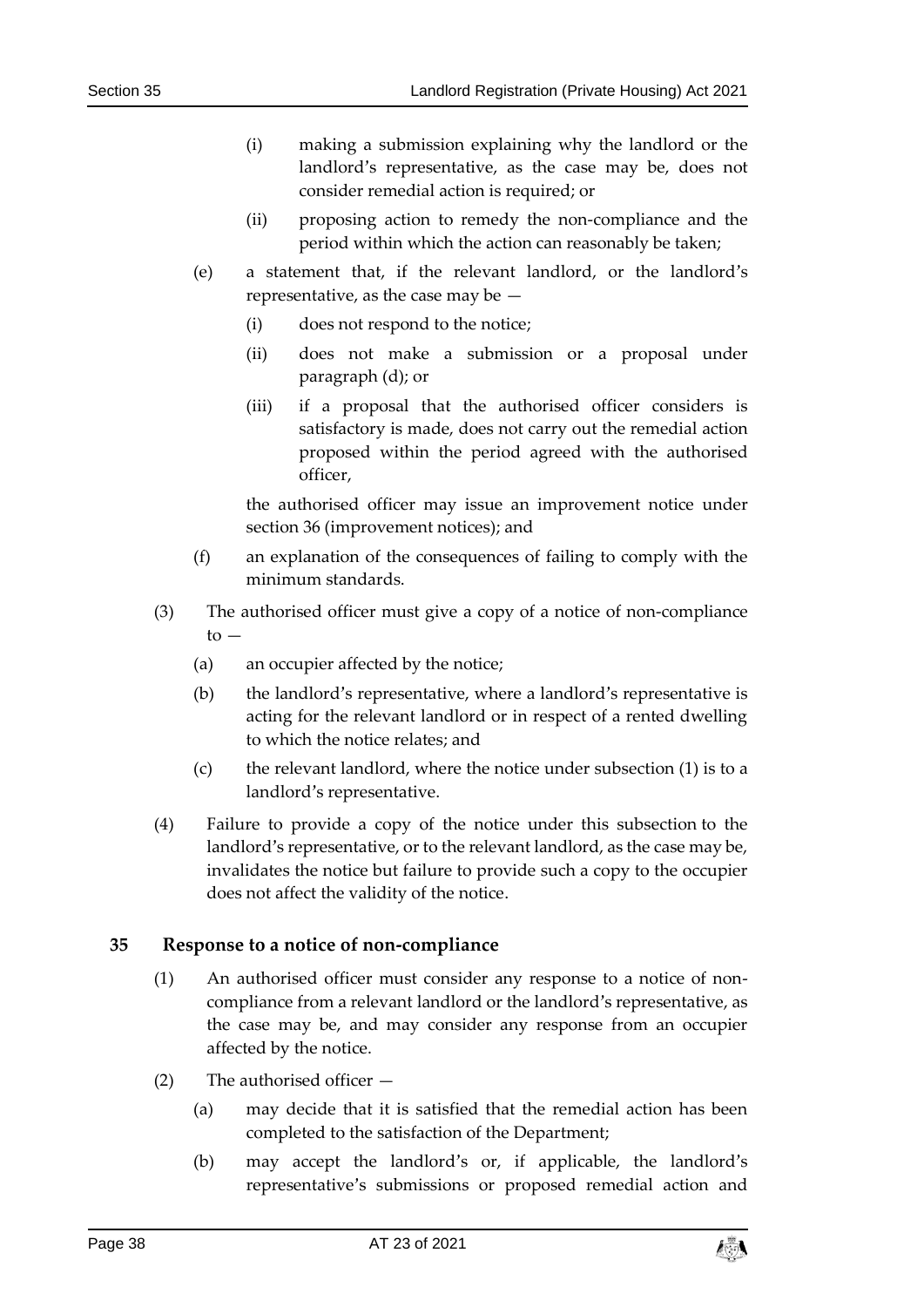agree with the landlord or the landlord's representative, where applicable, a reasonable period within which the remedial action must be taken; or

- (c) if the authorised officer, having regard to the circumstances of the case, does not consider that action described in paragraph (b) will result in remedial action being taken, must issue an improvement notice to the relevant landlord, or the landlord's representative, as the case may be.
- (3) An authorised officer must inform
	- (a) the relevant landlord;
	- (b) any occupier of a rented dwelling to which the notice of noncompliance relates; and
	- (c) any landlord's representative acting for the relevant landlord or in respect of the rented dwelling to which the notice relates,

of any decision taken by the officer under subsection (2).

#### <span id="page-38-1"></span><span id="page-38-0"></span>**36 Improvement notices**

- (1) An authorised officer may issue an improvement notice to a relevant landlord, or the landlord's representative (if any), if a notice of noncompliance has been issued to the relevant landlord or the landlord's representative and —
	- (a) the landlord or the landlord's representative has failed to respond to the notice of non-compliance;
	- (b) the landlord or the landlord's representative has failed to carry out the remedial action proposed in response to the notice of non-compliance within the agreed period; or
	- (c) the authorised officer is not satisfied with the landlord's or the landlord's representative's response to the notice of non-compliance.
- (2) An improvement notice must include
	- (a) the information in section  $34(2)(a)$  $34(2)(a)$  to (c) (notice of non-compliance);
	- (b) the date of the notice of non-compliance issued under section  $34(1)$ ;
	- (c) the date and outcome of the authorised officer's decision concerning any response made to the notice of non-compliance under section [35](#page-37-0) (response to a notice of non-compliance);
	- (d) the reason why the improvement notice is issued and the contravention of the minimum standards that requires remedy;
	- (e) a statement of the period within which the relevant landlord (or the landlord's representative, whether or not on behalf of the relevant landlord) must comply, or ensure that the rented dwelling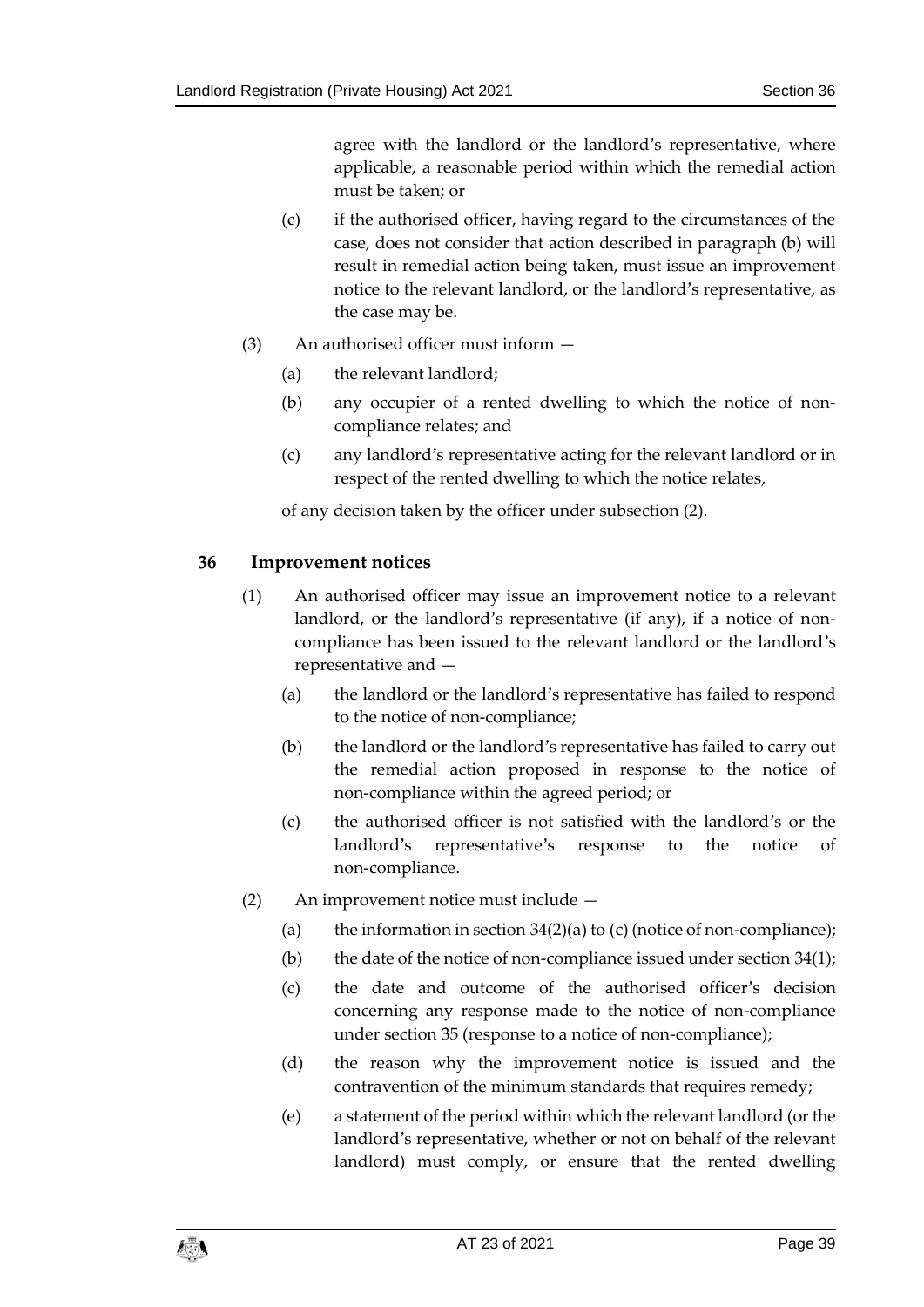complies, with the minimum standards specified in the improvement notice;

- (f) a statement that a failure to comply with the improvement notice —
	- (i) is an offence; and
	- (ii) may result in revocation of the relevant landlord's registration, either in its entirety or in respect of a particular rented dwelling; and
- (g) a statement that the relevant landlord, or the landlord's representative, as the case may be, has the right to appeal under Part 5 against —
	- (i) the decision to issue the improvement notice; and
	- (ii) the period specified in paragraph (e).
- (3) An improvement notice may include the action the authorised officer recommends for remedying the contravention of the minimum standards.
- (4) The authorised officer must give a copy of an improvement notice to  $-$ 
	- (a) the occupier (if any) of a rented dwelling to which the notice relates; and
	- (b) the landlord, where the recipient of the notice is the landlord's representative acting for that landlord; and
	- (c) the landlord's representative (if any) acting for the relevant landlord who is the recipient of the notice.
- (5) Failure to provide a copy of the notice under this section to the landlord's representative or the relevant landlord, as the case may be, invalidates the notice but failure to provide a copy of it to the occupier does not affect the validity of the notice.
- (6) The Department may by order amend subsection (2).

Tynwald procedure – approval required.

#### <span id="page-39-0"></span>**37 Compliance with an improvement notice**

- (1) If an improvement notice includes recommended action for remedying a contravention of the minimum standards —
	- (a) a relevant landlord is deemed to have complied with the notice if the landlord (or the landlord's representative, on the landlord's behalf) takes the recommended action within the required period; and
	- (b) a landlord's representative is deemed to have complied with the notice if the landlord's representative takes the recommended action within the required period.

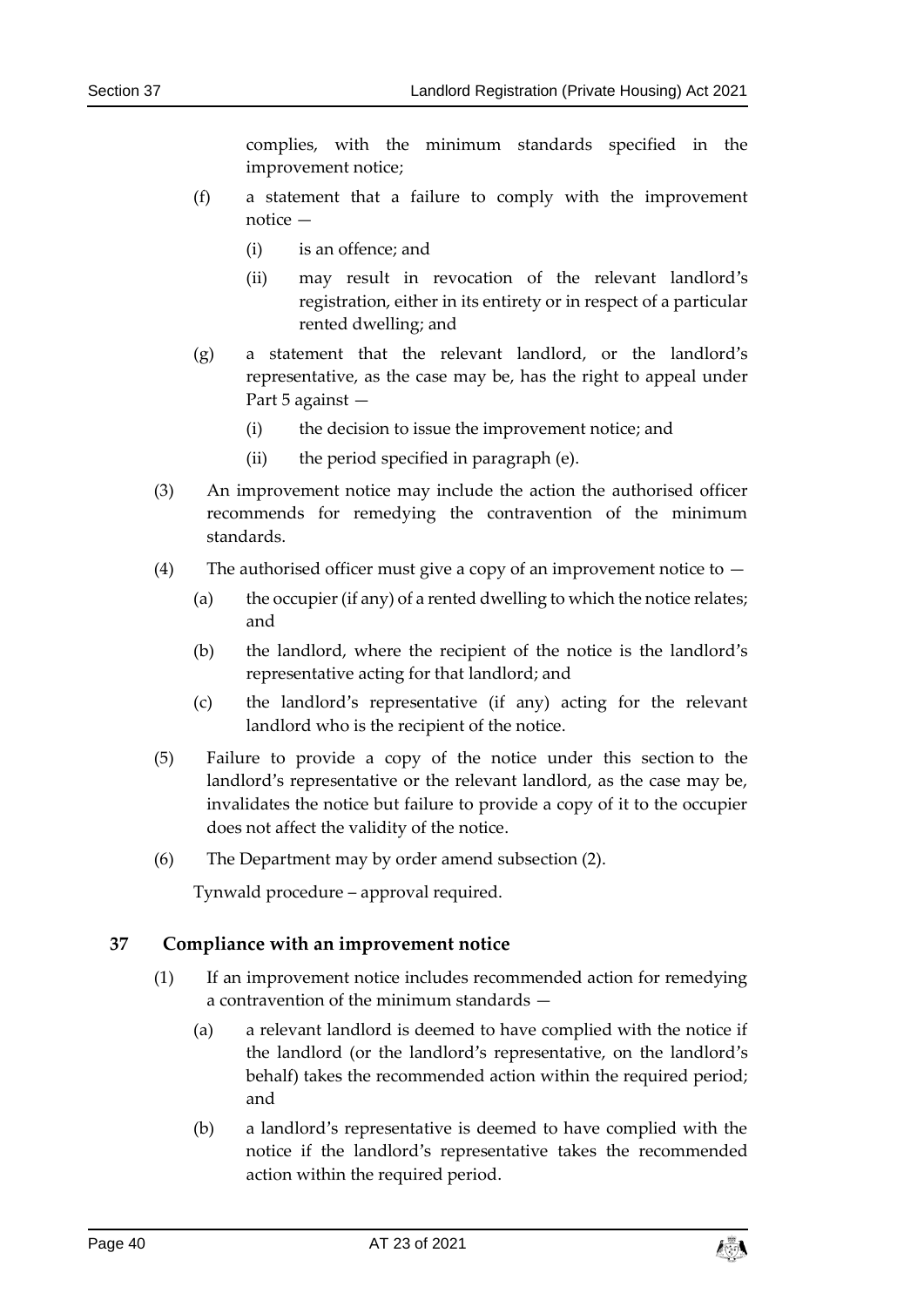- (2) Despite subsection (1), a relevant landlord (or the landlord's representative) may remedy a contravention of the minimum standards by taking action other than that recommended by the authorised officer.
- (3) If the authorised officer does not recommend remedial action, or a relevant landlord (or the landlord's representative) chooses to take different action to remedy the contravention of the minimum standards specified in the improvement notice, the landlord (or the landlord's representative) must take all the action necessary to remedy the contravention within the required period to comply with an improvement notice.
- (4) If an improvement notice concerns a rented dwelling that fails to comply with the minimum standards, the notice is effective against the relevant landlord and the landlord's representative (if any) who receives the notice and any subsequent relevant landlord and landlord's representative (if any) of the dwelling, unless the notice is withdrawn.
- (5) Subsection (4) applies even if the required period for compliance with an improvement notice ended before a subsequent landlord became the relevant landlord of the rented dwelling.
- (6) An authorised officer may (whether on the application of the relevant landlord or the landlord's representative against whom an improvement notice is effective or otherwise) extend the period for compliance with the minimum standards specified in the improvement notice.
- <span id="page-40-0"></span>(7) A relevant landlord against whom an improvement notice is effective commits an offence if the relevant landlord fails to comply with the notice.

Maximum penalty (summary) – a fine of  $5$  times level  $5$  on the standard scale.

- (8) In proceedings for an offence under subsection (7), it is a defence for a relevant landlord to prove that —
	- (a) the contravention of the minimum standards to which the improvement notice relates was caused by the conduct of the landlord's representative;
	- (b) the contravention of the minimum standards to which the improvement notice relates was caused by the conduct of the occupier of the relevant rented dwelling; or
	- (c) the occupier prevented the landlord from complying with the improvement notice.
- <span id="page-40-1"></span>(9) A landlord's representative against whom an improvement notice is effective commits an offence if the landlord's representative fails to comply with the notice.

Maximum penalty (summary) - a fine of 5 times level 5 on the standard scale.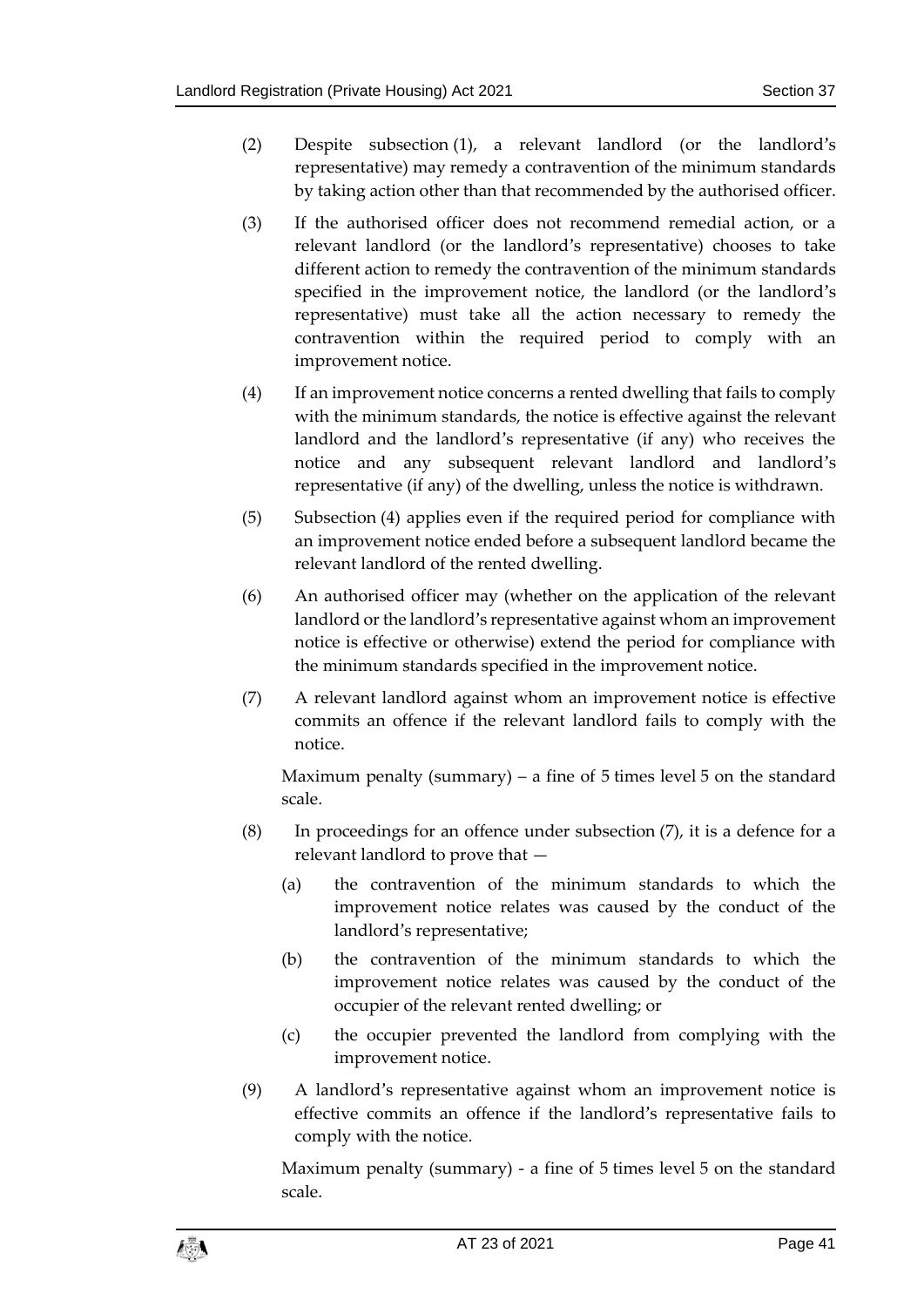- (10) In proceedings for an offence under subsection (9), it is a defence for a landlord's representative to prove that —
	- (a) the contravention of the minimum standards to which the improvement notice relates was caused by the conduct of the relevant landlord;
	- (b) the contravention of the minimum standards to which the improvement notice relates was caused by the conduct of the occupier of the relevant rented dwelling; or
	- (c) the occupier prevented the landlord's representative from complying with the improvement notice.

#### <span id="page-41-0"></span>**38 Application of enforcement provisions in other legislation**

If a relevant landlord (or the landlord's representative, on the landlord's behalf) fails to comply with a notice to execute works with respect to a rented dwelling issued under any statutory provision (apart from a provision in or under this Act) relating to housing standards, the failure to comply is to be taken, for the purposes of section [44](#page-45-1) (grounds for revocation: relevant landlords), as if it were a failure to comply with an improvement notice in respect of the rented dwelling.

DIVISION 3 – BREACHES OF REGISTRATION REQUIREMENTS

#### <span id="page-41-2"></span><span id="page-41-1"></span>**39 Application of Division**

This Division applies to —

- (a) the registration requirements in section  $12(1)(c)$  $12(1)(c)$  to (e) and  $(2)$ (registration requirements);
- (b) the conditions imposed on a relevant landlord's registration under section [16](#page-20-0) (determination of application: relevant landlords).; and
- (c) the conditions imposed on a landlord's representative's registration under section [17](#page-22-0) (determination of application: landlords' representatives).

#### <span id="page-41-4"></span><span id="page-41-3"></span>**40 Offences for breach of property management activity restrictions**

- (1) A registered relevant landlord commits an offence if the relevant landlord, without reasonable excuse, undertakes property management activity in breach of —
	- (a) the registration requirements in section  $12(1)(c)(ii)$  $12(1)(c)(ii)$  or (d); or
	- (b) the conditions of the landlord's registration.

Maximum penalty (summary)  $-a$  fine of 5 times level 5 on the standard scale.

(2) A registered relevant landlord commits an offence if the landlord having nominated a landlord's representative under section  $12(1)(c)(ii)$  $12(1)(c)(ii)$  or (d) in

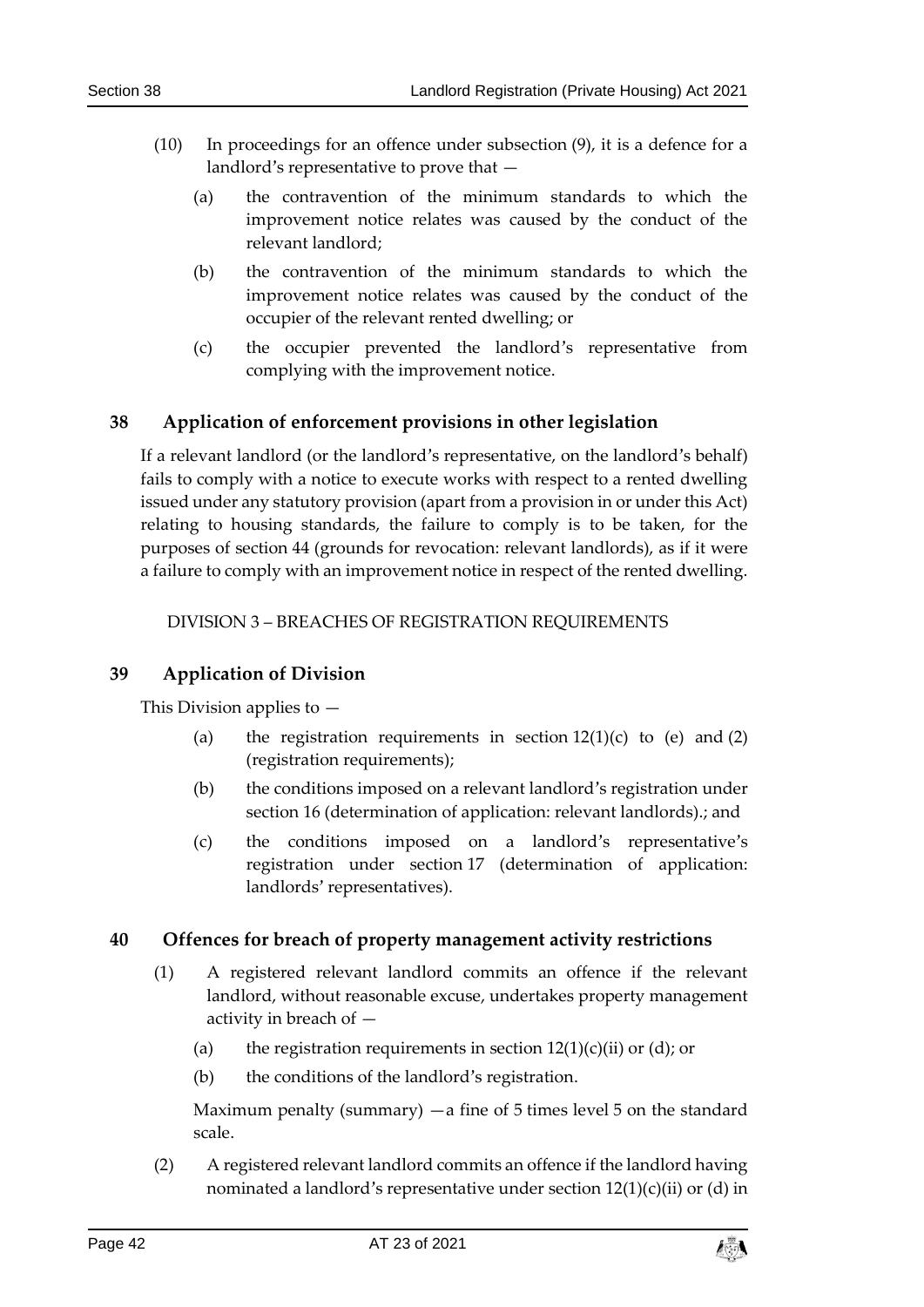respect of a dwelling, without reasonable excuse, permits a person other than the landlord's representative recorded on the landlord's register entry to undertake any property management activity in respect of that dwelling.

Maximum penalty (summary)  $-a$  fine of 5 times level 5 on the standard scale.

- <span id="page-42-4"></span>(3) A registered relevant landlord commits an offence if the landlord, without reasonable excuse permits a landlord's representative to undertake any property management activity when notified by the Department that —
	- (a) it is not satisfied that the landlord's representative meets the personal conduct requirements; and
	- (b) its decision that it is not so satisfied has taken effect.

Maximum penalty (summary)  $-$  a fine of 5 times level 5 on the standard scale.

#### <span id="page-42-1"></span><span id="page-42-0"></span>**41 Duty to notify of changes affecting registration requirements and conditions of registration**

- (1) A registered relevant landlord must give notice to the Department of
	- (a) the fact that a landlord's representative has ceased to act for the relevant landlord, where the landlord is required to nominate a landlord's representative to comply with —
		- (i) the registration requirements in section  $12(1)(c)(ii)$  $12(1)(c)(ii)$  or  $(d)$ (registration requirements); or
		- (ii) the conditions imposed on the landlord's registration;
	- (b) the relevant landlord ceasing to be a resident; or
	- (c) any change in circumstance which causes the information provided by the landlord described in subsection (3) to become inaccurate.
- <span id="page-42-2"></span>(2) A landlord's representative must give notice to the Department and to the relevant landlord for whom the landlord's representative acts of any change in circumstance which causes the information provided by the landlord's representative described in subsection (3) to become inaccurate.
- <span id="page-42-3"></span>(3) The information referred to in subsections  $(1)(c)$  and  $(2)$  is the information provided by the relevant landlord or landlord's representative (as the case may be) under section [13](#page-18-0) (application requirements: relevant landlords) or section [14](#page-18-1) (application requirements: landlords' representatives) to enable the Department to determine whether it is satisfied that the landlord or landlord representative meets the personal conduct requirements.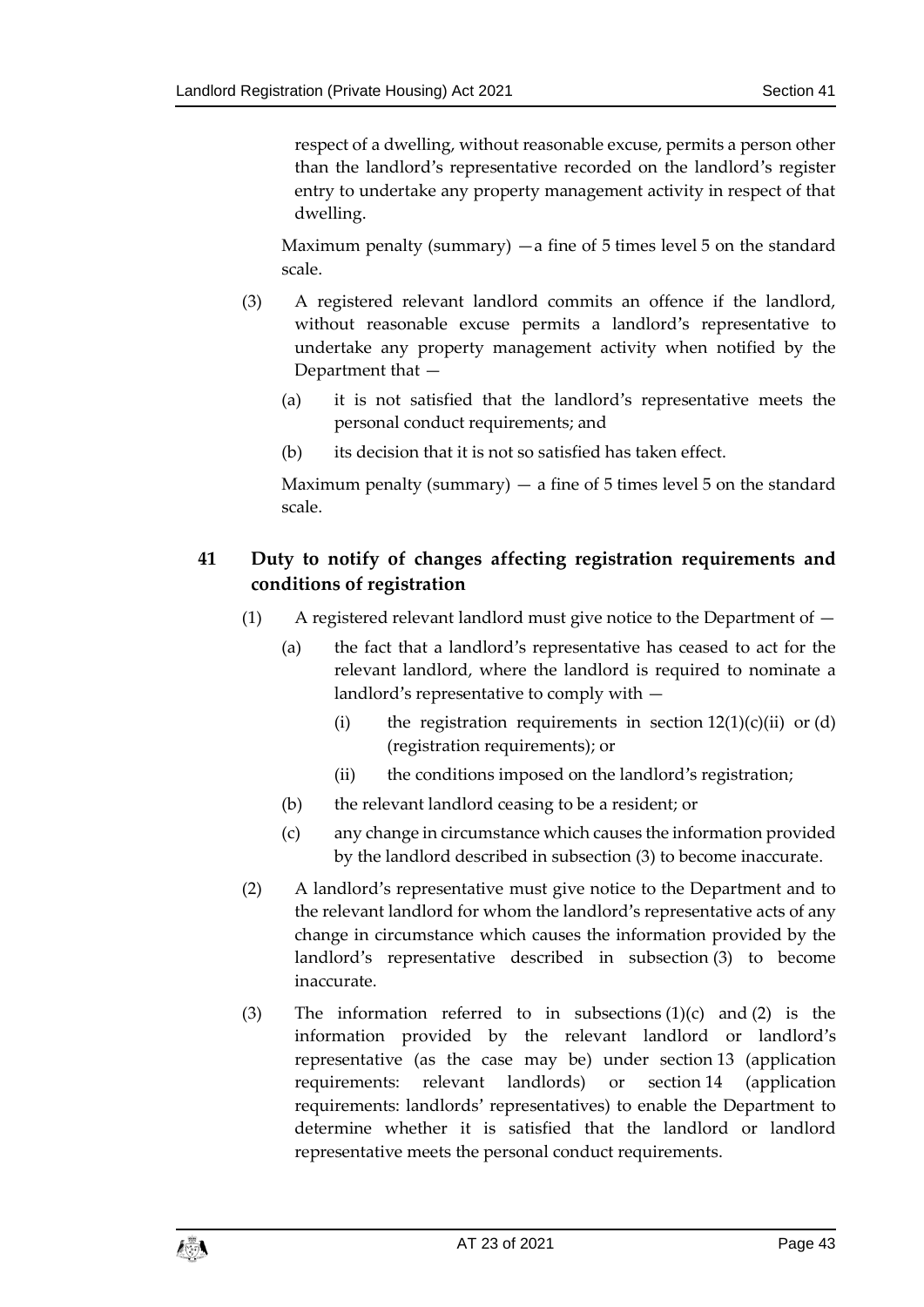- (4) A notice under this section must be given as soon as practicable and in any event within 30 days beginning with the date of the matter to which the notice relates.
- <span id="page-43-2"></span>(5) A person who, without reasonable excuse, fails to comply with this section commits an offence.

Maximum penalty (summary)  $-$  a fine of level 4 on the standard scale.

#### <span id="page-43-0"></span>**42 Action on breach of requirement to have a landlord's representative**

- (1) If the Department becomes aware (whether by receipt of a notice under section [41\(1\)\(](#page-42-1)a) or (b) (duty to notify of changes affecting registration requirements and conditions of registration) or otherwise) that a relevant landlord does not have a nominated landlord's representative in circumstances where a landlord's representative is required in order to satisfy —
	- (a) the registration requirements in section [12\(1\)](#page-16-1) (registration requirements); or
	- (b) the conditions of registration imposed on the relevant landlord,

the Department must issue a notice to the relevant landlord.

- (2) The notice issued under subsection (1) must inform the relevant landlord that —
	- (a) the relevant landlord is in breach of the registration requirements or the conditions of registration;
	- (b) the undertaking of any property management activity in breach of the registration requirements in section [12\(1\)](#page-16-1) or in breach of the landlord's conditions of registration is an offence and in consequence no such activity should be undertaken;
	- (c) the relevant landlord must rectify the breach by nominating a landlord's representative, and notifying the Department of the nomination, within the period specified in the notice; and
	- (d) failure to rectify the breach within the specified period may result in revocation of the landlord's registration.

#### <span id="page-43-1"></span>**43 Action regarding personal conduct requirements**

(1) On receipt of a notice under section  $41(1)(c)$  $41(1)(c)$  or  $41(2)$  (duty to notify of changes affecting registration requirements and conditions of registration), or if the Department otherwise has reasonable grounds to believe that the information described in section [41\(3\)](#page-42-3) is no longer accurate, the Department must decide whether it is satisfied that the relevant landlord or landlord's representative (as the case may be) continues to meet the personal conduct requirements.

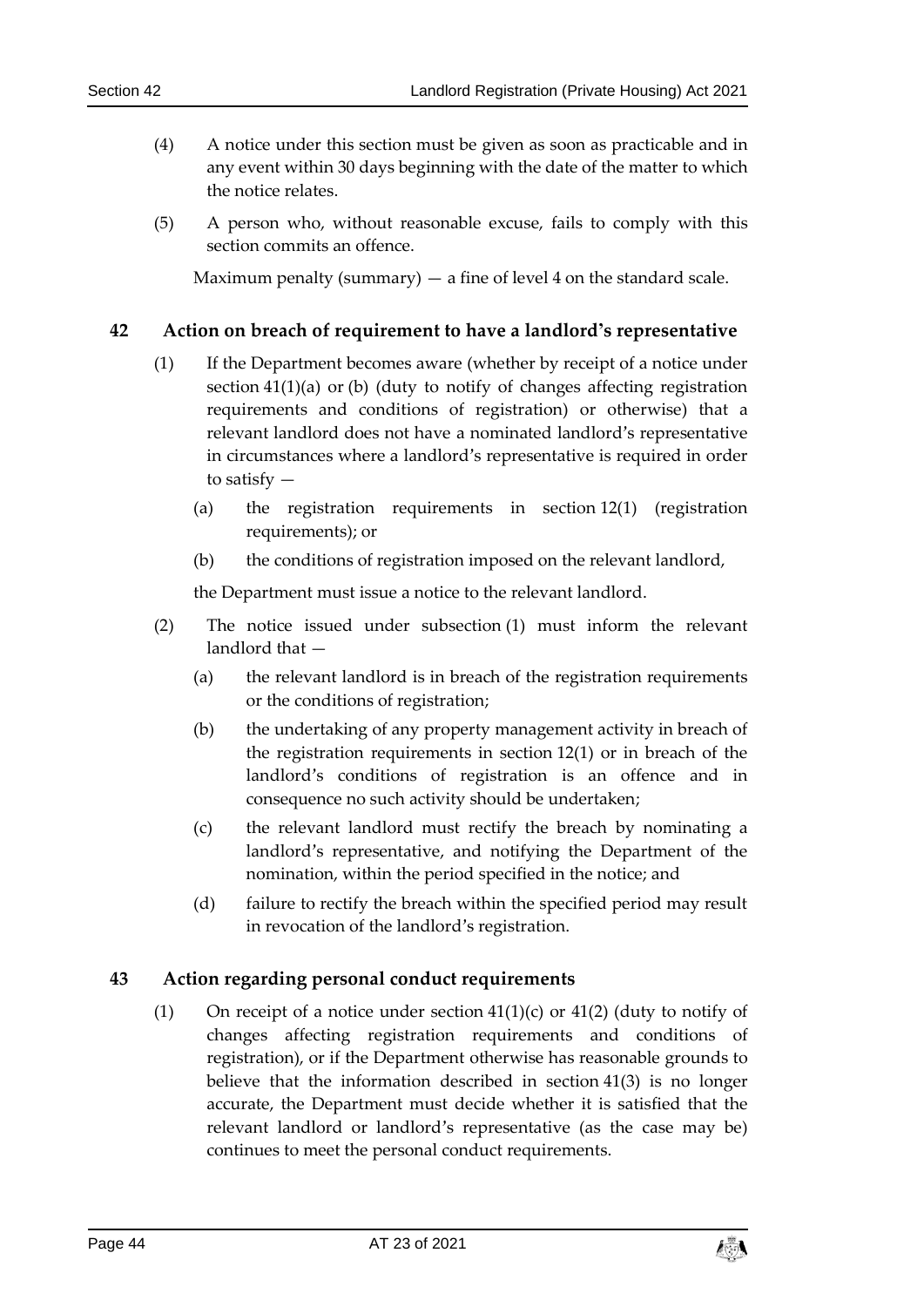- (2) Before making its decision, the Department may seek further information from the relevant landlord or, where the decision is in respect of a landlord's representative, the relevant landlord and the landlord's representative.
- (3) Before making a decision that it is not satisfied that the personal conduct requirements are met, the Department must —
	- (a) inform the relevant landlord and (where the decision is in respect of a landlord's representative) the landlord's representative that it is no longer satisfied, on the evidence available to it, that the landlord or landlord's representative (as the case may be) meets the personal conduct requirements;
	- (b) consider any representations made by the relevant landlord or landlord's representative (as the case may be) received by the Department before the end of the period of 30 days beginning with the date on which the landlord or the landlord's representative (as the case may be) was informed; and
	- (c) consider any such representations received in accordance with paragraph (b) within the period of 30 days from receipt of the representations.
- <span id="page-44-0"></span>(4) If the Department is not satisfied that the personal conduct requirements continue to be met by a relevant landlord, the Department must give notice to the relevant landlord that —
	- (a) requires the relevant landlord to nominate a landlord's representative who meets the conditions in section [16\(4\)](#page-20-2) (determination of application: relevant landlords) as a condition of the continuance of the landlord's registration;
	- (b) requires the relevant landlord to nominate such landlord's representative within a specified period;
	- (c) advises the relevant landlord
		- (i) that the undertaking by the landlord of any property management activity in breach of the registration requirement in section  $12(1)(c)(ii)$  $12(1)(c)(ii)$  (registration requirements) is an offence;
		- (ii) that failure to comply with the requirements in paragraphs (a) and (b) may result in revocation of the landlord's registration;
		- (iii) of when the decision made under subsection (1) takes effect; and
		- (iv) of the relevant landlord's right to appeal the decision under Part 5.
- <span id="page-44-1"></span>(5) If the Department is not satisfied that the personal conduct requirements continue to be met by a landlord's representative, the Department must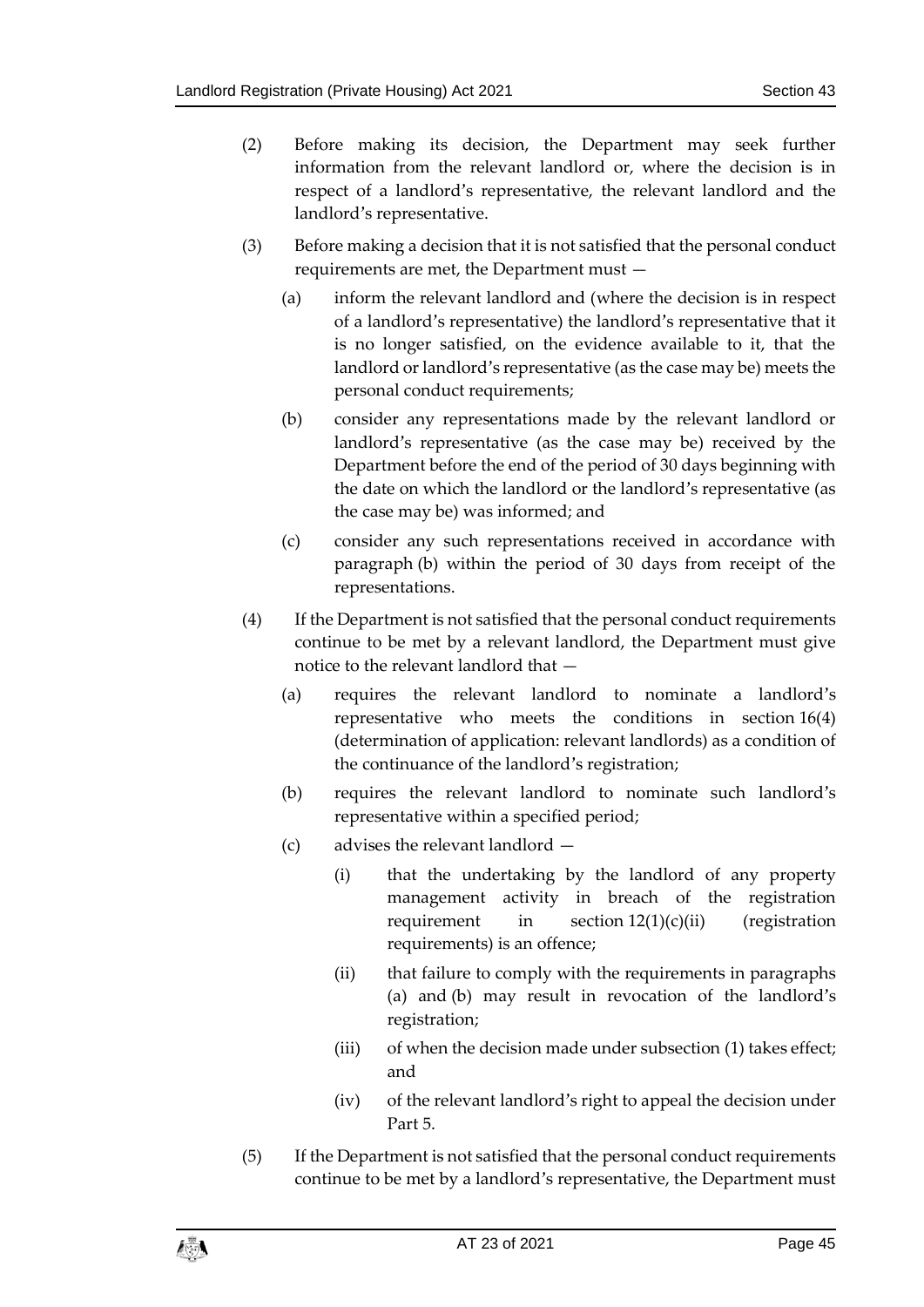give notice to the landlord's representative and the applicable relevant landlord —

- (a) that the undertaking of any property management activity by the landlord's representative is a breach of the registration requirements in section [12\(2\);](#page-17-1)
- (b) of the offence under section [40\(3\)](#page-42-4) (offences for breach of property management activity restrictions);
- (c) if the relevant landlord is required to nominate a landlord's representative to meet the registration requirements in section  $12(1)(c)(ii)$  $12(1)(c)(ii)$ , that the landlord must nominate a replacement landlord's representative within the period specified in the notice;
- (d) if the relevant landlord is not required to nominate a landlord's representative to meet the registration requirements, that the landlord may nominate a replacement landlord's representative or undertake the property management activities without a landlord's representative;
- (e) that failure to comply with the requirements of the notice within the specified period may result in revocation of the relevant landlord's registration;
- (f) of when the decision made under subsection (1) takes effect; and
- (g) of the right of the landlord's representative to appeal the decision under Part 5.
- (6) Subject to the Commissioners staying the decision under section [54\(4\)](#page-53-1) (application and appeal to the Commissioners: relevant landlords), a decision by the Department under subsection (1) that it is not satisfied that the personal conduct requirements are met by the relevant landlord takes effect following the expiry of the period permitted to a relevant landlord to make an appeal to the Commissioners.
- (7) Subject to the Commissioners staying the decision under section [55\(4\)](#page-55-1) (application and appeal to the Commissioners: landlords' representatives), a decision by the Department under subsection (1) that it is not satisfied that the personal conduct requirements are met by the landlord's representative takes effect following the expiry of the period permitted to a landlord's representative to make an appeal to the Commissioners.

DIVISION 4 – REVOCATION OF REGISTRATION

#### <span id="page-45-2"></span><span id="page-45-1"></span><span id="page-45-0"></span>**44 Grounds for revocation: relevant landlords**

(1) Section [45](#page-46-0) (revocation of registration: relevant landlords) applies if the Department reasonably believes that the relevant landlord has —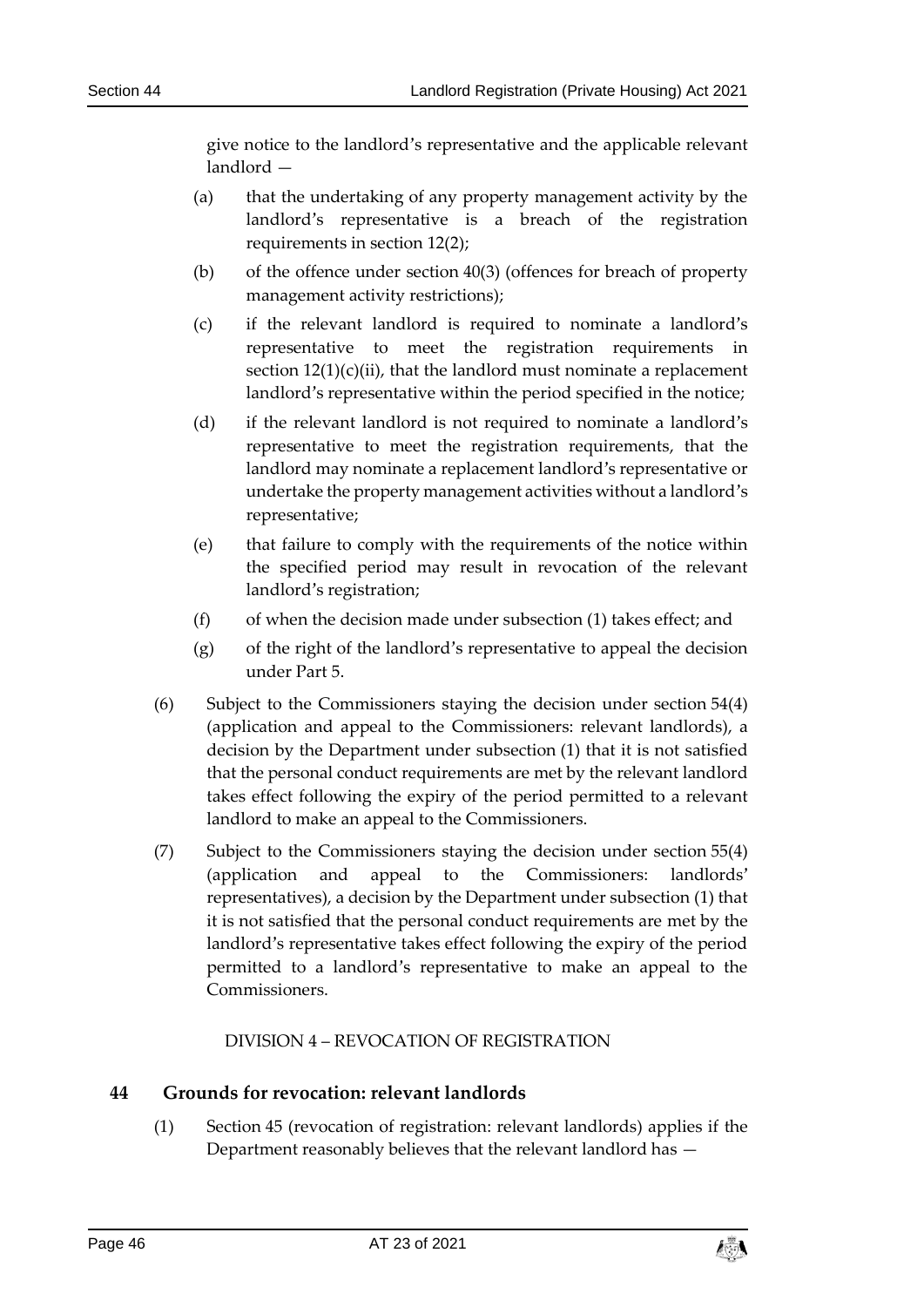- (a) made a declaration or provided information or a document in connection with the landlord's registration which is false, misleading or deceptive in a material particular, contrary to section [70](#page-63-0) (false or misleading statements);
- (b) failed to pay any fee in connection with the landlord's registration specified in regulations under section [24](#page-29-1) (registration regulations);
- (c) failed to comply with section [22](#page-28-0) (changes during the registration period);
- (d) failed to comply with an improvement notice, contrary to section [37\(7\)](#page-40-0) (compliance with an improvement notice);
- (e) undertaken property management activity or permitted another to do so when prohibited under section [40](#page-41-3) (offences for breach of property management activity restrictions);
- (f) failed to comply with section [41\(1\)](#page-42-1) (duty to notify of changes affecting registration requirements and conditions of registration) contrary to section [41\(5\);](#page-43-2)
- (g) failed to comply with the requirements of a notice issued under section [42](#page-43-0) (action on breach of requirement to have a landlord's representative);
- (h) failed to comply with the requirements of a notice issued under section [43](#page-43-1) (action regarding personal conduct requirements); or
- (i) breached a condition of registration,

whether or not the relevant landlord has been charged with, or convicted of, an offence in respect of a matter in this subsection.

- (2) Section [45](#page-46-0) ceases to apply, and is taken never to have applied, to a relevant landlord with respect to a matter in subsection (1), if —
	- (a) the relevant landlord has been acquitted of an offence with respect to the matter; or
	- (b) any proceedings brought against the relevant landlord in relation to an offence with respect to the matter have been discontinued.

#### <span id="page-46-0"></span>**45 Revocation of registration: relevant landlords**

- (1) Where this section applies, the Department may, subject to the provisions of this section, —
	- (a) revoke a relevant landlord's registration for a particular rented dwelling; or
	- (b) revoke a relevant landlord's registration in its entirety.
- (2) Before revoking a relevant landlord's registration under subsection (1) on any grounds other than those specified in section  $44(1)(d)$  $44(1)(d)$  or (h) (grounds for revocation: relevant landlords), the Department must —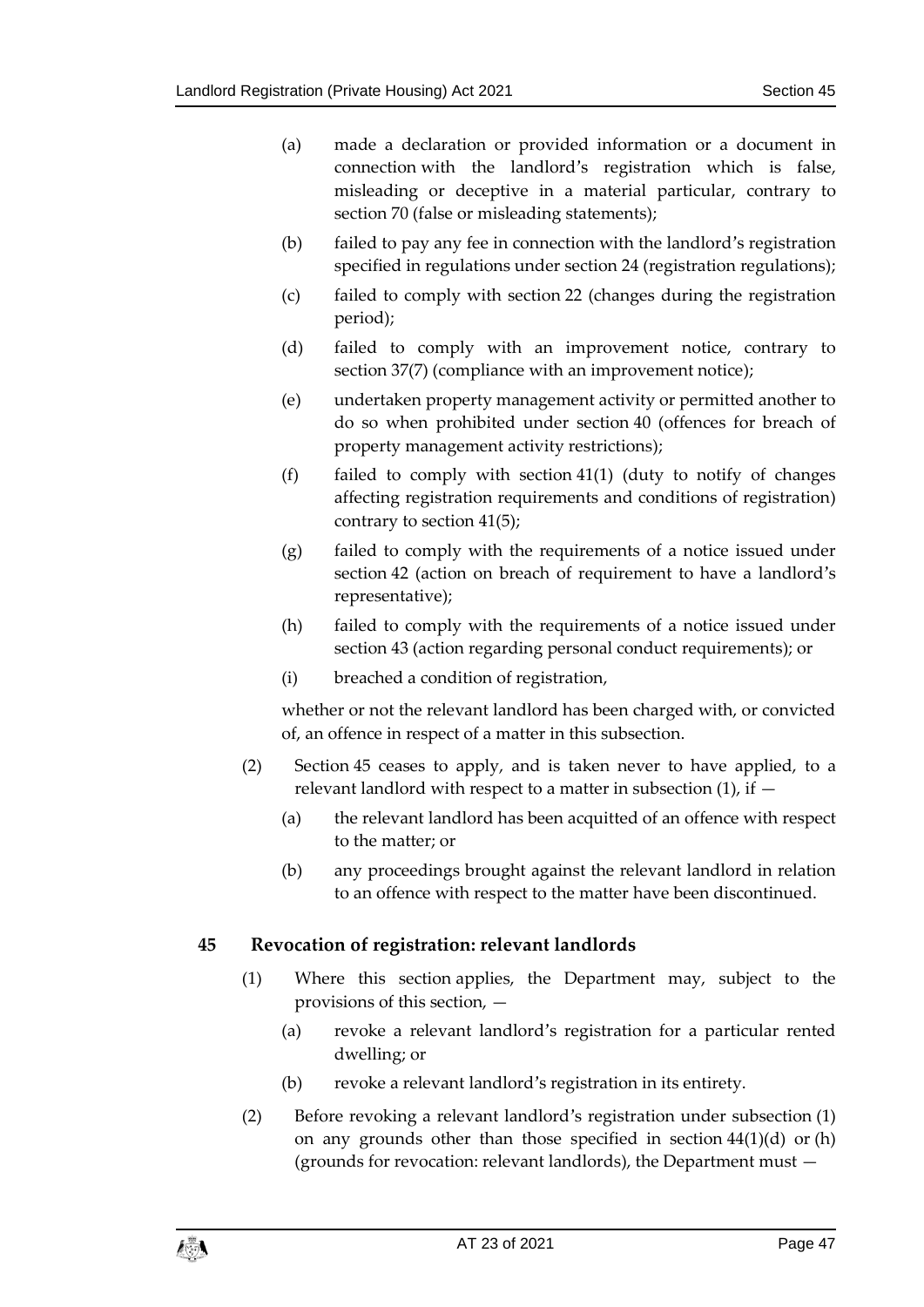- (a) give notice to the relevant landlord, and any landlord's representative or occupier likely to be affected, of its intention to revoke the landlord's registration and the reasons why;
- (b) consider any representations made by the relevant landlord or landlord's representative (if any) received by the Department before the end of the period of 30 days beginning with the date the on which the landlord was notified; and
- (c) consider any such representations received in accordance with paragraph (b) within the period of 30 days from receipt of the representations.
- (3) If the Department revokes a relevant landlord's registration under subsection  $(1)$ , it must give notice to the relevant landlord of  $-$ 
	- (a) its decision and the reasons for the decision;
	- (b) the date on which the decision takes effect;
	- (c) the effects of revocation for the landlord and any occupier of a rented dwelling affected by the revocation; and
	- (d) the landlord's right to appeal the decision under Part 5.
- <span id="page-47-1"></span>(4) If the Department revokes a relevant landlord's registration under subsection (1), it must give notice of the revocation, the date on which the notice takes effect and the relevant landlord's right of appeal to —
	- (a) a landlord's representative recorded on the register as being nominated by the landlord for a rented dwelling affected by the revocation; and
	- (b) the occupier of a rented dwelling affected by the revocation,

and failure to provide a copy of the notice under this subsection to the landlord's representative invalidates the notice of revocation under subsection (3) but failure to provide such a copy to the occupier does not affect the validity of the notice.

- (5) The notice given under subsection (3) and (4) must explain the effect of the revocation and the consequences of being an unregistered relevant landlord.
- (6) Subject to the Commissioners staying the effect of the notice under section [54\(4\)](#page-53-1) (application and appeal to the Commissioners: relevant landlords), a revocation of registration under this section takes effect following the expiry of the period permitted to a relevant landlord to make an appeal to the Commissioners.

#### <span id="page-47-0"></span>**46 Effect of revocation of registration of relevant landlord**

(1) If a registration in relation to a relevant landlord is revoked the registration ceases, or, if revoked only with respect to a particular rented dwelling, it ceases for the rented dwelling to which it applies.

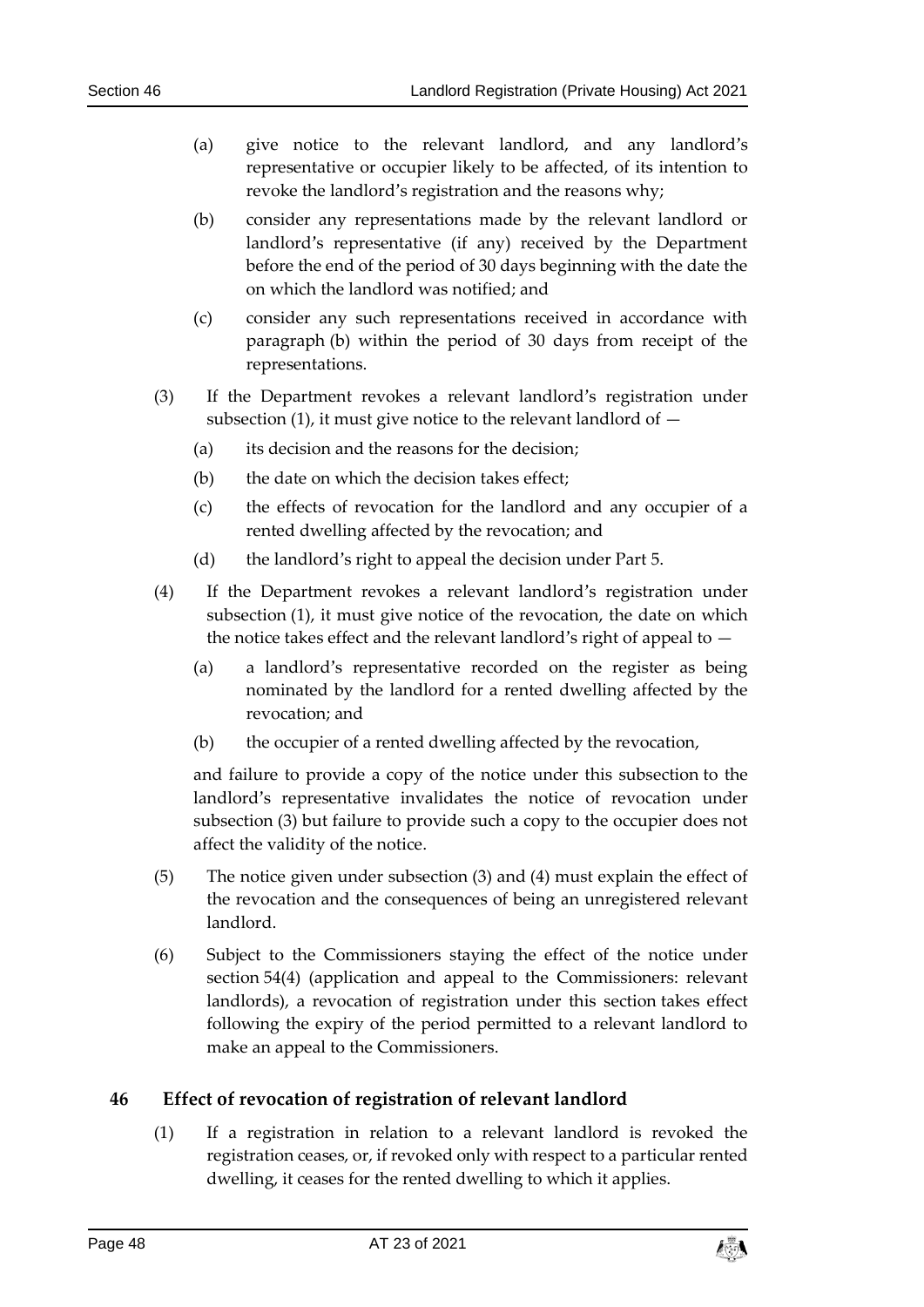- (2) A person who is a relevant landlord for a rented dwelling in respect of which registration has been revoked is an unregistered relevant landlord in respect of that dwelling.
- (3) A landlord whose registration has been revoked in its entirety may not apply for registration as a relevant landlord unless the person provides evidence to the Department from which the Department may be reasonably satisfied that there has been a material change in the circumstances of the unregistered relevant landlord since the date on which the revocation took effect.
- (4) A relevant landlord who is registered but whose registration has been revoked with respect to a particular rented dwelling may, at any time following the revocation, apply for registration in respect of the dwelling  $if -$ 
	- (a) the relevant landlord has invited an authorised officer to inspect the dwelling to assess whether it meets the minimum standards and the authorised officer considers that the minimum standards have been met; or
	- (b) there has been a material change in the rented dwelling since the registration was revoked and the relevant landlord has some evidence to support that material change.
- (5) An application made in the circumstances of subsection (3) or (4) is made, and is determined by the Department, in the same way as any other application for registration in respect of a rented dwelling.

#### <span id="page-48-0"></span>**47 Grounds for revocation: landlord's representative**

- (1) Section [48](#page-49-0) (revocation of registration: landlord's representative) applies if the landlord's representative has —
	- (a) made a declaration or provided information or a document in connection with the landlord's registration which is false, misleading or deceptive in a material particular, contrary to section [70](#page-63-0) (false or misleading statements);
	- (b) failed to pay any fee in connection with the landlord's registration specified in regulations under section [24](#page-29-1) (registration regulations);
	- (c) failed to comply with section [22](#page-28-0) (changes during the registration period);
	- (d) failed to comply with an improvement notice, contrary to section [37\(9\)](#page-40-1) (compliance with an improvement notice);
	- (e) failed to comply with section [41\(2\)](#page-42-2) (duty to notify of changes affecting registration requirements and conditions of registration) contrary to section [41\(5\);](#page-43-2)
	- (f) failed to comply with the requirements of a notice issued under section [43](#page-43-1) (action regarding personal conduct requirements); or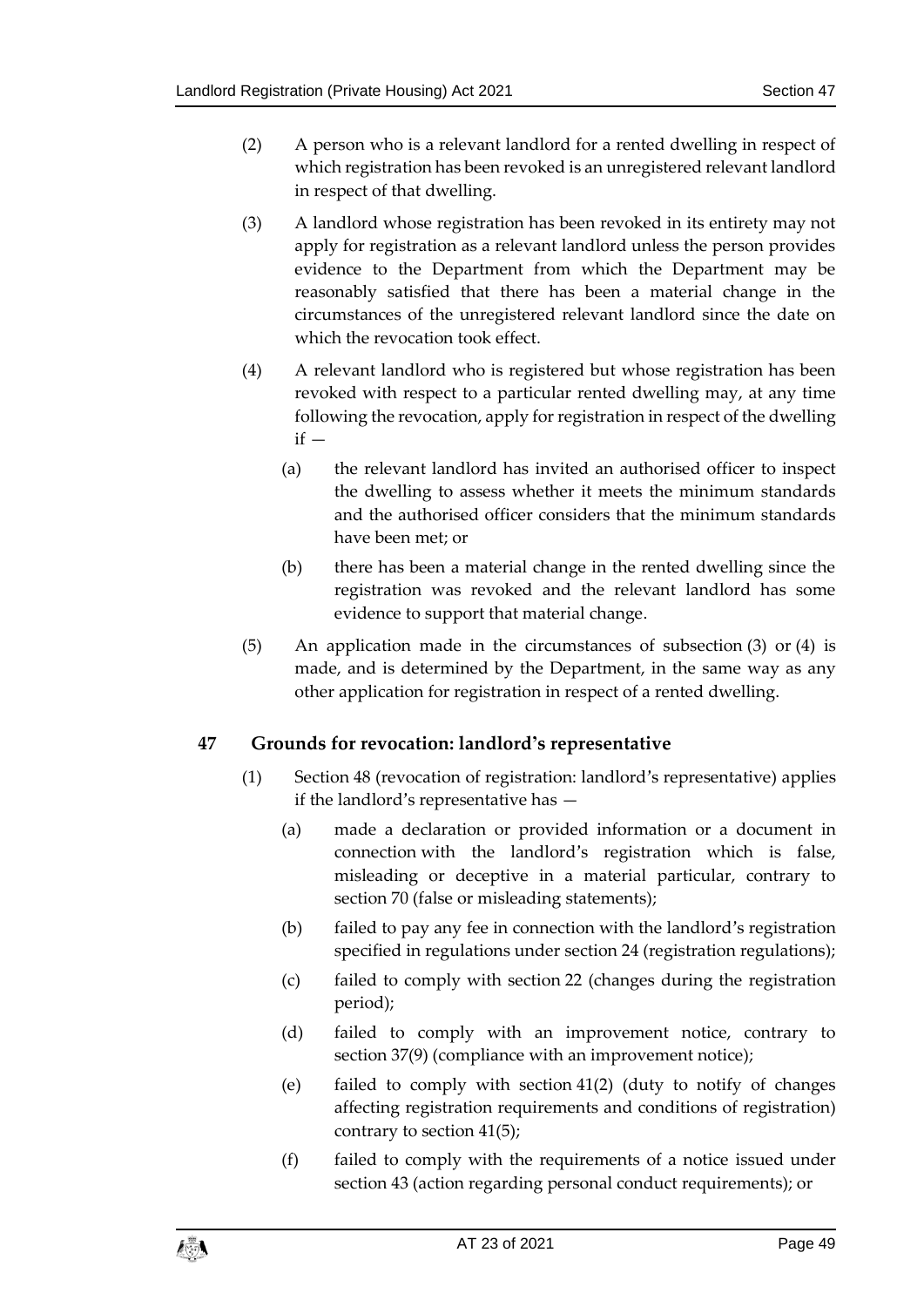(g) breached a condition of registration,

whether or not the landlord's representative has been charged with, or convicted of, an offence in respect of a matter in this subsection.

- (2) Section [48](#page-49-0) ceases to apply, and is taken never to have applied, to a landlord's representative with respect to a matter in subsection  $(1)$ , if  $-$ 
	- (a) the landlord's representative has been acquitted of an offence with respect to the matter; or
	- (b) any proceedings brought against the landlord's representative in relation to an offence with respect to the matter have been discontinued.

#### <span id="page-49-0"></span>**48 Revocation of registration: landlord's representative**

- (1) Where this section applies, the Department may revoke the registration of a landlord's representative.
- (2) Before revoking a landlord's representative's registration under subsection (1) the Department must —
	- (a) give notice to the landlord's representative of its intention to revoke the landlord's representative's registration and the reasons why;
	- (b) consider any representations made by the landlord's representative and received by the Department before the end of the period of 30 days beginning with the date the on which landlord's representative was notified; and
	- (c) consider any representations received in accordance with paragraph (b) within the period of 30 days from receipt of the representations.
- (3) If the Department revokes a landlord's representative's registration under subsection (1), it must give notice to the landlord's representative  $\sigma$ f -
	- (a) its decision and the reasons for the decision;
	- (b) the date on which the decision takes effect; and
	- (c) the landlord's representative's right to appeal the decision under Part 5.
- (4) If the Department revokes a landlord's representative's registration under subsection (1), it must give notice of the revocation, the date on which the notice takes effect and the landlord's representative's right of appeal, to any relevant landlord for whom the landlord's representative acted in that capacity, and failure to provide a copy of the notice under this subsection to the relevant landlord invalidates the notice of revocation under subsection (3).
- (5) The notice given under subsection (2) and (3) must explain the effect of the revocation and the consequences of a person undertaking property

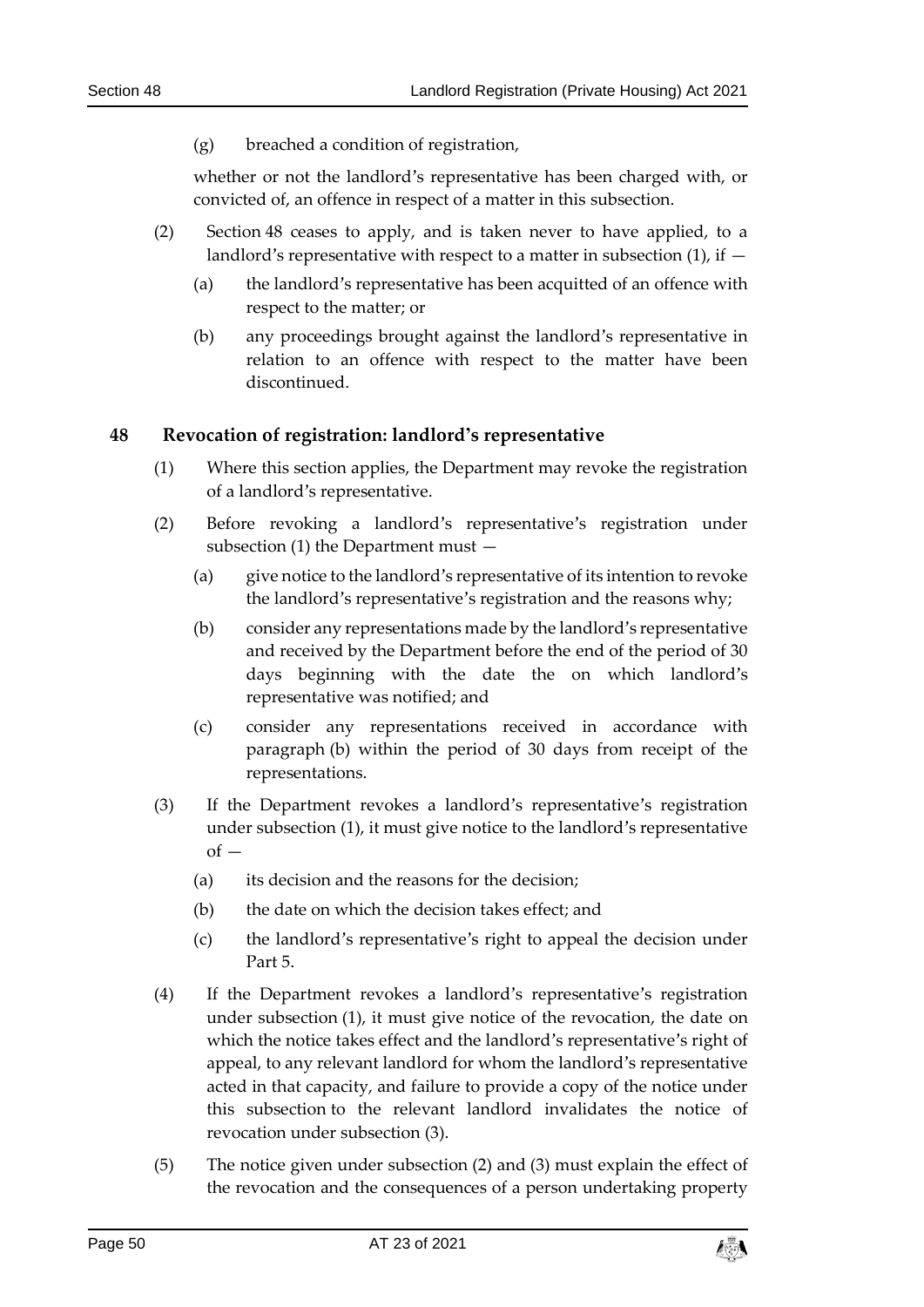management activities in respect of a rented dwelling when the person is not the relevant landlord or a registered landlord's representative in respect of that rented dwelling.

(6) Subject to the Commissioners staying the effect of the notice under section [55\(4\)](#page-55-1) (application and appeal to the Commissioners: landlords' representatives), a revocation of registration under this section takes effect following the expiry of the period permitted to a landlord's representative to make an appeal to the Commissioners.

DIVISION 5 – OTHER ENFORCEMENT PROVISIONS

#### <span id="page-50-1"></span><span id="page-50-0"></span>**49 Occupier may terminate lease or licence**

- (1) An occupier may terminate with immediate effect a lease or a licence in respect of a rented dwelling on the grounds that the landlord for the rented dwelling is an unregistered relevant landlord in respect of that dwelling.
- (2) An occupier's right under subsection (1) may be exercised
	- (a) from the date of a disqualification order under section [30\(2\)](#page-34-1) (disqualification of a relevant landlord or landlord's representative) in respect of the relevant landlord; or
	- (b) from the date on which any one of the following notices (a copy of which is provided to the occupier) takes effect —
		- (i) a notice under section [18\(6\)](#page-24-2) (determination of application: rented dwellings) that an application for the registration of the relevant landlord in respect of the rented dwelling has been refused;
		- (ii) a notice under section [29\(1\)](#page-33-4) (notice of non-registration) which relates to the rented dwelling; or
		- (iii) a notice under section [45\(4\)](#page-47-1) (revocation of registration: relevant landlords) that the relevant landlord's registration in respect of the rented dwelling is revoked.
- (3) A provision in a lease or licence
	- (a) purporting to disapply, or to impose a penalty for exercising, an occupier's right to terminate a lease or licence under this section; or
	- (b) requiring notice of termination to be given where this section applies,

is void and without effect.

#### <span id="page-50-2"></span>**50 Circumstances when no rent is payable**

- (1) This section applies if
	- (a) the Department issues a relevant notice;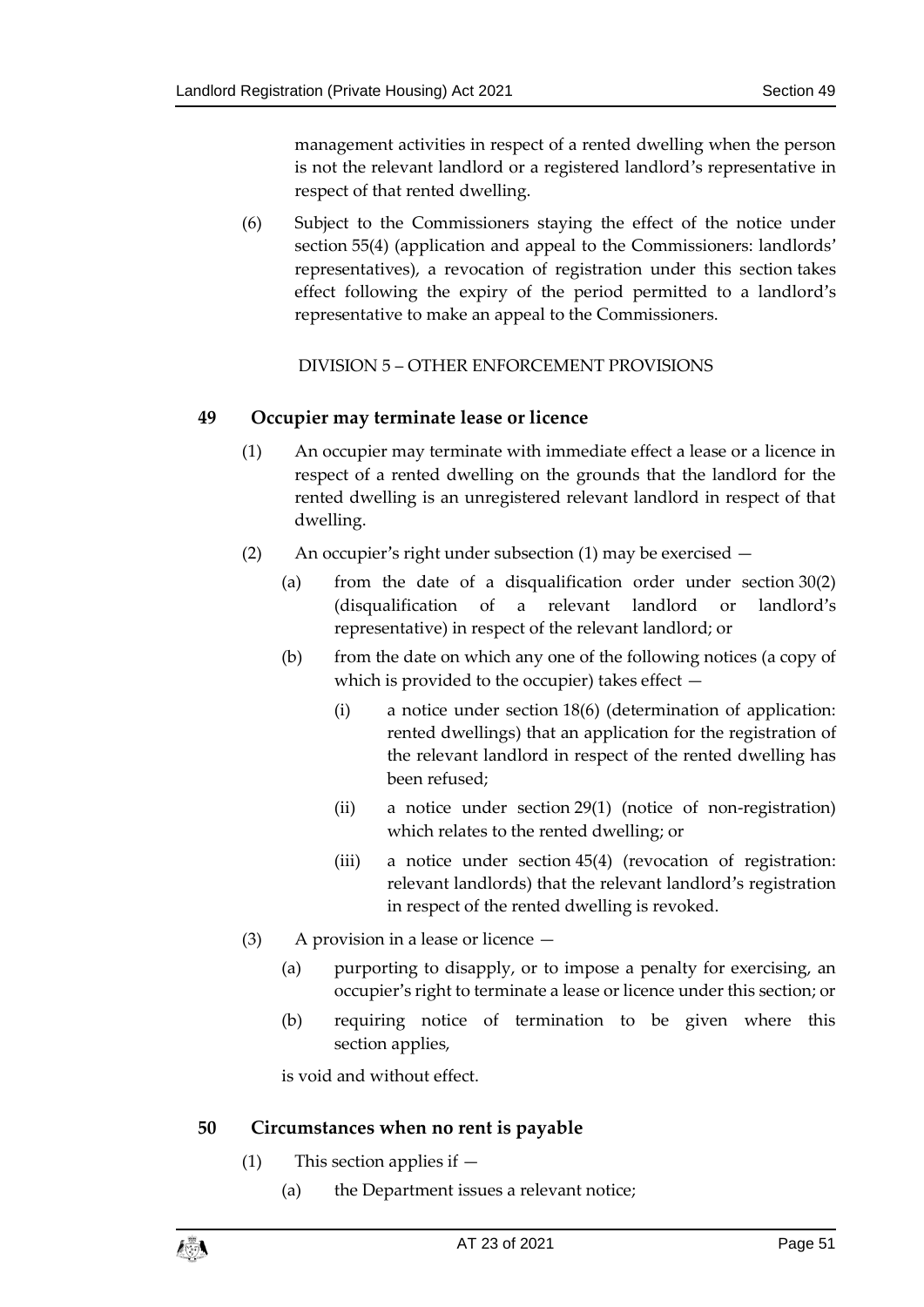- (b) the notice has taken effect; and
- (c) on the notice taking effect, the relevant landlord in receipt of the notice is an unregistered relevant landlord in respect of the rented dwelling to which the notice relates.
- (2) Where this section applies
	- (a) despite the terms of a lease or licence for the rented dwelling to which the relevant notice relates, no rent is due or payable in respect of the rented dwelling from the date on which the relevant notice takes effect until the date on which this section ceases to apply; and
	- (b) the relevant landlord is not entitled to terminate the lease or licence of the rented dwelling or require an occupier to give up occupancy of the rented dwelling on the grounds of a failure to pay the rent during the period specified in paragraph (a).
- (3) Nothing in this section affects the right of a relevant landlord to terminate a lease or licence with an occupier on any grounds other than those mentioned in subsection (2)(b).
- (4) This section ceases to apply from the date on which the relevant landlord —
	- (a) is registered in respect of the rented dwelling; or
	- (b) ceases to be a relevant landlord for that dwelling.
- (5) A relevant landlord must repay to an occupier any rent to which the relevant landlord is not entitled under this section, and if the landlord fails to do so, the rent is recoverable as provided in section [51](#page-52-0) (recovery of rent).
- (6) The Department must, on issuing a relevant notice, inform all recipients of the notice of the effect of this section.
- <span id="page-51-0"></span>(7) In this section —
	- (a) a "relevant notice" is one of the following notices  $-$ 
		- (i) a notice under section [18\(6\)](#page-24-2) (determination of application: rented dwellings) that an application for registration in respect of a rented dwelling has been refused;
		- (ii) a notice under section [29\(1\)](#page-33-4) (notice of non-registration); or
		- (iii) a notice under section [45\(4\)](#page-47-1) (revocation of registration: relevant landlords); and
	- (b) "rent" does not include an amount payable, or consideration due, for a service as specified in paragraph (b) of the definition of "rent" in section [3](#page-7-0) (interpretation), where the amount payable, or consideration due, for a service is separately specified in the lease or licence.

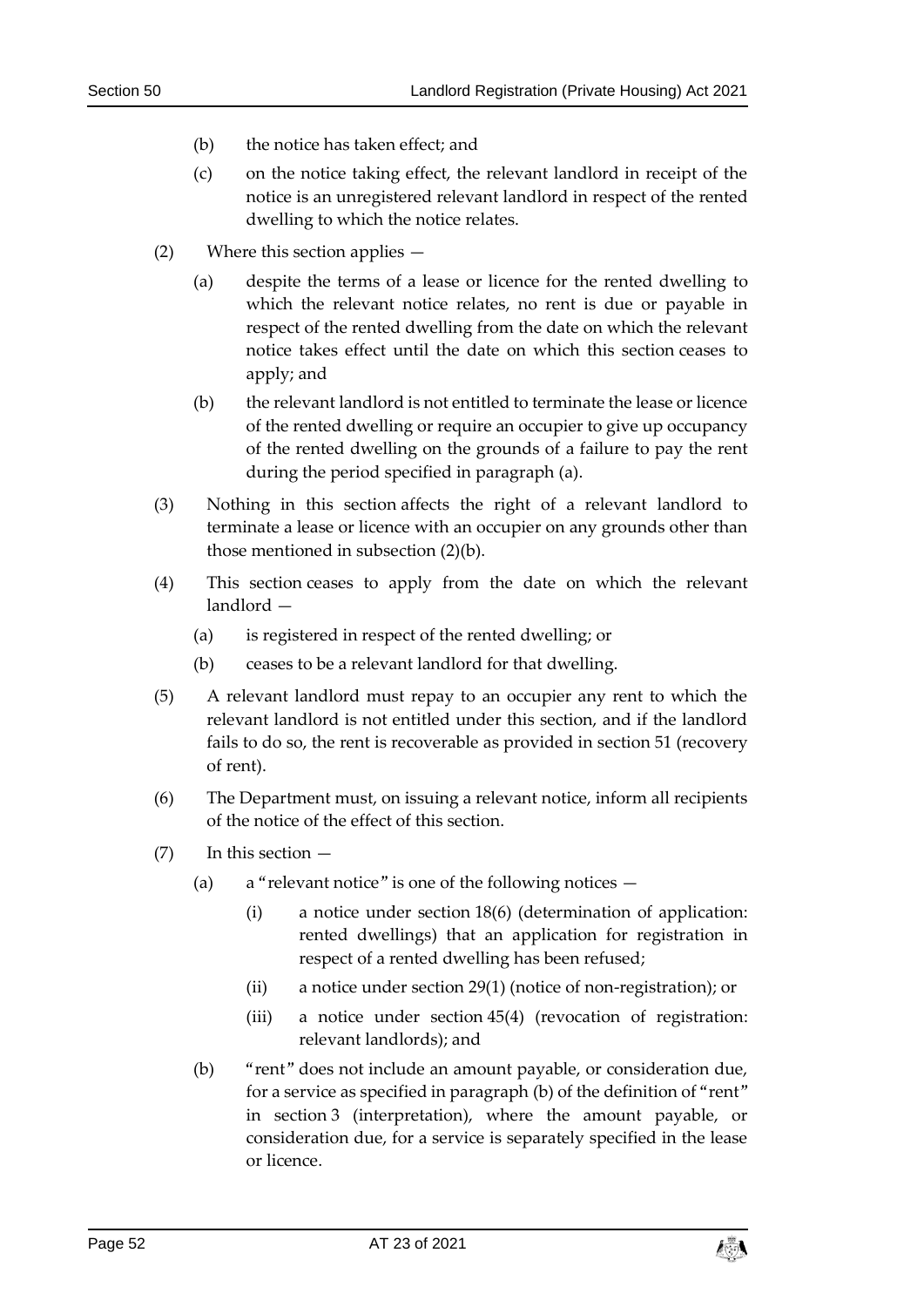#### <span id="page-52-0"></span>**51 Recovery of rent**

If a relevant landlord receives rent to which the relevant landlord is not entitled under section [50](#page-50-2) (circumstances when no rent is payable), that rent may be recovered from the landlord according to any statutory provision enabling its recovery, or otherwise as a debt.

#### <span id="page-52-1"></span>**52 Part 4 regulations**

The Department may make such regulations as are necessary or expedient to give effect to this Part including to provide for —

- (a) the form of, and any additional information to be included in, a notice issued under this Part; and
- (b) any further procedural requirements with regard to the serving of a notice under this Part.

<span id="page-52-2"></span>Tynwald procedure – approval required.

## **PART 5 –APPEALS**

#### <span id="page-52-4"></span><span id="page-52-3"></span>**53 Decisions subject to appeal**

- (1) The following decisions are subject to an application and appeal by a relevant landlord or landlord's representative, whether on behalf of the relevant landlord or on the landlord representative's own behalf under this Part —
	- (a) a refusal to grant a registration of the relevant landlord under section [16](#page-20-0) (determination of application: relevant landlords) or [21\(6\)](#page-27-2) (registration period, expiry and re-application);
	- (b) a refusal to grant a registration of a rented dwelling under section [18](#page-23-0) (determination of application: rented dwelling) or [21\(6\)](#page-27-2) as part of the relevant landlord's registration;
	- (c) a decision to impose conditions on the registration of the relevant landlord or the registration of the relevant landlord in respect of a rented dwelling under section [16](#page-20-0) or [18;](#page-23-0)
	- (d) a decision to issue a notice of non-registration to the relevant landlord under section [29\(1\)](#page-33-4) (notice of non-registration);
	- (e) a decision to issue an improvement notice to the landlord under section [36\(1\)](#page-38-1) (improvement notices), or regarding the period within which such a notice must be complied with;
	- (f) a decision to issue a notice under section [43\(4\)](#page-44-0) (action regarding personal conduct requirements); and
	- (g) a decision to revoke the registration of the relevant landlord or the landlord's registration for a rented dwelling under section [45](#page-46-0) (revocation of registration: relevant landlords).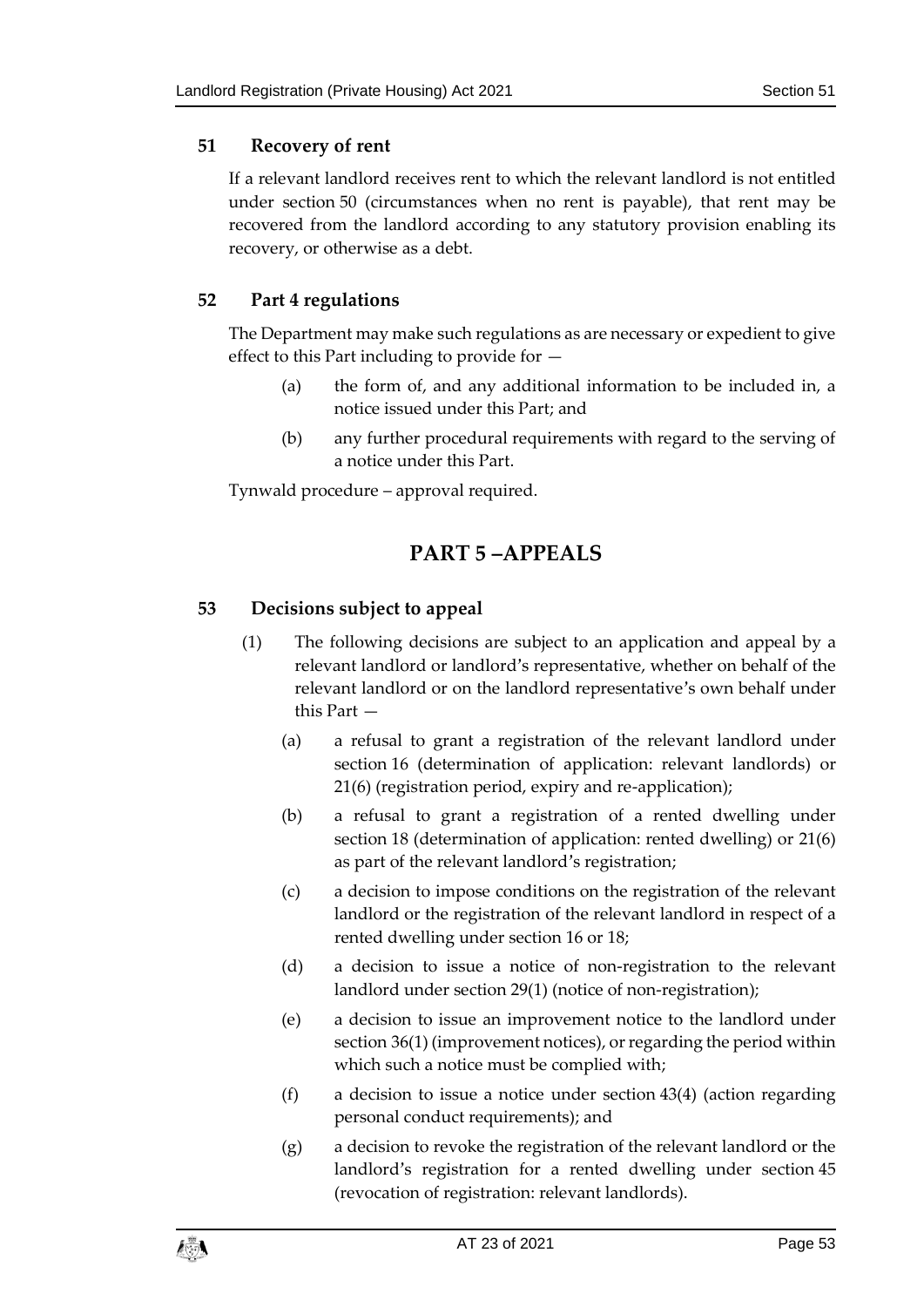- <span id="page-53-2"></span>(2) The following decisions are subject to an application and appeal by a landlord's representative under this Part —
	- (a) a refusal to grant a registration of a person as a landlord's representative under section [17](#page-22-0) (determination of application: landlords' representatives).
	- (b) a decision to impose conditions on the registration of the landlord's representative under section [17\(3\);](#page-22-2)
	- (c) a decision to issue an improvement notice to a landlord's representative under section [36\(1\)](#page-38-1) (improvement notices), or regarding the period within which such a notice must be complied with;
	- (d) a decision to issue a notice under section [43\(5\)](#page-44-1) (action regarding personal conduct requirements); and
	- (e) a decision to revoke the registration of the landlord's representative under section [48](#page-49-0) (revocation of registration: landlord's representative).

#### <span id="page-53-0"></span>**54 Application and appeal to the Commissioners: relevant landlords**

- (1) A relevant landlord who is not satisfied by a decision subject to appeal under section [53\(1\)](#page-52-4) may appeal to the Commissioners against the decision.
- (2) An appeal to the Commissioners under this section
	- (a) is by way of rehearing; and
	- (b) must be made and determined in accordance with rules of procedure.
- (3) Unless rules of procedure provide otherwise, an appeal to the Commissioners must be made within 30 days of the date of the notice of the decision.
- <span id="page-53-1"></span>(4) The Commissioners may, on application by a relevant landlord, stay the effect of any decision for which an appeal is made under this Part pending the outcome of the appeal.
- (5) Notice of
	- (a) an application to stay the effect of a decision; and
	- (b) an appeal against a decision under this Part,

must be copied by the Commissioners to the Department and the Department is a party to any proceedings before the Commissioners under this Part.

(6) Rules of procedure may provide that a relevant landlord must give notice of the making of an application or appeal under this Part to any landlord's representative or any occupier of a rented dwelling to which the application or appeal relates.

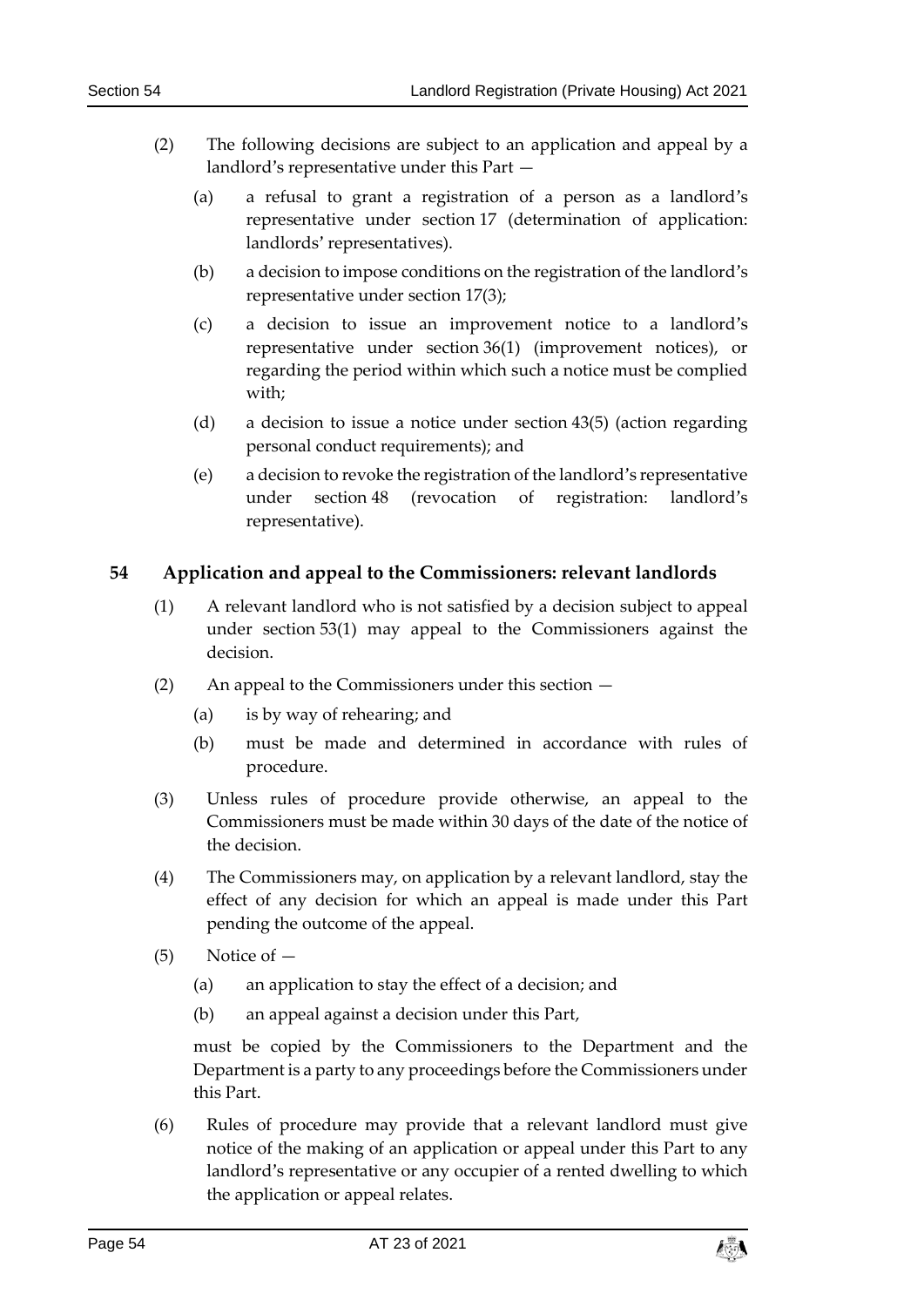- (7) Despite subsection (6), a notice of the making of an application or appeal under this Part must be given to an occupier of a rented dwelling to which the application or appeal relates when the application or appeal affects —
	- (a) an occupier's rights under section [49](#page-50-1) (occupier may terminate lease or licence); or
	- (b) an occupier's liability to pay rent under section [50](#page-50-2) (circumstances when no rent is payable).
- (8) On determination of an appeal under this section, the Commissioners may confirm, vary or revoke the decision appealed against.
- (9) Notice of the outcome of an application or appeal must, in accordance with rules of procedure, be given by the Commissioners to  $-$ 
	- (a) the relevant landlord;
	- (b) the Department; and
	- (c) the occupier of, and a landlord's representative (if any) for, a rented dwelling to which the application or appeal relates.
- (10) A notice under subsection (9) in respect of the outcome of an appeal must include a statement that the relevant landlord or the Department may appeal against the decision to the High Court on a question of law in accordance with subsection (12).
- (11) Without limiting subsection (12), a decision of the Commissioners on an appeal under this section is binding on the Department and the relevant landlord.
- (12) The Department or the relevant landlord may appeal to the High Court, in accordance with rules of court, from a decision of the Commissioners on a question of law.
- (13) In this section and in section [55](#page-54-0), "rules of procedure" means rules made under section 8 (rules of procedure) of the *Tribunals Act 2006* governing the procedure of the Commissioners for the purpose of enabling the Commissioners to carry out their functions under this Act.

#### <span id="page-54-0"></span>**55 Application and appeal to the Commissioners: landlords' representatives**

- (1) A landlord's representative who is not satisfied by a decision of the Department that is subject to appeal under section [53\(2\)](#page-53-2) may appeal to the Commissioners against the decision.
- (2) An appeal to the Commissioners under this section
	- (a) is by way of rehearing; and
	- (b) must be made and determined in accordance with rules of procedure.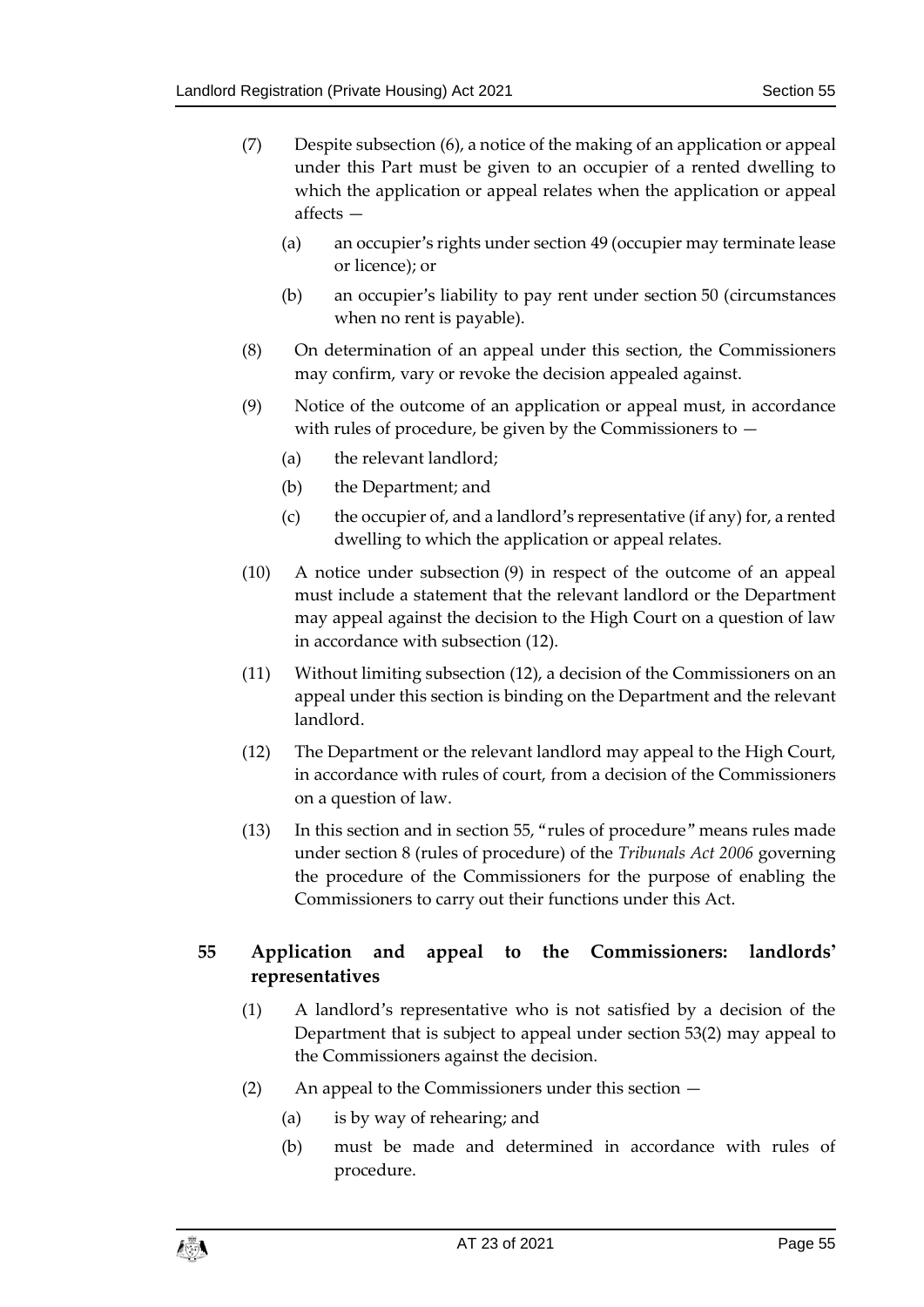- (3) Unless rules of procedure provide otherwise, an appeal to the Commissioners must be made within 30 days of the date of the notice of the decision.
- <span id="page-55-1"></span>(4) The Commissioners may, on application by a landlord's representative, stay the effect of any decision for which an appeal is made under this Part pending the outcome of the appeal.
- (5) Notice of the outcome of an application or appeal must, in accordance with rules of procedure, be given by the Commissioners to —
	- (a) the relevant landlord;
	- (b) the Department; and
	- (c) the occupier of a rented dwelling to which the application or appeal relates.
- (6) On determination of an appeal under this section, the Commissioners may confirm, vary or revoke the decision appealed against.
- (7) Notice of the outcome of an application or appeal must, in accordance with rules of procedure, be given by the Commissioners to the appellant.
- (8) A notice under subsection (7) in respect of the outcome of an appeal must include a statement that the appellant or the Department may appeal against the decision to the High Court on a question of law in accordance with subsection (10).
- (9) Without limiting subsection (8), a decision of the Commissioners on an appeal under this section is binding on the Department and the appellant.
- (10) The Department or the appellant may appeal to the High Court, in accordance with rules of court, from a decision of the Commissioners on a question of law.

#### <span id="page-55-0"></span>**56 Nature of appeals**

- (1) Subject to subsection (2), in respect of an appeal against a decision to the Commissioners under this Part —
	- (a) unless the Commissioners order a stay of the effect of a decision under section [54\(4\)](#page-53-1) (application and appeal to the Commissioners: relevant landlords) or [55\(4\)](#page-55-1) (application and appeal to the Commissioners: landlords' representatives), the making of an appeal does not stay the effect of the decision appealed against pending the outcome of the appeal; and
	- (b) a variation or revocation of the decision does not affect the previous operation of the decision or anything duly done or suffered under it.
- (2) In respect of an appeal to the Commissioners of a decision to issue a relevant notice, on a revocation or variation of the decision the

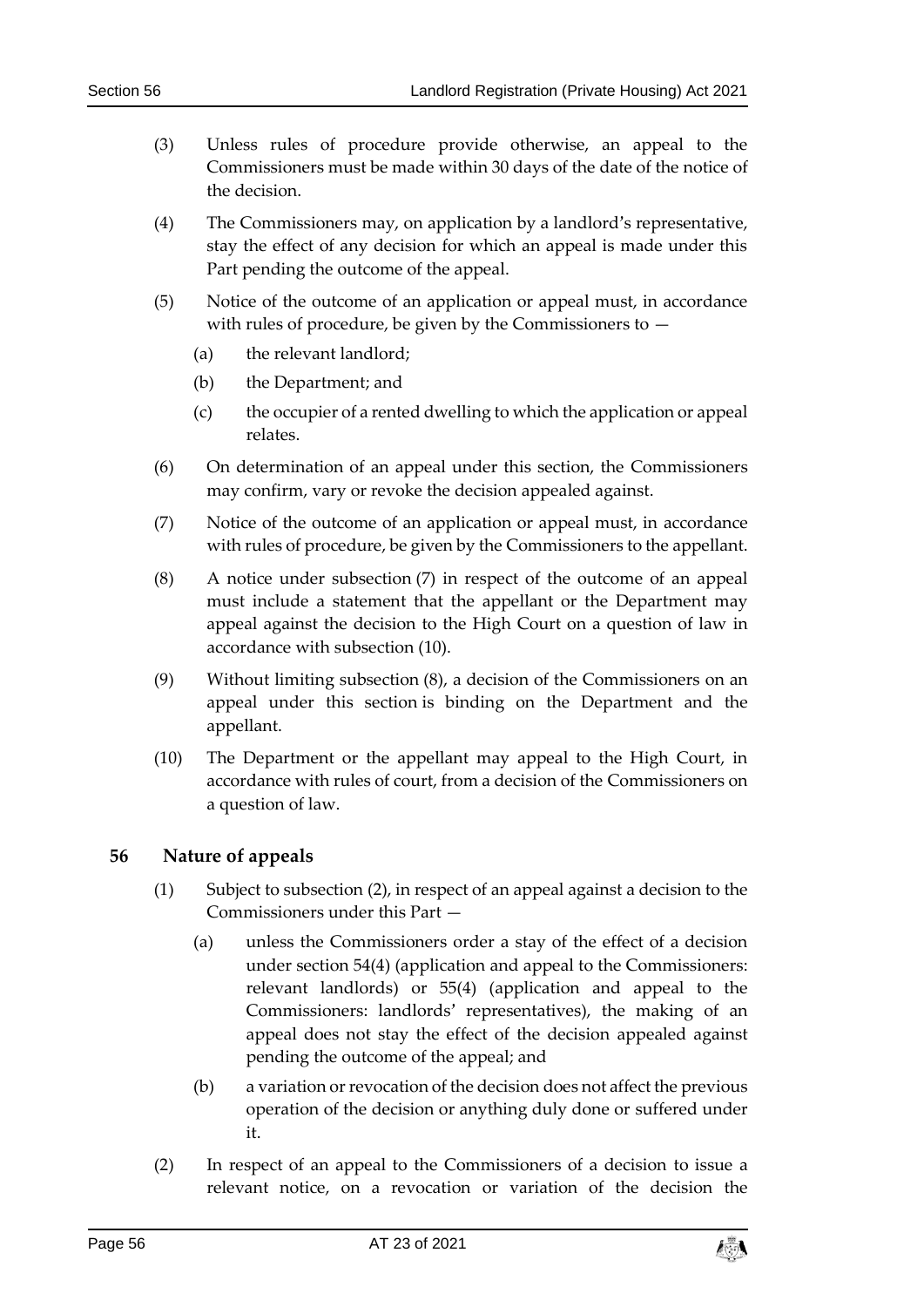Commissioners may determine the date from which rent is due or payable for the purposes of section [50](#page-50-2) (circumstances when no rent is payable), which may be during the period the notice was in operation.

(3) In this section, "relevant notice" has the meaning given in section [50\(7\).](#page-51-0)

#### <span id="page-56-0"></span>**57 Commissioners' power to stay effect of outcome of appeal**

- (1) This section applies to an appeal against a decision described in section [53\(1\)\(](#page-52-4)a), (b), (d) and (g) (decisions subject to appeal).
- (2) On confirming or varying a decision subject to an appeal to which this section applies, the Commissioners may stay the effect of the outcome of the appeal if they are satisfied that, in all the circumstances of the case and having regard to the matters specified in subsection (3), it is equitable to do so.
- (3) The matters to which the Commissioners must have regard under subsection  $(2)$  are  $-$ 
	- (a) the length of the remainder of a lease or licence granted by the relevant landlord making the appeal in respect of a rented dwelling to which the appeal relates;
	- (b) the circumstances of  $-$ 
		- (i) the relevant landlord making the appeal; and
		- (ii) an occupier of a rented dwelling to which the appeal relates,

on the outcome of the appeal taking effect; and

- (c) the application of section [50](#page-50-2) (circumstances when no rent is payable) on the outcome of the appeal taking effect.
- (4) The Commissioners may stay the effect of the outcome of an appeal under this section for a maximum period of 3 months.

## <span id="page-56-1"></span>**PART 6 – OCCUPANCY DEPOSIT REGULATION AND PROTECTION**

#### <span id="page-56-2"></span>**58 Meaning of "occupancy deposit"**

In this Part, an "**occupancy deposit**" means any money paid by or on behalf of an occupier that is intended to be held (by a relevant landlord or otherwise) as security for —

- (a) the performance of any obligation of the occupier; or
- (b) the discharge of any liability of the occupier,

arising under or in connection with a lease or licence granted by a relevant landlord in respect of a rented dwelling.

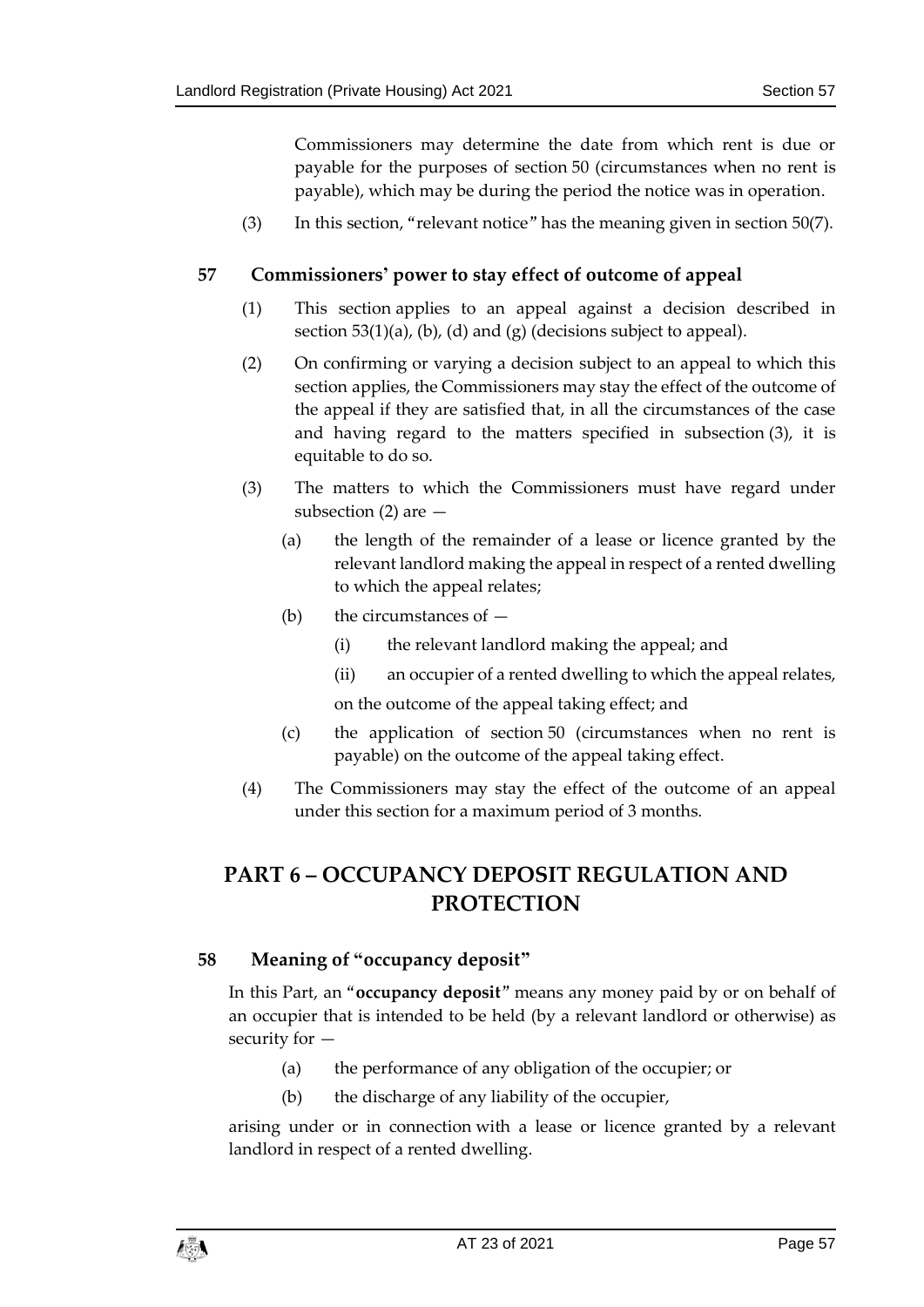#### <span id="page-57-3"></span><span id="page-57-0"></span>**59 Occupancy deposit protection schemes**

(1) With the concurrence of the Treasury, the Department must make a scheme for the purpose of safeguarding occupancy deposits.

Tynwald procedure – approval required.

- <span id="page-57-2"></span>(2) The Department may, with the concurrence of the Treasury, make arrangements with a person, under which the person undertakes to administer and maintain a scheme made under subsection (1).
- (3) Arrangements made under subsection (2) may include arrangements for the remuneration of the person for administering and maintaining a scheme.

#### <span id="page-57-1"></span>**60 Scheme provisions**

- (1) A scheme made under section [59](#page-57-0) (occupancy deposit protection schemes) may contain such provisions as the Department considers appropriate for the proper functioning of the scheme.
- (2) Without limiting subsection (1), a scheme may make provision for  $-$ 
	- (a) the powers and duties of a scheme administrator;
	- (b) the manner and circumstances in which an occupancy deposit must be paid, held and repaid under the scheme;
	- (c) authorising the Department to make payments, or to give guarantees or other assistance, in connection with —
		- (i) the creation, administration or operation of the scheme; or
		- (ii) the resolution of disputes relating to the scheme;
	- (d) making the scheme mandatory in the case of specified occupancy deposits;
	- (e) a fee to be charged in connection with the scheme, and to set the amount or maximum amount of the fee;
	- (f) the procedures for the operation of the scheme and for any appeal to be brought against a decision of the scheme administrator;
	- (g) requiring information to be provided to the Department, the scheme administrator or any other person for a purpose connected with the exercise of functions under the scheme, but any requirement for information must not contravene the data protection legislation;
	- (h) sanctions for failure to comply with the scheme;
	- (i) any exemptions or exceptions to specified requirements of the scheme; and
	- (j) procedures for the resolution of disputes concerning the scheme.

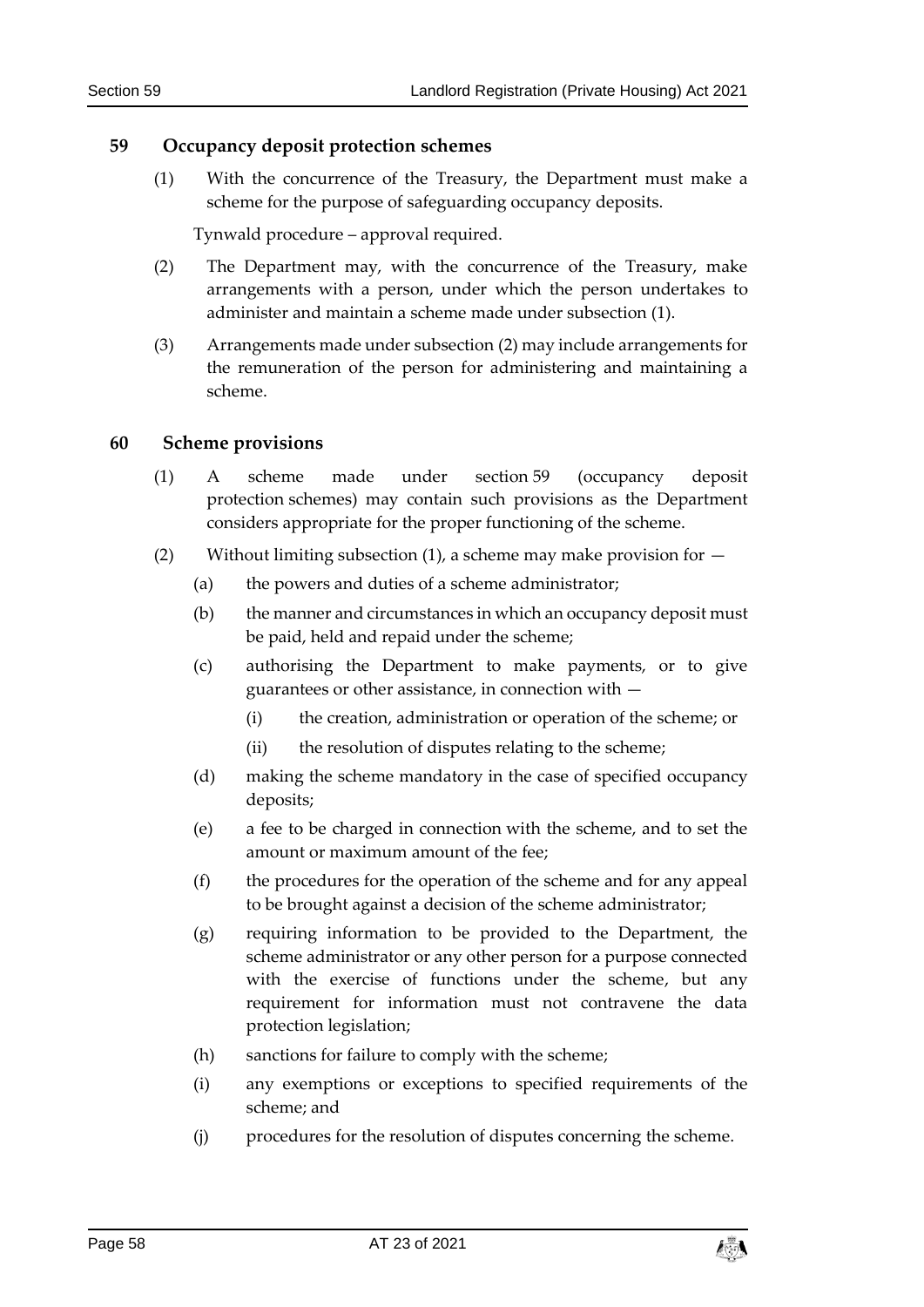#### <span id="page-58-3"></span><span id="page-58-0"></span>**61 Amount of occupancy deposits**

(1) The Department may by regulations provide that a relevant landlord or landlord's representative must not require an occupier to make a payment in respect of an occupancy deposit in excess of an amount specified in the regulations.

Tynwald procedure – approval required.

- (2) Regulations made under subsection (1) must specify the maximum amount of occupancy deposit permitted with reference to a number of weeks' rent.
- (3) A term of a lease or licence which breaches the regulations made under subsection (1) by requiring an occupier to make a payment in respect of an occupancy deposit in excess of the specified amount is not binding on an occupier in respect of the amount of the excess.
- <span id="page-58-1"></span>(4) Where, and to the extent that, a term of a lease or licence is not binding on an occupier under subsection (3), the lease or licence continues, so far as practicable, to have effect in every other respect.

## **PART 7 – INFORMATION**

#### <span id="page-58-2"></span>**62 Monitoring of the private rented sector**

- (1) The Department has the function of monitoring the private rented sector in the Island for the purpose of —
	- (a) improving or targeting public services within the scope of its statutory functions to individuals and households within the sector; and
	- (b) informing strategic policy formulation with respect to the sector.
- (2) The Department may from time to time require information from
	- (a) relevant landlords; and
	- (b) landlords' representatives,

for the purpose of enabling the Department to carry out its function described in subsection (1).

- (3) The Department may, in addition, from time to time request information from such other persons as it considers necessary or expedient for the purpose of enabling it to carry out its function described in subsection (1).
- (4) The information which may be required or requested under this section —
	- (a) is additional to any information required under any other provision of this Act;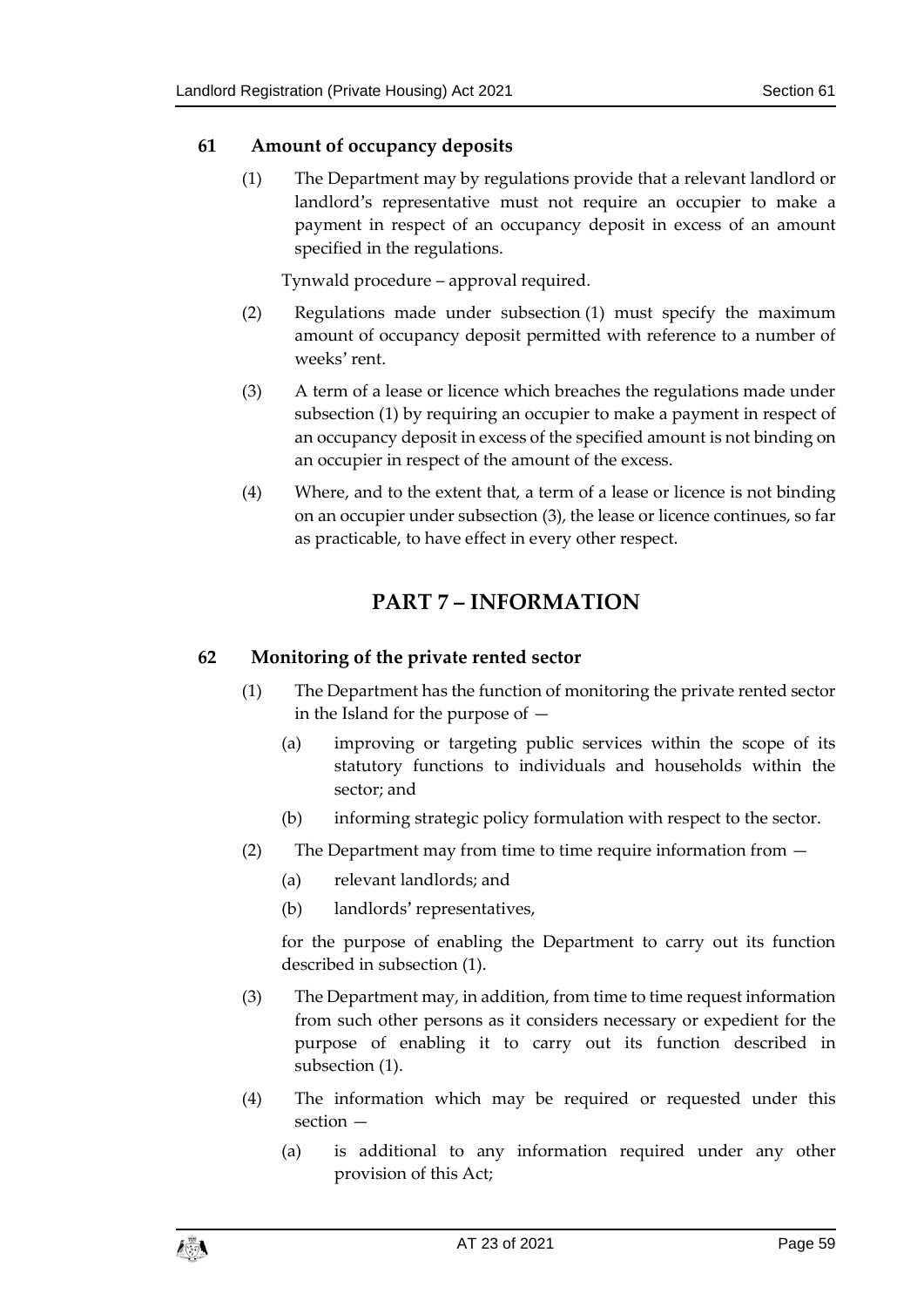- (b) may only be collected, collated and disclosed for the purposes described in subsection (1) and to —
	- (i) provide research data for the Department in connection with those purposes;
	- (ii) provide statistical analysis to Government; and
	- (iii) assist in the production of statistics for Government; and
- (c) must be processed in accordance with the principle of data minimisation as that principle applies under the data protection legislation.
- (5) Section [63](#page-59-0) (power to obtain documents and information) applies to the information required under this section but —
	- (a) is subject to this section; and
	- (b) does not apply to information requested under subsection (3).
- (6) In this section, "private rented sector" means
	- (a) rented dwellings, or dwellings intended to be used as rented dwellings;
	- (b) the activities of a relevant landlord under a lease or licence in respect of a rented dwelling; or
	- (c) the activities of a relevant landlord or a landlord's representative in the undertaking of a property management activity.

#### <span id="page-59-0"></span>**63 Power to obtain documents and information**

- (1) The Department may exercise the powers in this section in relation to documents or information reasonably required by the Department for any purpose connected with the exercise of any of the Department's functions under this Act.
- (2) The Department may give notice to a relevant person requiring that person to produce a document or provide information which —
	- (a) is specified or described in the notice or which falls within a category specified or described; and
	- (b) is, in the case of documents, in the person's custody or under the person's control or, in the case of information, known to the person.
- (3) A notice under subsection (2) may specify  $-$ 
	- (a) the time and place for the provision of the document or information; or
	- (b) the form or manner in which information must be provided.
- (4) A notice under subsection (2) must advise the recipient of the matters in subsections (7) and (8).
- (5) A notice under subsection (2) may be given to a relevant person by an authorised officer in relation to documents or information reasonably

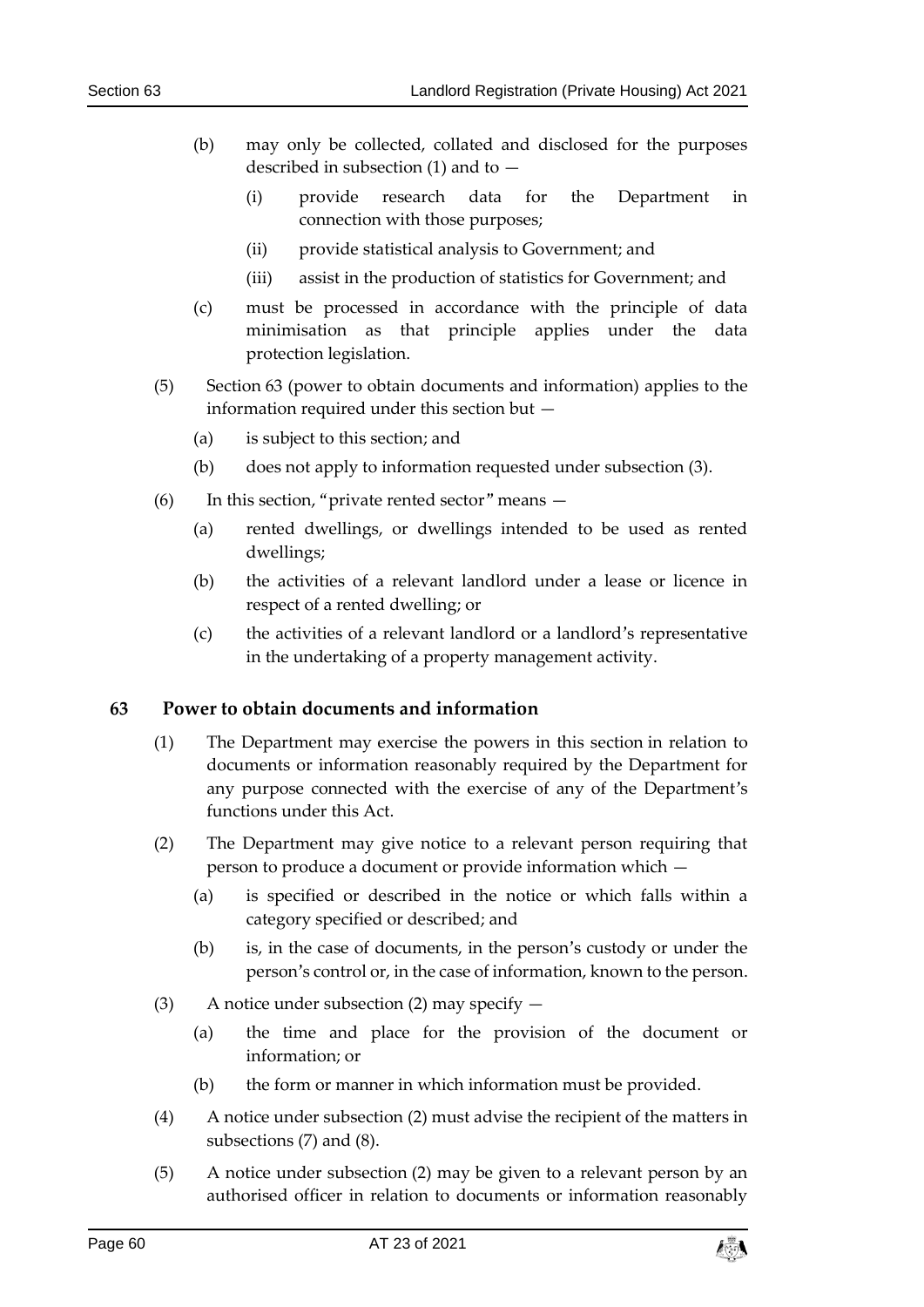required by the authorised officer for any purpose connected with the exercise of any of the authorised officer's functions under this Act.

- (6) The Department or an authorised officer may copy any document provided to it in accordance with a notice under this section.
- (7) No person may be required under this section to provide information or any document which the person would be entitled to refuse to provide in court proceedings on grounds of legal privilege.
- (8) A person who, without reasonable excuse, fails to comply with a requirement made to that person in a notice under this section commits an offence.

Maximum penalty (summary)  $-$  a fine of level 4 on the standard scale.

- (9) In this section, a "relevant person" is any of the following  $-$ 
	- (a) a relevant landlord;
	- (b) a landlord's representative;
	- (c) a person who has an estate or interest in a rented dwelling.

#### <span id="page-60-0"></span>**64 Disclosure and sharing of information**

- (1) The Department may request that a specified body provides it with information or documents held by the body for the purpose of assisting the Department in the exercise of its functions under this Act.
- (2) Where a disclosure of information to the Department by a specified body is necessary or expedient for the purposes of this Act, the disclosure may be made despite any obligation as to confidentiality or other restriction on the disclosure imposed by statute or otherwise.
- (3) Accordingly, a disclosure made under subsection (1) does not breach
	- (a) any obligation of confidence in relation to the information so disclosed; or
	- (b) any other restriction on the access to or disclosure of the information.
- (4) The Department may disclose information acquired by it or an authorised officer under this Act to a specified body to the extent that the disclosure is necessary for the purpose of enabling the body to carry out its statutory functions in relation to housing, environmental health or public health or any function incidental to those functions.
- (5) In this section, a "specified body" is any one of the following  $-$ 
	- (a) a Government Department;
	- (b) a Statutory Board; or
	- (c) a local authority.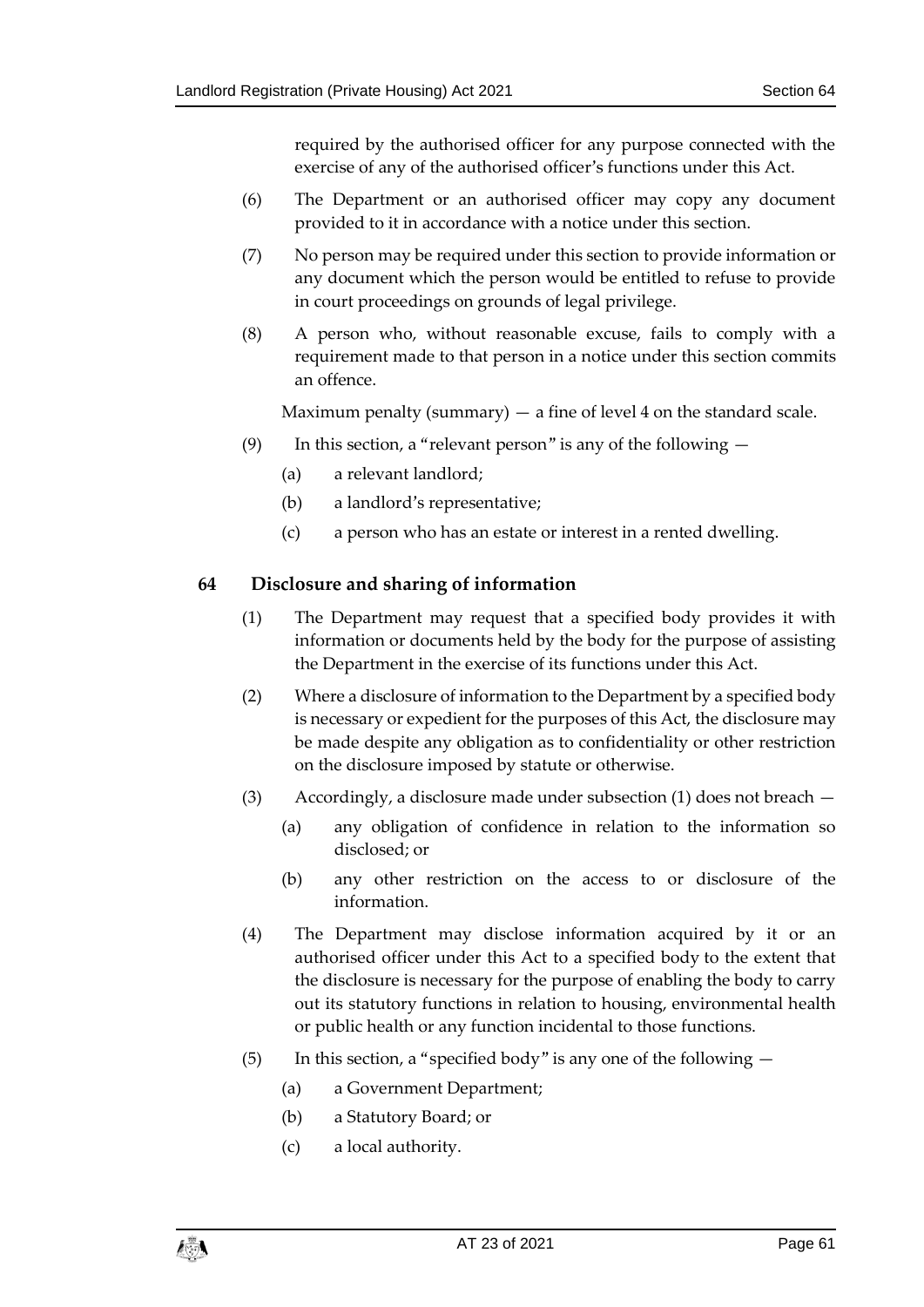## **PART 8 - GENERAL**

#### <span id="page-61-1"></span><span id="page-61-0"></span>**65 Data protection legislation not affected**

Nothing in this Act authorises a disclosure in contravention of the data protection legislation of personal data which is not exempt from those provisions.

#### <span id="page-61-2"></span>**66 General powers**

- (1) This Act is a relevant enactment for the purposes of section 35 (powers to enter on land) of the *Local Government Act 1985* and, for the purposes of this Act, a reference in that section to "a person authorised in writing by a relevant Department or a local authority" is a reference to an authorised officer.
- (2) Despite subsection (1), an authorised officer may not enter a rented dwelling unless —
	- (a) the occupier of the dwelling consents to the officer's entry; or
	- (b) the officer has a warrant obtained under section 35 of the *Local Government Act 1985*.
- (3) Section 36 (offences in connection with entry, etc) of the *Local Government Act 1985* applies for the purposes of this Act.
- (4) The Department must by regulations make provision for the purposes of enforcement of this Act and, in particular, make provision for —
	- (a) processes for establishing whether a relevant landlord or a landlord's representative meets the personal conduct requirements or the minimum standards; and
	- (b) processes for establishing whether a rented dwelling meets the minimum standards.

Tynwald procedure — approval required.

#### <span id="page-61-3"></span>**67 Powers on entry**

- (1) This section applies when an authorised officer enters a rented dwelling under section 35 (powers to enter on land) of the *Local Government Act 1985* —
	- (a) with the consent of its occupier; or
	- (b) under a warrant obtained under that section.
- (2) An authorised officer may do any or all of the following to monitor or enforce compliance with this Act —
	- (a) examine or record by film, photograph or otherwise any part of the rented dwelling or the fixtures or furnishings at or within it;
	- (b) copy a document at the dwelling, or remove the document to copy it;

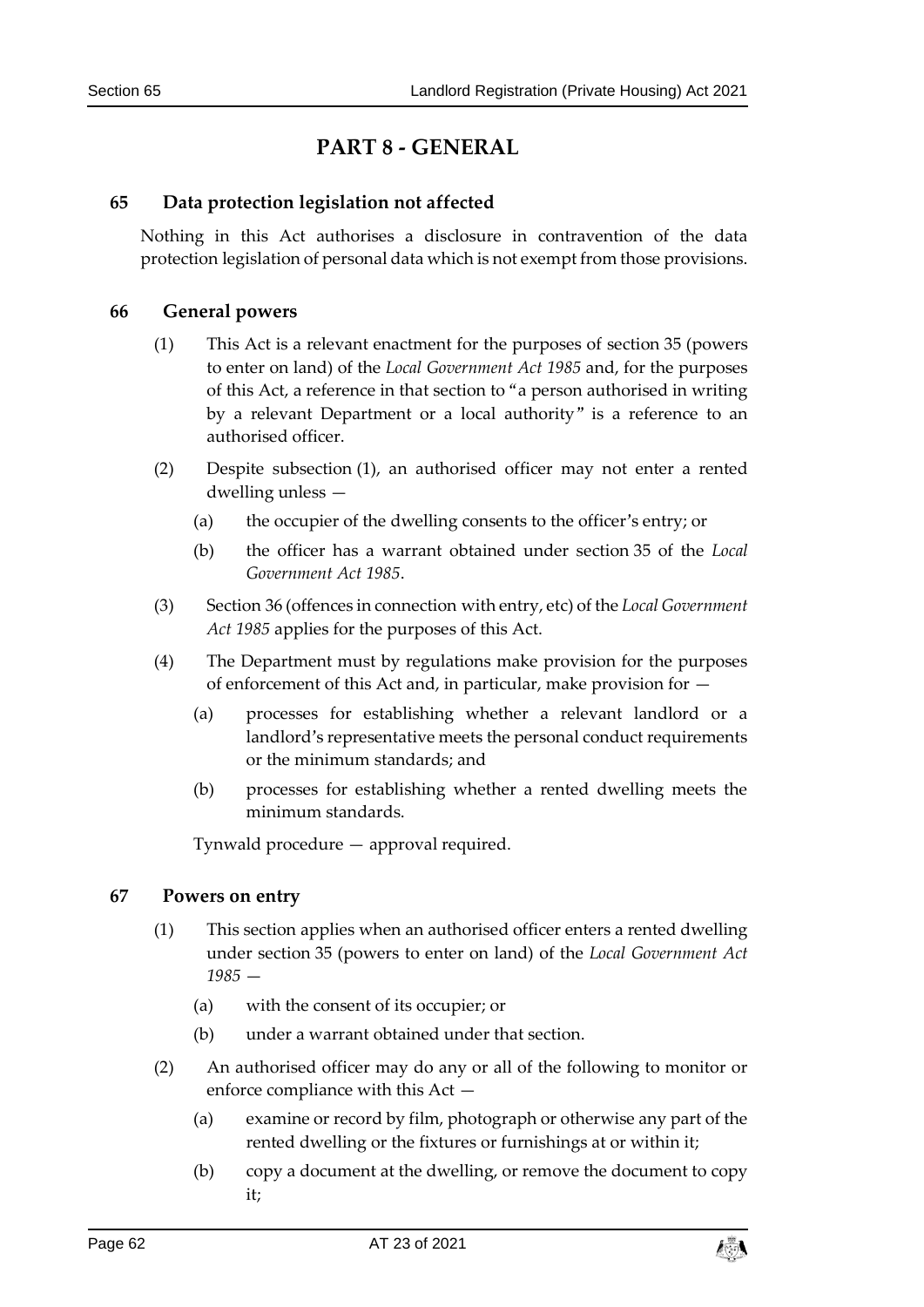- (c) remain at the dwelling only for as long as is reasonably necessary to achieve the purpose for which the entry was made; and
- (d) take any step reasonably necessary to exercise a power under this subsection.
- (3) If an authorised officer removes a document from the rented dwelling to copy it, the officer must copy and return the document to the dwelling as soon as reasonably practicable.

#### <span id="page-62-0"></span>**68 Landlord and tenant laws and other laws not affected**

- (1) Unless otherwise expressly provided for in this Act, nothing in this Act affects —
	- (a) the operation of any other statutory provision or rule of law applying to a relevant landlord, landlord's representative, tenant or licensee;
	- (b) the validity of a lease or licence, or the enforceability of a right or obligation under the lease or licence; or
	- (c) any rights of possession or occupation of a dwelling.
- (2) A relevant landlord is not entitled, subject to any rule of law or contract or other agreement with an occupier, to require an occupier to give up occupancy of a rented dwelling that the occupier is entitled to occupy in order that the landlord may —
	- (a) take action to ensure that the rented dwelling meets the minimum standards; or
	- (b) comply with any requirements of Division 2 of Part 4 (enforcement of minimum standards) concerning the rented dwelling.

#### <span id="page-62-1"></span>**69 Statutory documents**

- (1) A scheme, order or regulations made under this Act may
	- (a) specify any fee payable for the performance of a function by the Department or an authorised officer under this Act or for an action taken by the Department or an authorised officer incidental to the performance of such a function;
	- (b) prohibit a relevant landlord or a landlord's representative from imposing a fee or charge upon an occupier of a rented dwelling in consequence of a fee or charge payable under his Act by a relevant landlord or a landlord's representative;
	- (c) regulate the fees or charges that may be imposed on an occupier of a rented dwelling by a landlord or a landlord's representative ;
	- (d) permit a person to exercise a discretion in respect of any matters specified in the scheme, order or regulations;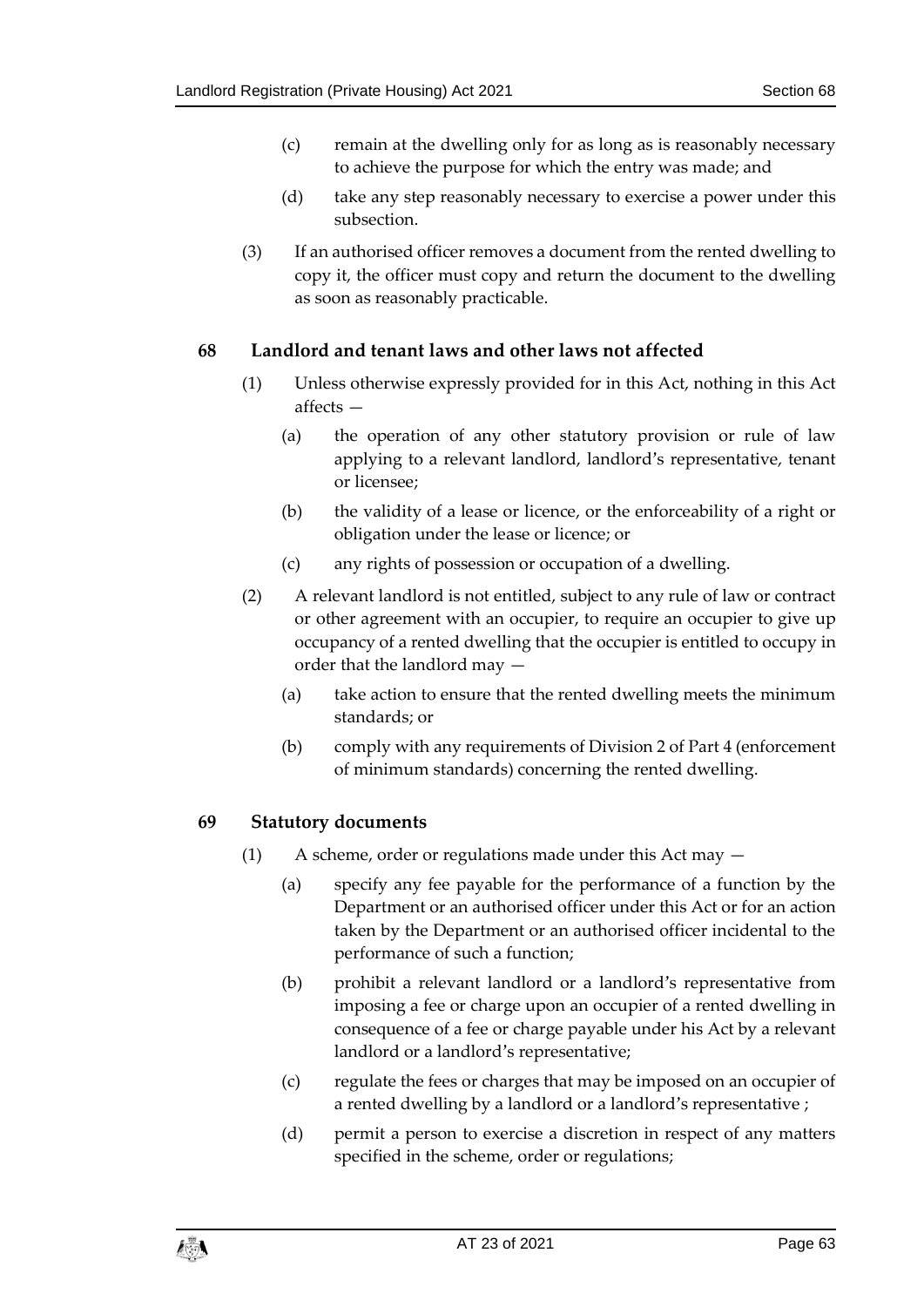- (e) contain any consequential, incidental, supplemental, transitional, transitory or saving provisions that the Department considers necessary or expedient for the purposes of the scheme order, or regulations; and
- (f) provide for contravention of the scheme, order or regulations to be an offence with a maximum penalty on summary conviction of a fine not exceeding level 4 on the standard scale.
- (2) Before making or amending any regulations under this Act (apart from regulations made under section [61\(1\)](#page-58-3) (amount of occupancy deposits)), the Department must consult the Department of Environment, Food and Agriculture and any other person the Department reasonably considers will be affected by the regulations.
- (3) Any fees received under a scheme, order or regulations made under this Act form part of the General Revenue.

#### <span id="page-63-0"></span>**70 False or misleading statements**

A person commits an offence if the person knowingly or recklessly —

- (a) makes a declaration under this Act; or
- (b) provides information or a document under this Act,

which is false, misleading or deceptive in a material particular.

Maximum penalty (summary) – a fine of 5 times level 5 on the standard scale.

#### <span id="page-63-1"></span>**71 Civil penalties**

- (1) The Department may by regulations make provision permitting the Department to require a person to pay a financial penalty if the Department is satisfied on reasonable grounds that the person —
	- (a) has contravened any provision of this Act;
	- (b) has contravened any prohibition or requirement imposed under this Act; or
	- (c) in purported compliance with any such requirement, has furnished the Department with false, inaccurate or misleading information.

Tynwald procedure – approval required.

- (2) Regulations made under subsection (1) must specify  $-$ 
	- (a) the circumstances when a notice of a civil penalty may be issued;
	- (b) the contents of the notice;
	- (c) the service of the notice;
	- (d) the penalty that is payable, which must not exceed the equivalent of level 4 on the standard scale; and
	- (e) the process for appealing against a notice.

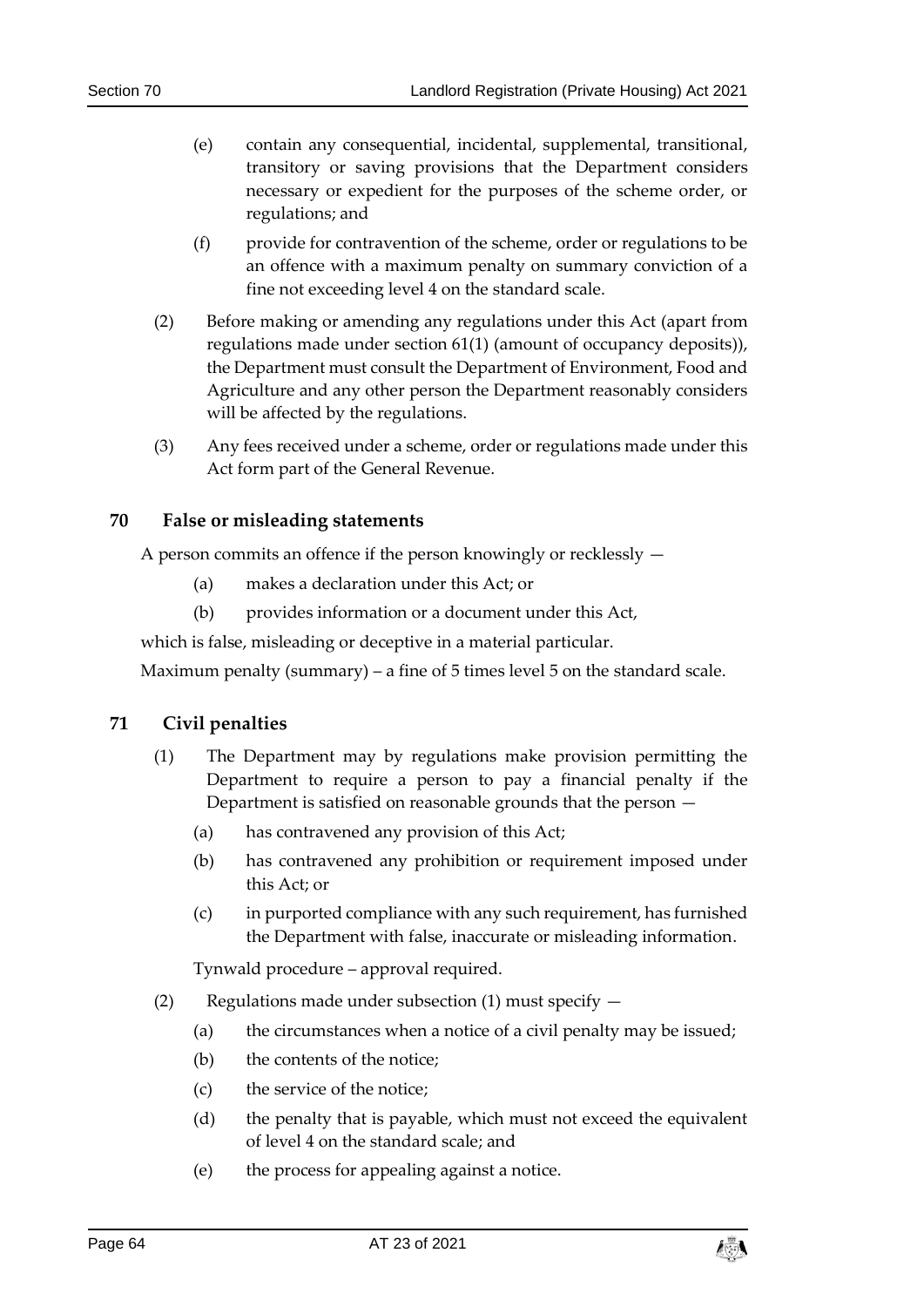- (3) The Department may not in respect of any such contravention or conduct described in subsection (1) —
	- (a) both require a person to pay a penalty under this section and revoke any registration of a relevant landlord or a landlord's representative; or
	- (b) require a person to pay a penalty under this section if criminal proceedings have been commenced in respect of the contravention.
- (4) Any amount received as a penalty shall be paid into and form part of the General Revenue of the Island.

#### <span id="page-64-0"></span>**72 Protection from liability**

- (1) An officer of the Department or an authorised officer is not liable in damages for anything done or omitted to be done by the officer or authorised officer in the performance or purported performance of a function the officer is permitted or authorised to perform under this Act.
- (2) Subsection (1) does not apply if the act or omission
	- (a) is shown to have been in bad faith; or
	- (b) is unlawful under section 6 (acts of public authorities) of the *Human Rights Act 2001*.
- (3) This section does not affect any other exemption from liability for damages, whether at common law or otherwise.

#### <span id="page-64-1"></span>**73 Guidance**

- (1) The Department may issue guidance about any of the provisions of this Act or any schemes, regulations or orders made under this Act for the purpose of assisting landlords or other persons affected by the Act or any statutory provision made under it.
- (2) The Department must publish guidance issued under this section in electronic form, where practicable, and in any other manner the Department considers appropriate to bring it to the attention of those likely to be affected by it.
- (3) When the Department gives a notice to the occupier of a rented dwelling under any provision of this Act it must also provide the occupier with guidance explaining the effect of the notice on the occupier's right to occupy the dwelling.

#### <span id="page-64-2"></span>**74 Amendment of the Statistics Act 1999**

In Schedule 1 to the *Statistics Act 1999* (matters about which persons may be required to furnish information, estimates or returns), after entry number 5, insert



—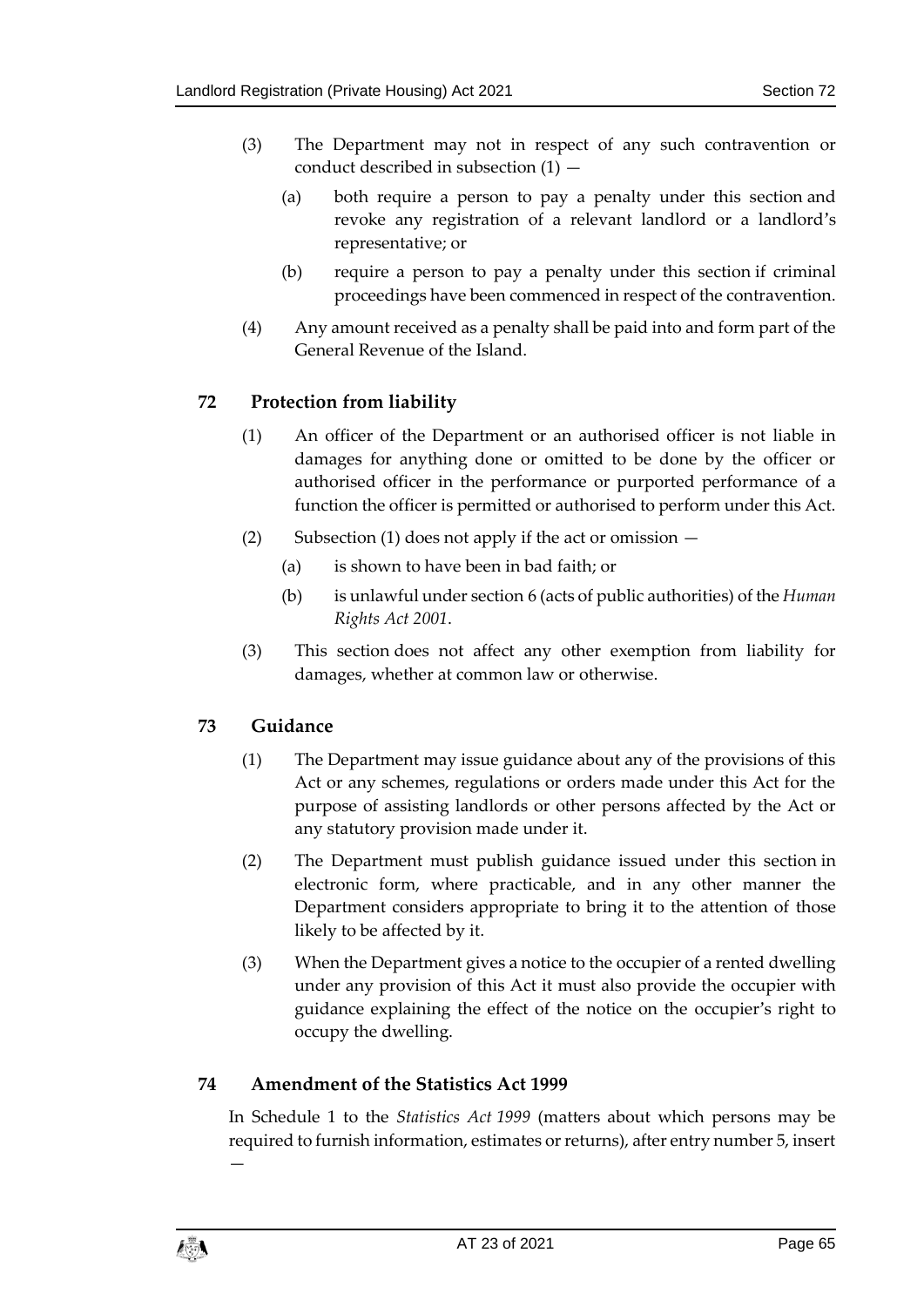$\mathbf{G}$ 6. Housing. $\mathbf{E}$ .

#### <span id="page-65-0"></span>**75 Transitional provisions**

Despite section [2\(1\),](#page-6-3) the Department must not bring any provision of Parts 2, 3 or 4 into operation except for the purpose of enabling the making of regulations under sections [24,](#page-29-1) [25,](#page-30-0) [26](#page-31-1) and [52,](#page-52-1) until such regulations have been made.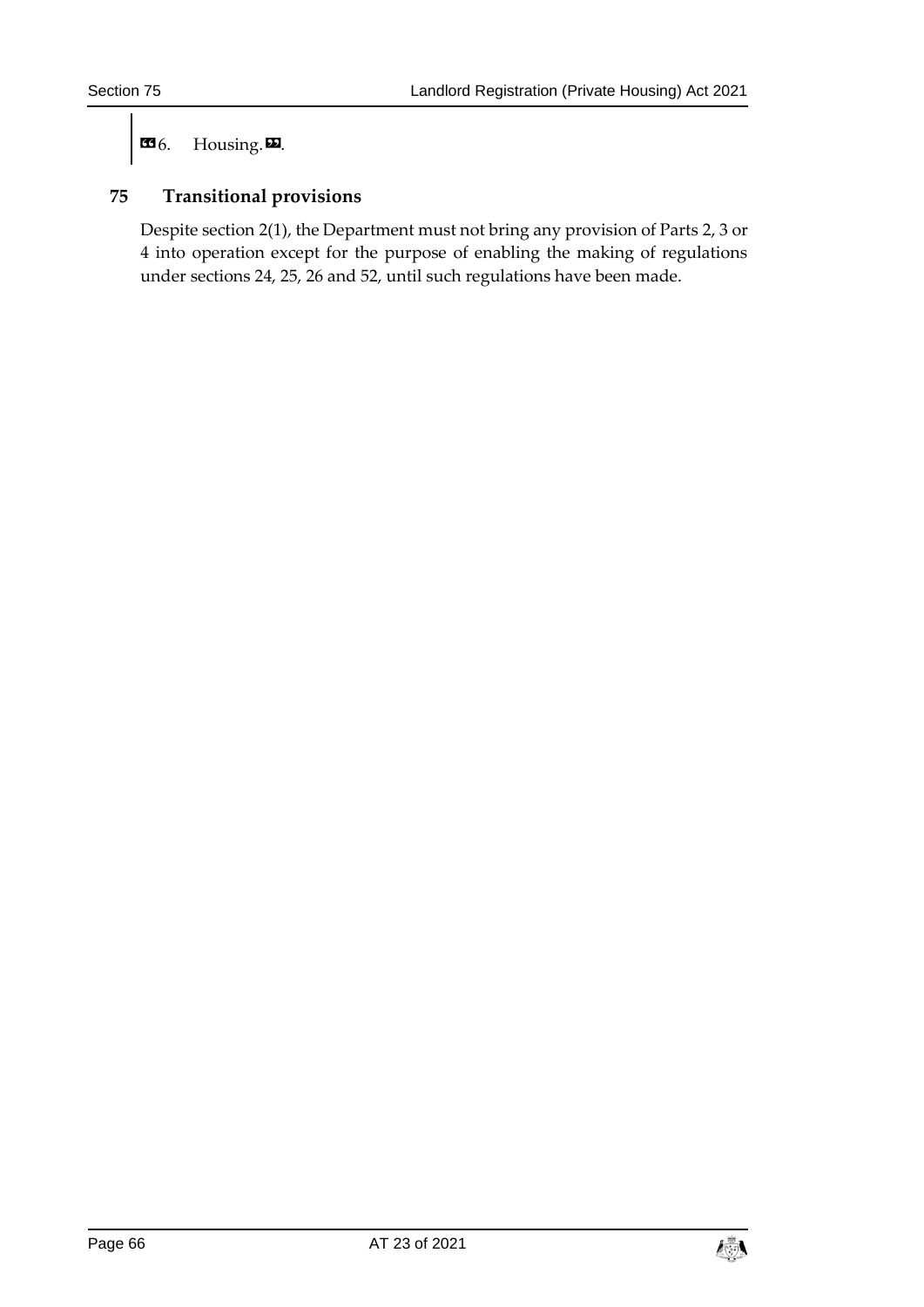#### **SCHEDULE**

#### [Section [6\]](#page-10-3)

#### **CONTENT OF THE REGISTER**

## <span id="page-66-1"></span><span id="page-66-0"></span>**PART A – INFORMATION THE REGISTER MUST CONTAIN**

#### **1 Information on register entry for each relevant landlord**

An entry in the register concerning a relevant landlord must record the following —

- (a) the name and correspondence address, email address and telephone number of the relevant landlord;
- (b) if the landlord is an individual, the landlord's principal residential address;
- (c) if the landlord is a legal entity or association—
	- (i) the address of the landlord's registered or principal office and (if different) its established place of business in the Island; and
	- (ii) the names of the landlord's directors or members (where its affairs are managed by its members) and key officers;
- (d) the relevant landlord's registration number;
- (e) the date of initial registration;
- (f) the date of each subsequent grant of registration, if applicable;
- (g) any conditions on the registration;
- (h) where registration has expired, the date of expiry;
- (i) where an application for registration has been refused
	- (i) the fact and date of refusal;
	- (ii) the reasons for the refusal; and
	- (iii) whether the refusal was appealed against and the outcome of any appeal;
- (j) where registration has been revoked under section [45](#page-46-0) (revocation of registration: relevant landlords) —
	- (i) the fact and date of the revocation;
	- (ii) the reasons for the revocation; and
	- (iii) whether the decision to revoke registration was appealed against and the outcome of any appeal;
- (k) details of any enforcement action taken under Part 4 concerning the relevant landlord and whether the action was appealed against and the outcome of any appeal;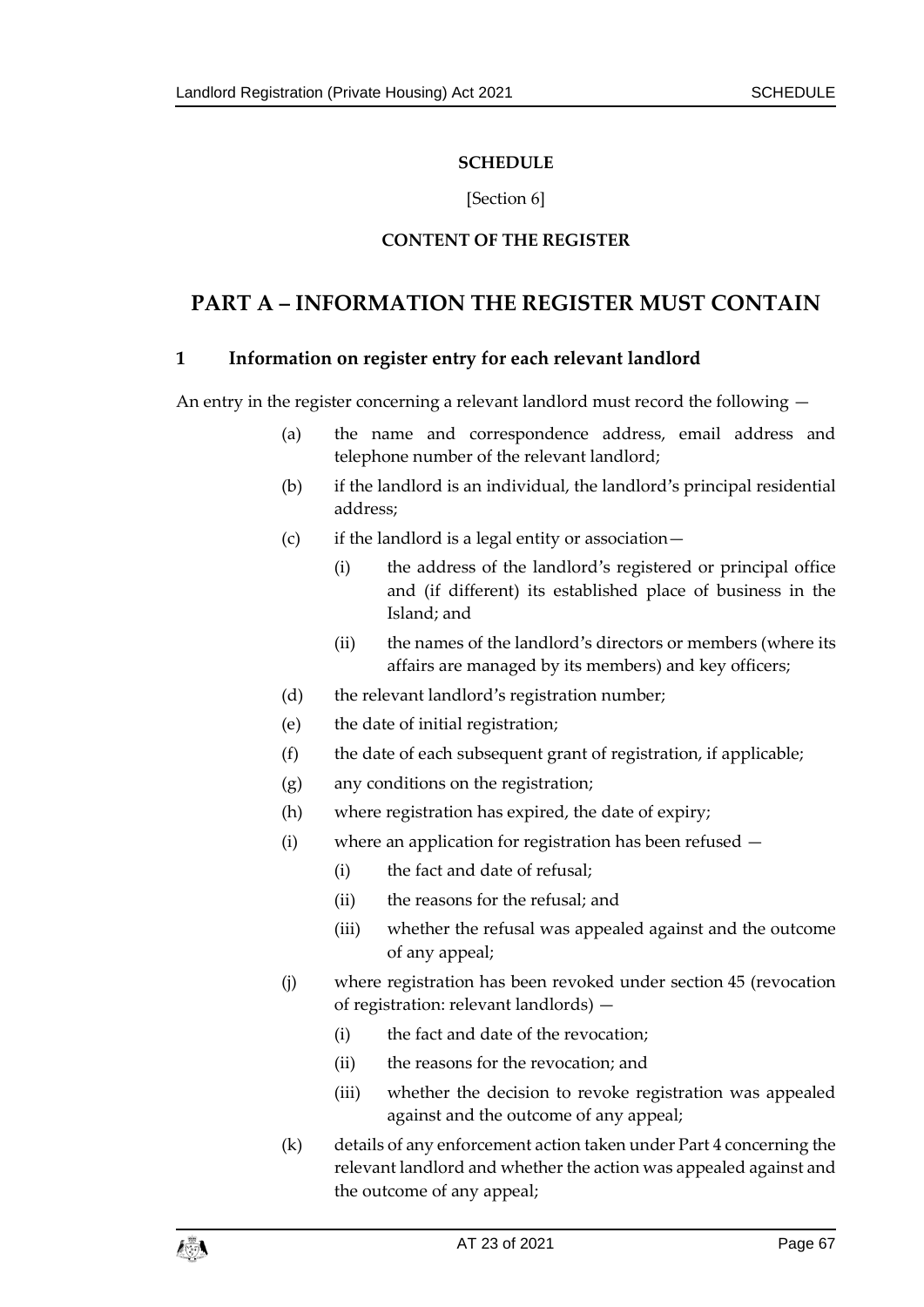- (l) the date of any changes in the details of the register and the date on which the Department was notified of such change;
- (m) details of any notices issued to the relevant landlord, including the date of the notice and the date on which the notice takes effect and
- (n) details of any appeals against any other decisions under this Act in relation to the relevant landlord and the outcome of any such appeals.

#### **2 Information in respect of a landlord's representative**

An entry in the register concerning a landlord's representative must record the following —

- (a) the name and correspondence address, email address and telephone number of the landlord's representative;
- (b) if the landlord's representative is an individual, the landlord's representative's principal residential address;
- (c) if the landlord's representative is a legal entity or association—
	- (i) the address of the landlord's representative's registered or principal office and (if different) its established place of business in the Island; and
	- (ii) the names of the landlord's representative's directors or members (where its affairs are managed by its members) and key officers;
- (d) the relevant landlord's representative's registration number;
- (e) the date of initial registration;
- (f) the date of each subsequent grant of registration, if applicable;
- (g) where registration has expired, the date of expiry;
- (h) where an application for registration has been refused
	- (i) the fact and date of refusal;
	- (ii) the reasons for the refusal; and
	- (iii) whether the refusal was appealed against and the outcome of any appeal;
- (i) where registration has been revoked under section [NC4] (revocation of registration: landlord's representative) —
	- (i) the fact and date of the revocation;
	- (ii) the reasons for the revocation; and
	- (iii) whether the decision to revoke registration was appealed against and the outcome of any appeal;
- (j) the date of any changes in the details of the register and the date on which the Department was notified of such change;

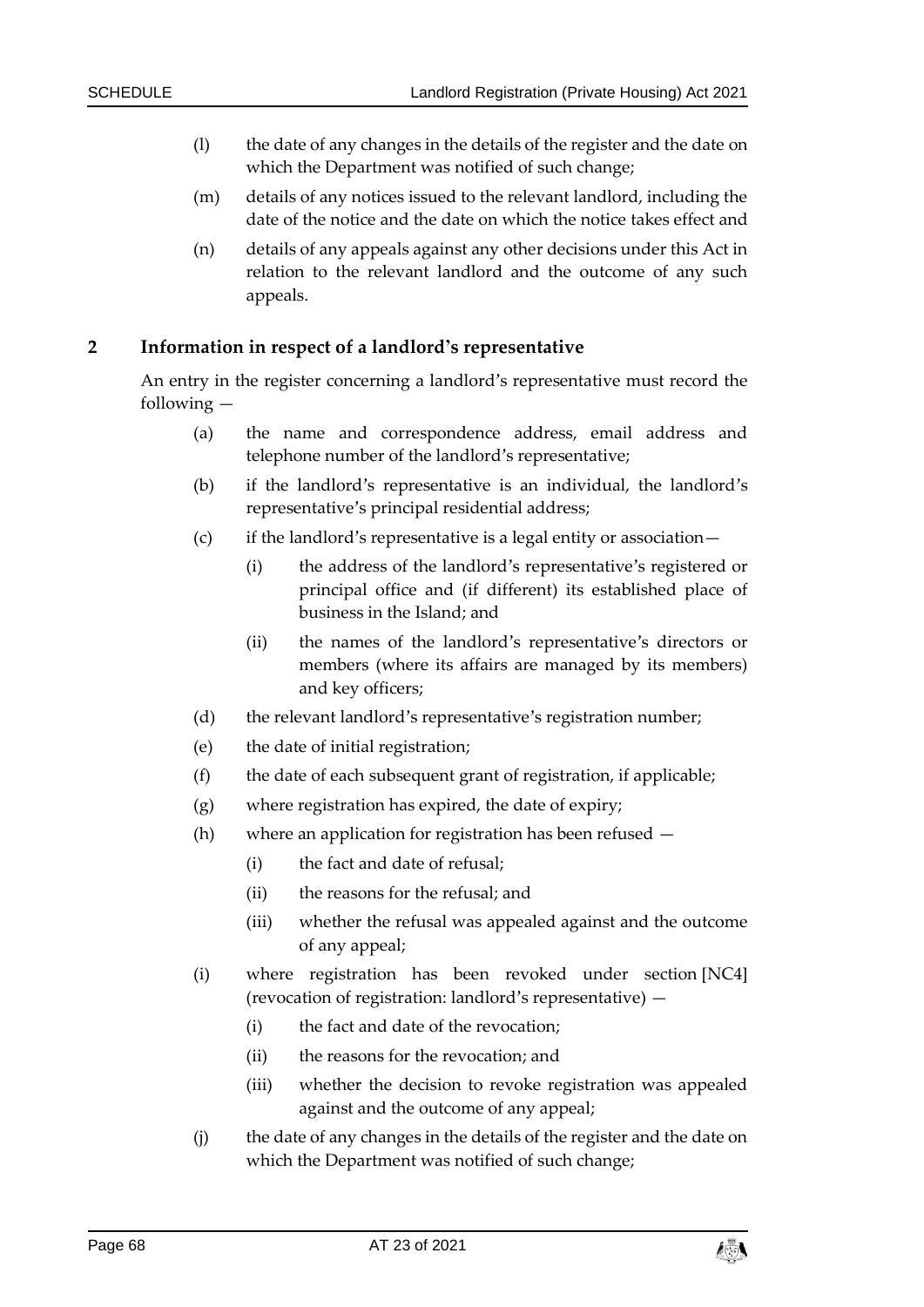- (k) details of any notices issued to the relevant landlord's representative, including the date of the notice and the date on which the notice takes effect; and
- (l) details of any appeals against decisions under this Act in relation to the landlord's representative, or any of the relevant landlord's rented dwellings, and the outcome of any such appeals.

#### **3 Information on a landlord's representative in register entry**

If a relevant landlord nominates a landlord's representative, the landlord's entry in the register must record the following —

- (a) the name and correspondence address of any person nominated by the relevant landlord as a landlord's representative, and the address of each registered rented dwelling to which the nomination relates;
- (b) if the landlord's representative is an individual, the representative's principal residential address;
- (c) if the landlord's representative is a legal entity or association—
	- (i) the address of the landlord's representative's registered or principal office and (if different) its established place of business in the Island; and
	- (ii) the names of the landlord's representative's directors or members (where its affairs are managed by its members) and key officers);
- (d) the date of a nomination of a landlord's representative and the date on which the Department was notified of the nomination;
- (e) the date on which a landlord's representative ceased to act for a relevant landlord and the date on which the Department was notified that the landlord's representative had ceased to act; and
- (f) details of any notices issued to the landlord's representative under section [43\(5\)](#page-44-1) (action regarding personal conduct requirements), including the date on which the notice was issued and the date on which it took effect.

#### **4 Information on rented dwellings in register entry**

A relevant landlord's entry in the register must record the following concerning each rented dwelling which is registered as part of the relevant landlord's registration —

- (a) the address of the rented dwelling;
- (b) a description of the building of which the rented dwelling forms the whole or a part;
- (c) the number of bedrooms in the rented dwelling;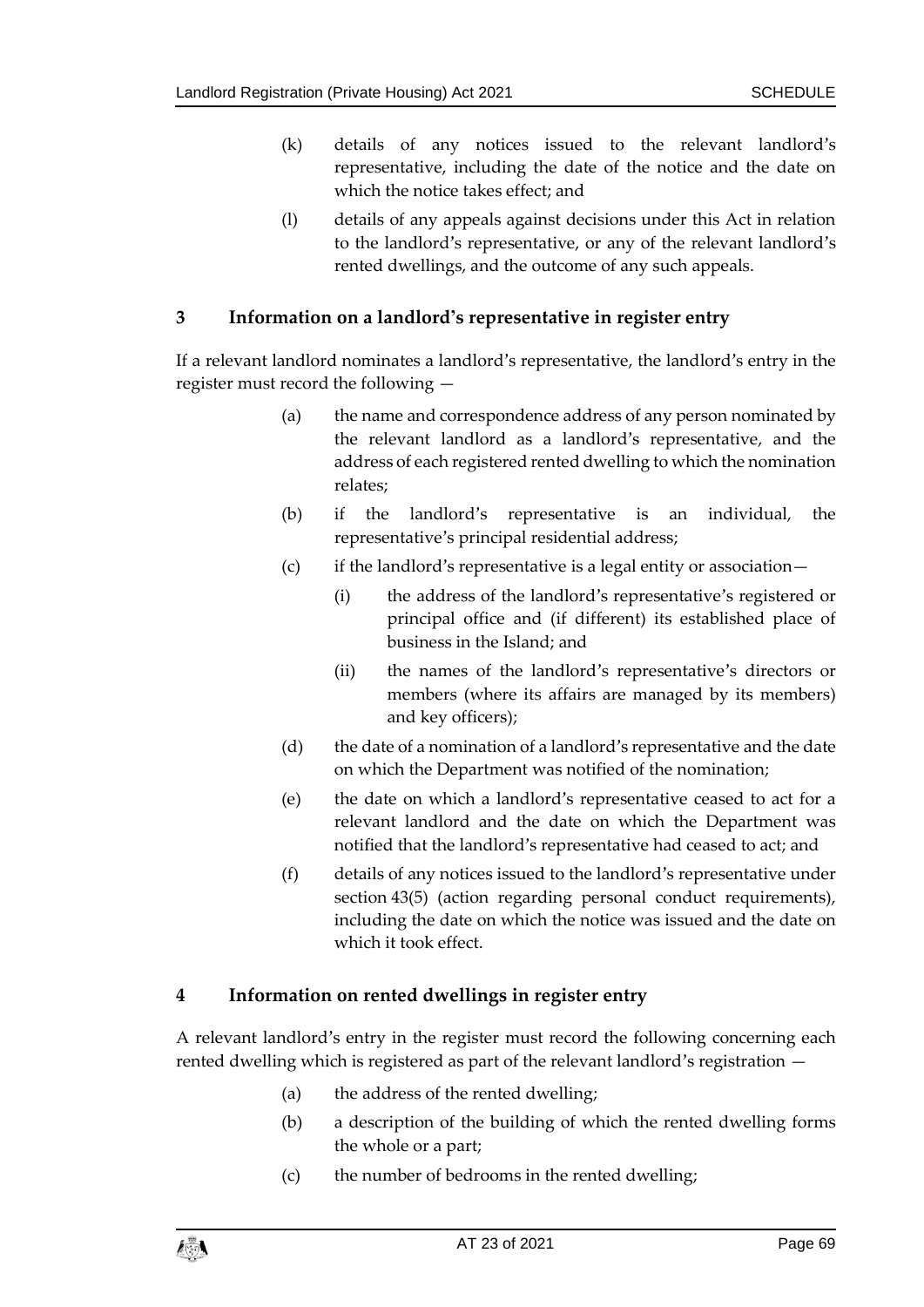- (d) the date of initial registration;
- (e) the date of each subsequent grant of registration;
- (f) any conditions on the grant of registration;
- (g) where registration has expired, the date of expiry;
- (h) where an application for registration of the rented dwelling has been refused —
	- (i) the fact and date of refusal;
	- (ii) the reasons for the refusal; and
	- (iii) whether the refusal was appealed against and the outcome of any appeal;
- (i) where the registration of the rented dwelling has been revoked under section [45](#page-46-0) (revocation of registration: relevant landlords) —
	- (i) the fact and date of the revocation;
	- (ii) the reasons for the revocation; and
	- (iii) whether the decision to revoke registration was appealed against and the outcome of any appeal;
- (j) details of any enforcement action taken under Division 2 of Part 4 concerning the rented dwelling and whether the action was appealed against and the outcome of any appeal; and
- (k) the date and details of any changes with regard to the registration of the rented dwelling and the date on which the Department was notified of such change.

#### **5 Information on register entry for a relevant landlord or landlord's representative**

An entry in the register concerning a relevant landlord may record the following —

> The name and correspondence address of any person other than the relevant landlord who has an estate or interest in the rented dwelling.

### **PART B<sup>2</sup> – INFORMATION THE REGISTER MAY CONTAIN**

-



<sup>2</sup> Part B contains no information at present but may do so on an amendment of the Schedule by order under section 6(5).